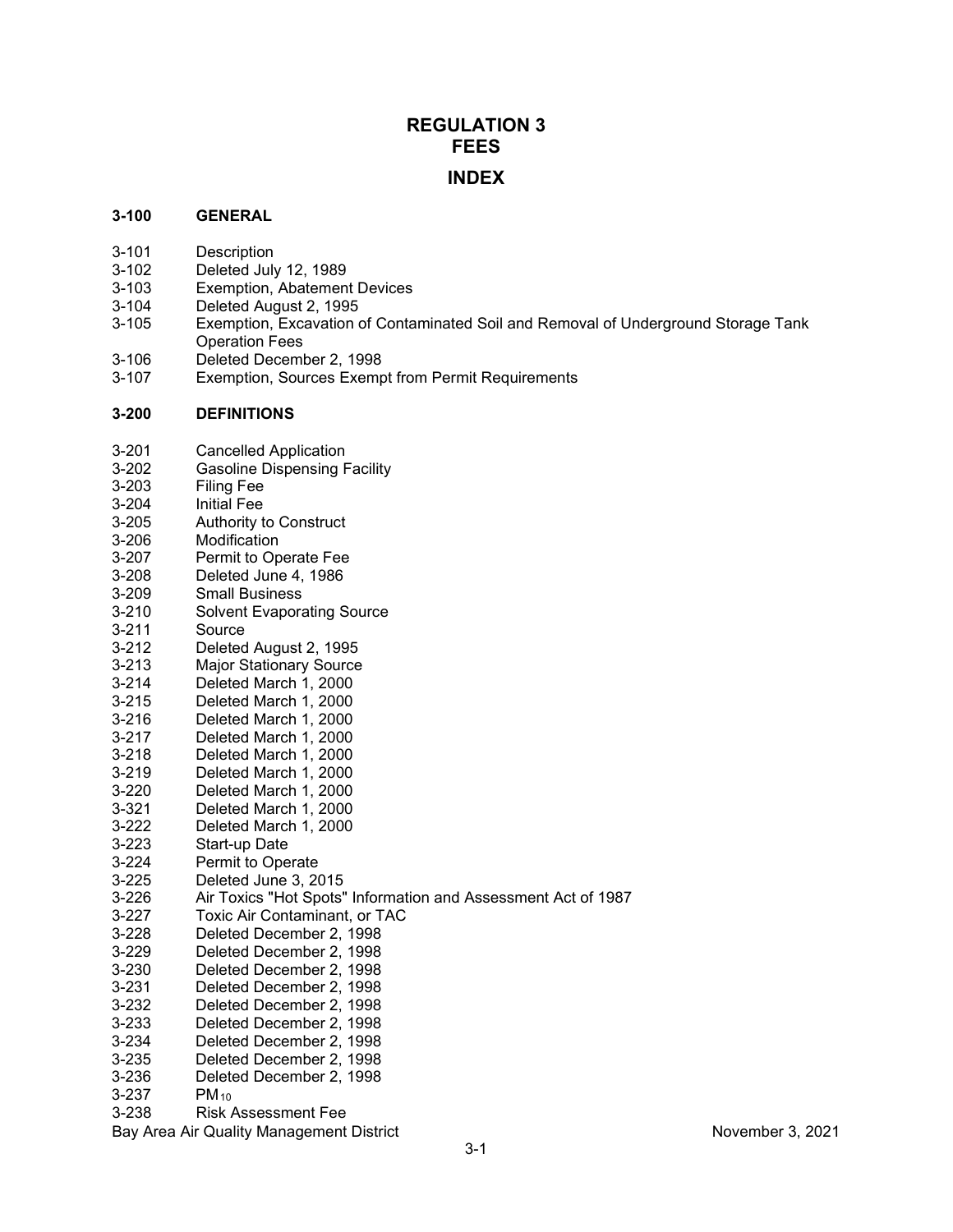| 3-239     | Toxic Surcharge                                                                        |
|-----------|----------------------------------------------------------------------------------------|
| $3 - 240$ | <b>Biogenic Carbon Dioxide</b>                                                         |
| $3 - 241$ | <b>Green Business</b>                                                                  |
| 3-242     | Incident                                                                               |
| $3 - 243$ | Incident Response                                                                      |
| $3 - 244$ | Permit to Operate Renewal Date                                                         |
| $3 - 245$ | <b>Permit Renewal Period</b>                                                           |
|           |                                                                                        |
| $3 - 300$ | <b>STANDARDS</b>                                                                       |
| $3 - 301$ | <b>Hearing Board Fees</b>                                                              |
| 3-302     | Fees for New and Modified Sources                                                      |
| 3-303     | <b>Back Fees</b>                                                                       |
| 3-304     | Alteration                                                                             |
| 3-305     | <b>Cancellation or Withdrawal</b>                                                      |
| 3-306     | <b>Change in Conditions</b>                                                            |
| $3 - 307$ | <b>Transfers</b>                                                                       |
| 3-308     | Change of Location                                                                     |
| 3-309     | Deleted June 21, 2017                                                                  |
| $3 - 310$ | Fee for Constructing Without a Permit                                                  |
| $3 - 311$ | Banking                                                                                |
| $3 - 312$ | <b>Emission Caps and Alternative Compliance Plans</b>                                  |
| $3 - 313$ | Deleted May 19, 1999                                                                   |
| $3 - 314$ | Deleted August 2, 1995                                                                 |
| $3 - 315$ | <b>Costs of Environmental Documentation</b>                                            |
| $3 - 316$ | Deleted June 6, 1990                                                                   |
| $3 - 317$ | <b>Asbestos Operation Fee</b>                                                          |
| $3 - 318$ | Public Notice Fee, Schools                                                             |
| 3-319     | <b>Major Stationary Source Fees</b>                                                    |
| 3-320     | <b>Toxic Inventory Fees</b>                                                            |
| $3 - 321$ | Deleted December 2, 1998                                                               |
| 3-322     | Excavation of Contaminated Soil and Removal of Underground Storage Tank Operation Fees |
| 3-323     | <b>Pre-Certification Fees</b>                                                          |
| $3 - 324$ | Deleted June 7, 2000                                                                   |
| 3-325     | Deleted December 2, 1998                                                               |
| 3-326     | Deleted December 2, 1998                                                               |
| $3 - 327$ | Permit to Operate, Renewal Fees                                                        |
| 3-328     | Fee for OEHHA Risk Assessment Reviews                                                  |
| 3-329     | Fees for New Source Review Health Risk Assessment                                      |
| 3-330     | Fee for Renewing an Authority to Construct                                             |
| $3 - 331$ | <b>Registration Fees</b>                                                               |
| $3 - 332$ | <b>Naturally Occurring Asbestos Fees</b>                                               |
| 3-333     | Major Facility Review (MFR) and Synthetic Minor Application Fees                       |
| 3-334     | <b>Greenhouse Gas Fees</b>                                                             |
| 3-335     | <b>Indirect Source Review Fees</b>                                                     |
| 3-336     | <b>Open Burning Operation Fees</b>                                                     |
| 3-337     | <b>Exemption Fees</b>                                                                  |
| 3-338     | Incident Response Fees                                                                 |
| 3-339     | <b>Refining Emissions Tracking Fees</b>                                                |
| 3-340     | Major Stationary Source Community Air Monitoring Fees                                  |
| $3 - 341$ | Fee for Risk Reduction Plan                                                            |
| $3 - 342$ | Fee for Facility-Wide Health Risk Assessment                                           |
| $3 - 343$ | Fees for Air Dispersion Modeling                                                       |
|           |                                                                                        |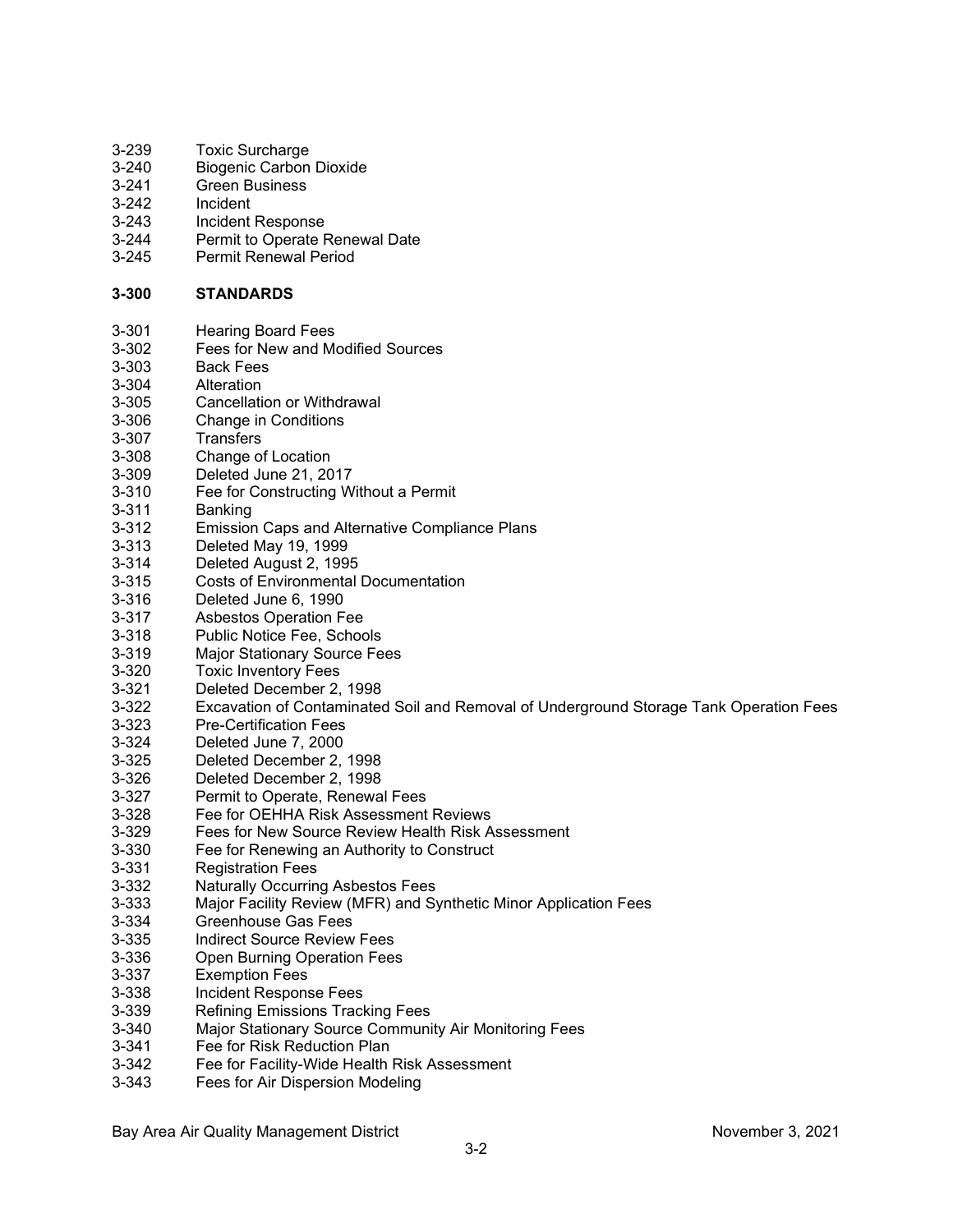### **3-400 ADMINISTRATIVE REQUIREMENTS**

- 3-402 Single Anniversary Date<br>3-403 Change in Operating Par
- 3-403 Change in Operating Parameters<br>3-404 Deleted June 7, 2000
- 3-404 Deleted June 7, 2000
- 3-405 Fees Not Paid<br>3-406 Deleted June 4
- Deleted June 4, 1986
- 3-407 Deleted August 2, 1995
- 3-408 Permit to Operate Valid for 12 Months<br>3-409 Deleted June 7, 2000
- Deleted June 7, 2000
- 3-410 Deleted August 2, 1995<br>3-411 Advance Deposit of Fun
- 
- 3-411 Advance Deposit of Funds Deleted December 2, 1998
- 3-413 Toxic "Hot Spots" Information and Assessment Act Revenues
- 
- 3-414 Deleted December 2, 1998<br>3-415 Failure to Pay Further Acti 3-415 Failure to Pay - Further Actions<br>3-416 Adiustment of Fees
- 3-416 Adjustment of Fees<br>3-417 Temporary Amnesty
- 3-417 Temporary Amnesty for Unpermitted and Unregistered Sources<br>3-418 Temporary Incentive for Online Production System Transactions
- Temporary Incentive for Online Production System Transactions

#### **3-500 MONITORING AND RECORDS (None Included)**

#### **3-600 MANUAL OF PROCEDURES (None Included)**

#### **FEE SCHEDULES**

| <b>SCHEDULE A</b> | <b>HEARING BOARD FEES</b>                                        |
|-------------------|------------------------------------------------------------------|
| <b>SCHEDULE B</b> | <b>COMBUSTION OF FUEL</b>                                        |
| <b>SCHEDULE C</b> | STATIONARY CONTAINERS FOR THE STORAGE OF ORGANIC LIQUIDS         |
| <b>SCHEDULE D</b> | GASOLINE TRANSFER AT GASOLINE DISPENSING FACILITIES, BULK PLANTS |
|                   | AND TERMINALS                                                    |
| <b>SCHEDULE E</b> | SOLVENT EVAPORATING SOURCES                                      |
| <b>SCHEDULE F</b> | MISCELLANEOUS SOURCES                                            |
| <b>SCHEDULE H</b> | SEMICONDUCTOR AND RELATED OPERATIONS                             |
| <b>SCHEDULE I</b> | DRY CLEANERS                                                     |
| <b>SCHEDULE J</b> | DELETED February 19, 1992                                        |
| <b>SCHEDULE K</b> | SOLID WASTE DISPOSAL SITES                                       |
| <b>SCHEDULE L</b> | ASBESTOS OPERATIONS                                              |
| <b>SCHEDULE M</b> | <b>MAJOR STATIONARY SOURCE FEES</b>                              |
| <b>SCHEDULE N</b> | <b>TOXIC INVENTORY FEES</b>                                      |
| <b>SCHEDULE O</b> | DELETED May 19, 1999                                             |
| <b>SCHEDULE P</b> | <b>MAJOR FACILITY REVIEW FEES</b>                                |
| <b>SCHEDULE Q</b> | EXCAVATION OF CONTAMINATED SOIL AND REMOVAL OF UNDERGROUND       |
|                   | STORAGE TANKS                                                    |
| <b>SCHEDULE R</b> | <b>EQUIPMENT REGISTRATION FEES</b>                               |
| <b>SCHEDULE S</b> | NATURALLY OCCURRING ASBESTOS OPERATIONS                          |
| <b>SCHEDULE T</b> | <b>GREENHOUSE GAS FEES</b>                                       |
| <b>SCHEDULE U</b> | <b>INDIRECT SOURCE REVIEW FEES</b>                               |
| <b>SCHEDULE V</b> | <b>OPEN BURNING</b>                                              |
| <b>SCHEDULE W</b> | REFINING EMISSIONS TRACKING FEES                                 |
| <b>SCHEDULE X</b> | MAJOR STATIONARY SOURCE COMMUNITY AIR MONITORING FEES            |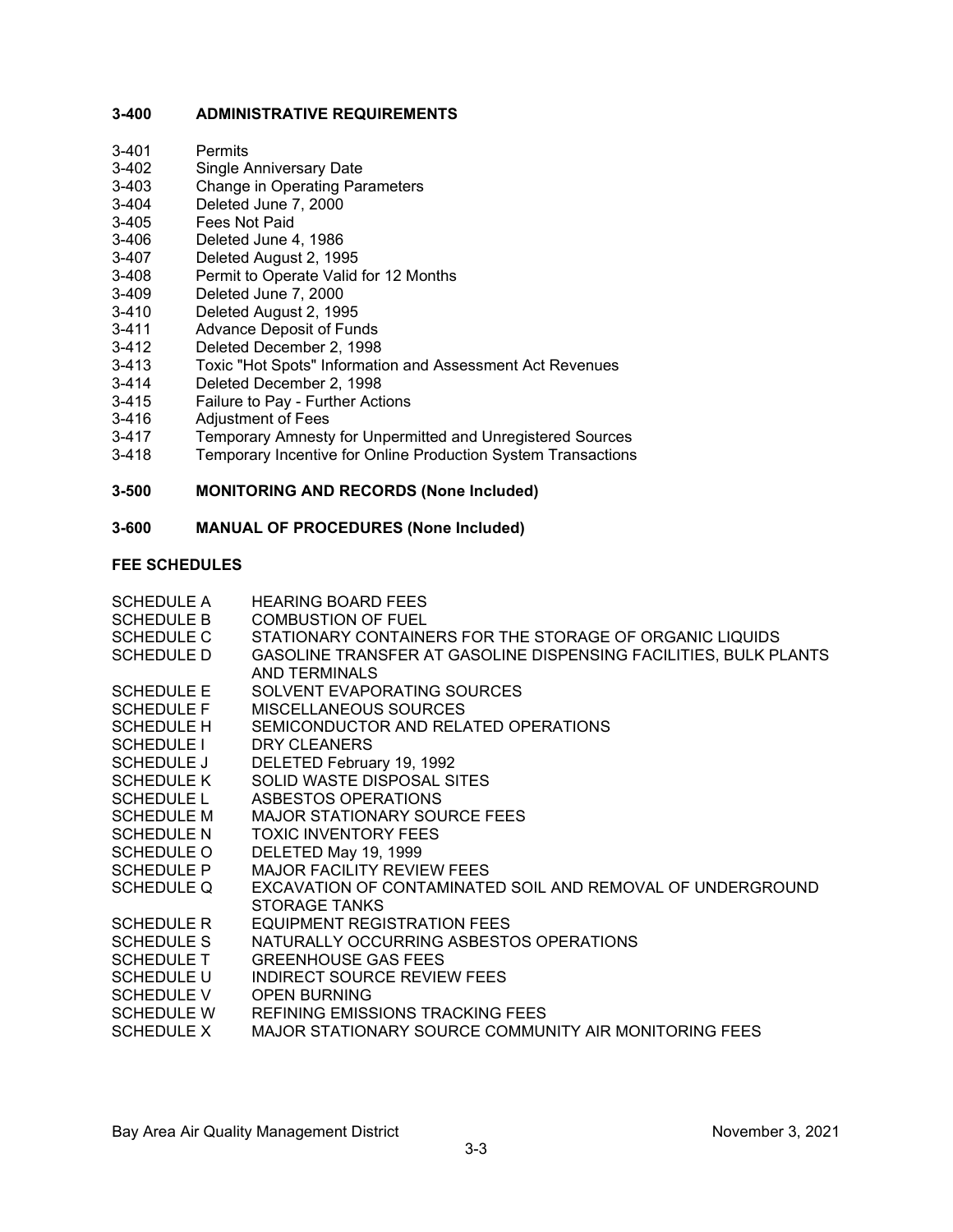### **REGULATION 3 FEES**

#### (Adopted June 18, 1980)

#### **3-100 GENERAL**

- **3-101 Description:** This regulation establishes the regulatory fees charged by the District.
- *(Amended 7/6/83, 11/2/83, 2/21/90, 12/16/92, 8/2/95, 12/2/98, 5/21/03, 5/21/08, 5/20/09, 6/19/13)* **3-102 Deleted July 12, 1989**
- **3-103 Exemption, Abatement Devices:** Installation, modification, or replacement of abatement devices on existing sources are subject to fees pursuant to Section 3-302.3. All abatement devices are exempt from annual permit renewal fees. However, emissions from abatement devices, including any secondary emissions, shall be included in facility-wide emissions calculations when determining the applicability of and the fees associated with Schedules M, N, P, and T.

*(Amended 6/4/86; 7/1/98; 6/7/00; 5/21/08)*

# **3-104 Deleted August 2, 1995**

- **3-105 Exemption, Excavation of Contaminated Soil and Removal of Underground Storage Tank Operation Fees:** Fees shall not be required, pursuant to Section 3-322, for operations associated with the excavation of contaminated soil and the removal of underground storage tanks if one of the following is met:
	- 105.1 The tank removal operation is being conducted within a jurisdiction where the APCO has determined that a public authority has a program equivalent to the District program and persons conducting the operations have met all the requirements of the public authority.
	- 105.2 Persons submitting a written notification for a given site have obtained an Authority to Construct or Permit to Operate in accordance with Regulation 2, Rule 1, Section 301 or 302. Evidence of the Authority to Construct or the Permit to Operate must be provided with any notification required by Regulation 8, Rule 40.

*(Adopted 1/5/94; Amended 5/21/03)*

# **3-106 Deleted December 2, 1998**

**Exemption, Sources Exempt from Permit Requirements:** Any source that is exempt from permit requirements pursuant to Regulation 2, Rule 1, Sections 103 through 128 is exempt from permit fees. However, emissions from exempt sources shall be included in facility-wide emissions calculations when determining the applicability of and the fees associated with Schedules M, N, and P.

*(Adopted 6/7/00)*

#### **3-200 DEFINITIONS**

**3-201 Cancelled Application:** Any application which has been withdrawn by the applicant or cancelled by the APCO for failure to pay fees or to provide the information requested to make an application complete.

*(Amended 6/4/86, 4/6/88)*

- **3-202 Gasoline Dispensing Facility:** Any stationary facility which dispenses gasoline directly into the fuel tanks of vehicles, such as motor vehicles, aircraft or boats. The facility shall be treated as a single source which includes all necessary equipment for the exclusive use of the facility, such as nozzles, dispensers, pumps, vapor return lines, plumbing and storage tanks. *(Amended 2/20/85)*
- **3-203 Filing Fee:** A fixed fee for each source in an authority to construct.

*(Amended 6/4/86)*

**3-204 Initial Fee:** The fee required for each new or modified source based on the type and size of the source. The fee is applicable to new and modified sources seeking to obtain an authority to construct. Operation of a new or modified source is not allowed until the permit to operate fee is paid.

*(Amended 6/4/86)*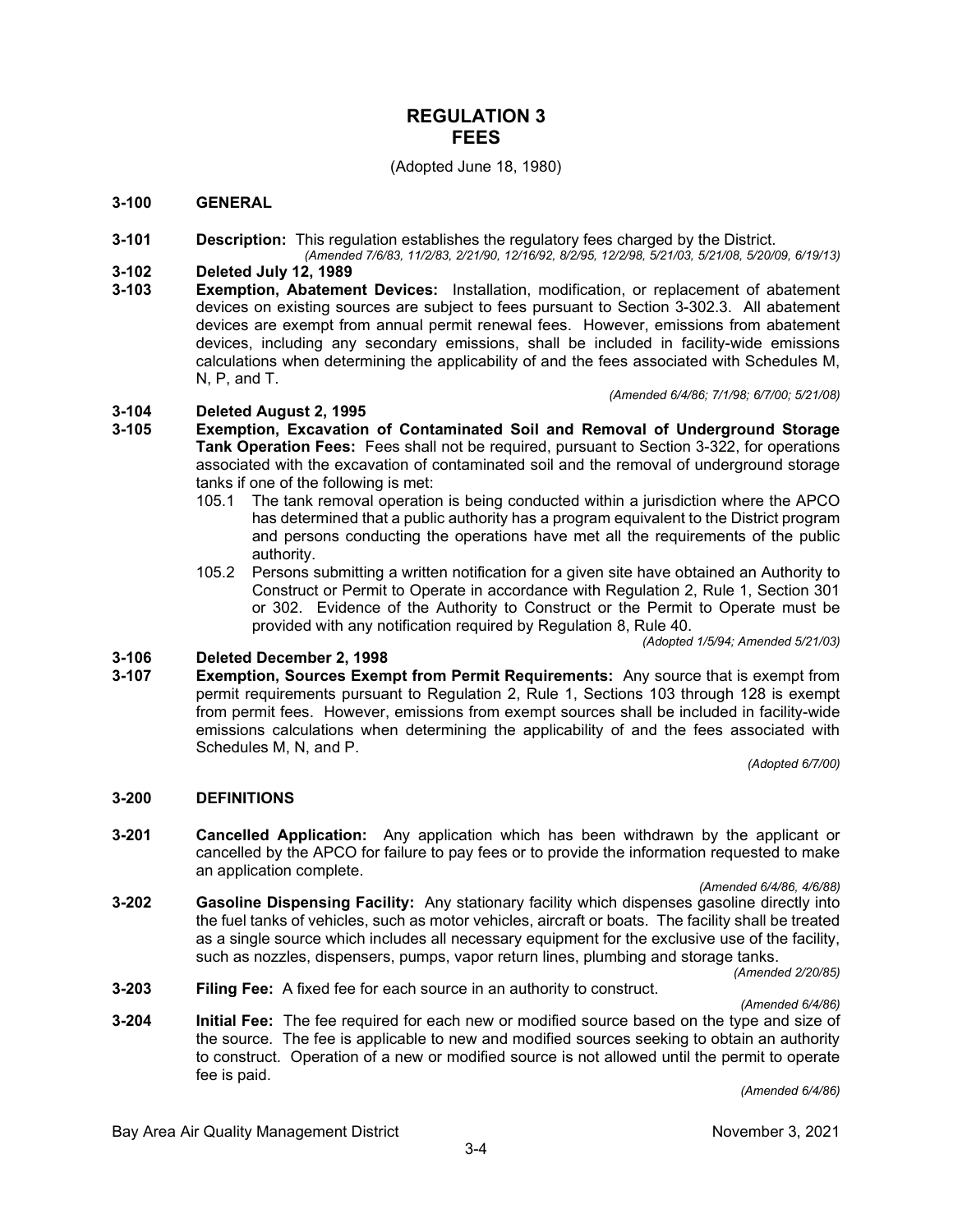**3-205 Authority to Construct:** Written authorization from the APCO, pursuant to Section 2-1-301, for a source to be constructed or modified or for a source whose emissions will be reduced by the construction or modification of an abatement device.

*(Amended June 4, 1986)*

# **3-206 Modification:** See Section 1-217 of Regulation 1.

**3-207 Permit to Operate Fee:** The fee required for the annual renewal of a permit to operate or for the first year of operation (or prorated portion thereof) of a new or modified source which received an authority to construct. *(Amended 6/4/86, 7/15/87, 12/2/98, 6/7/00)*

# **3-208 Deleted June 4, 1986**

**Small Business:** A business with no more than 10 employees and gross annual income of no more than \$750,000 that is not an affiliate of a non-small business.

*(Amended 6/4/86, 6/6/90, 6/7/00, 6/15/05, 6/16/10)*

**3-210 Solvent Evaporating Source:** Any source utilizing organic solvent, as part of a process in which evaporation of the solvent is a necessary step. Such processes include, but are not limited to, solvent cleaning operations, painting and surface coating, rotogravure coating and printing, flexographic printing, adhesive laminating, etc. Manufacture or mixing of solvents or surface coatings is not included.

*(Amended 7/3/91)*

**3-211 Source:** See Section 1-227 of Regulation 1.

# **3-212 Deleted August 2, 1995**

**3-213 Major Stationary Source:** For the purpose of Schedule M, a major stationary source shall be any District permitted plant, building, structure, stationary facility or group of facilities under the same ownership, leasehold, or operator which, in the base calendar year, emitted to the atmosphere organic compounds, oxides of nitrogen (expressed as nitrogen dioxide), oxides of sulfur (expressed as sulfur dioxide), or  $PM_{10}$  in an amount calculated by the APCO equal to or exceeding 50 tons per year.

*(Adopted 11/2/83; Amended 2/21/90, 6/6/90, 8/2/95, 6/7/00)*

- **3-214 Deleted October 20, 1999, effective March 1, 2000**
- **3-215 Deleted October 20, 1999, effective March 1, 2000**
- **3-216 Deleted October 20, 1999, effective March 1, 2000**
- **3-217 Deleted October 20, 1999, effective March 1, 2000**
- **3-218 Deleted October 20, 1999, effective March 1, 2000**
- **3-219 Deleted October 20, 1999, effective March 1, 2000**
- **3-220 Deleted October 20, 1999, effective March 1, 2000**
- **3-221 Deleted October 20, 1999, effective March 1, 2000**
- **3-222 Deleted October 20, 1999, effective March 1, 2000**
- **Start-up Date:** Date when new or modified equipment under an authority to construct begins operating. The holder of an authority to construct is required to notify the APCO of this date at least 3 days in advance. For new sources, or modified sources whose authorities to construct have expired, operating fees are charged from the startup date.

*(Adopted 6/4/86; Amended 6/6/90)*

**3-224 Permit to Operate:** Written authorization from the APCO pursuant to Section 2-1-302. *(Adopted 6/4/86; Amended 6/7/00)*

# **3-225 Deleted June 3, 2015**

- **3-226 Air Toxics "Hot Spots" Information and Assessment Act of 1987:** The Air Toxics "Hot Spots" Information and Assessment Act of 1987 directs the California Air Resources Board and the Air Quality Management Districts to collect information from industry on emissions of potentially toxic air contaminants and to inform the public about such emissions and their impact on public health. It also directs the Air Quality Management District to collect fees sufficient to cover the necessary state and District costs of implementing the program.
- *(Adopted 10/21/92; Amended 6/15/05)* **3-227 Toxic Air Contaminant, or TAC:** An air pollutant that may cause or contribute to an increase in mortality or in serious illness or that may pose a present or potential hazard to human health. For the purposes of this rule, TACs consist of the substances listed in Table 2-5-1 of Regulation 2, Rule 5.

*(Adopted 10/21/92; Amended 6/15/05)*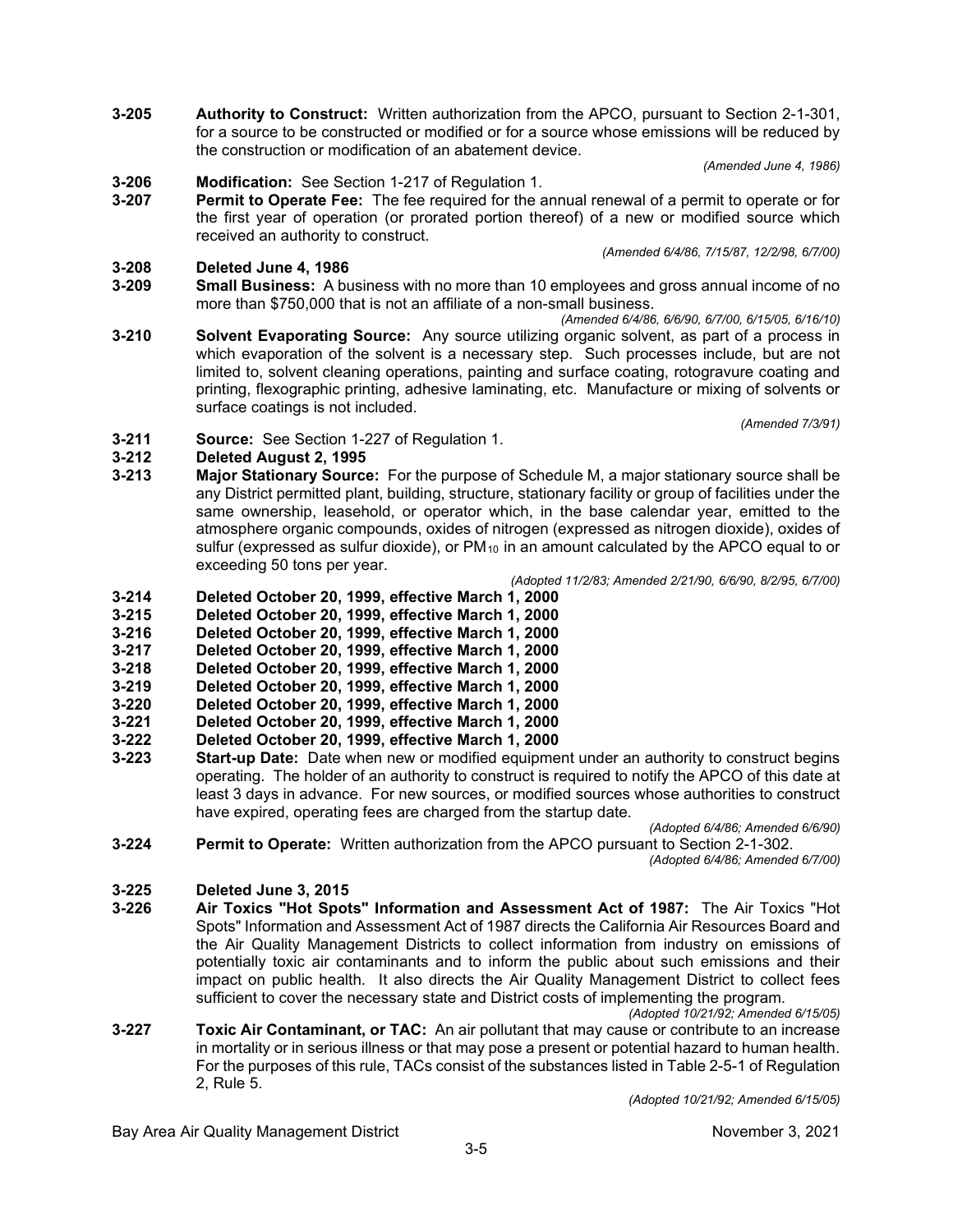- **3-228 Deleted December 2, 1998**
- **3-229 Deleted December 2, 1998**
- **3-230 Deleted December 2, 1998**
- **3-231 Deleted December 2, 1998**
- **3-232 Deleted December 2, 1998**
- **3-233 Deleted December 2, 1998**
- **3-234 Deleted December 2, 1998**
- **3-235 Deleted December 2, 1998**
- **3-236 Deleted December 2, 1998**
- **3-237 PM10:** See Section 2-1-229 of Regulation 2, Rule 1.

#### *(Adopted 6/7/00)*

**3-238 Risk Assessment Fee:** Fee for a new or modified source of toxic air contaminants for which a health risk assessment (HRA) is required under Regulation 2-5-401, for an HRA required under Regulation 11, Rule 18, or for an HRA prepared for other purposes (e.g., for determination of permit exemption in accordance with Regulations 2-1-316, 2-5-301 and 2-5- 302; or for determination of exemption from emission control requirements pursuant to Regulation 8-47-113 and 8-47-402).

#### *(Adopted 6/15/05; Amended 6/21/17)*

**3-239 Toxic Surcharge**: Fee paid in addition to the permit to operate fee for a source that emits one or more toxic air contaminants at a rate which exceeds a chronic trigger level listed in Table 2- 5-1.

#### *(Adopted 6/15/05)*

**3-240 Biogenic Carbon Dioxide:** Carbon dioxide emissions resulting from materials that are derived from living cells, excluding fossil fuels, limestone and other materials that have been transformed by geological processes. Biogenic carbon dioxide originates from carbon (released in the form of emissions) that is present in materials that include, but are not limited to, wood, paper, vegetable oils, animal fat, and food, animal and yard waste.

*(Adopted 5/21/08)*

**3-241 Green Business:** A business or government agency that has been certified under the Bay Area Green Business Program coordinated by the Association of Bay Area Governments and implemented by participating counties.

*(Adopted 6/19/10)*

**3-242 Incident:** A non-routine release of an air contaminant that may cause adverse health consequences to the public or to emergency personnel responding to the release, or that may cause a public nuisance or off-site environmental damage.

### *(Adopted 6/19/13)*

**3-243 Incident Response:** The District's response to an incident. The District's incident response may include the following activities: i) inspection of the incident-emitting equipment and facility records associated with operation of the equipment; ii) identification and analysis of air quality impacts, including without limitation, identifying areas impacted by the incident, modeling, air monitoring, and source sampling; iii) engineering analysis of the specifications or operation of the equipment; and iv) administrative tasks associated with processing complaints and reports.

*(Adopted 6/19/13)*

**3-244 Permit to Operate Renewal Date:** The first day of a Permit to Operate's Permit Renewal Period.

#### *(Adopted 6/19/13)*

**3-245 Permit Renewal Period:** The length of time the source is authorized to operate pursuant to a Permit to Operate.

*(Adopted 6/19/13)*

#### **3-300 STANDARDS**

**3-301 Hearing Board Fees:** Applicants for variances or appeals or those seeking to revoke or modify variances or abatement orders or to rehear a Hearing Board decision shall pay the applicable fees, including excess emission fees, set forth in Schedule A.

*(Amended 6/7/00)*

**3-302 Fees for New and Modified Sources:** Applicants for authorities to construct and permits to operate new sources shall pay for each new source: a filing fee of \$516, the initial fee, the risk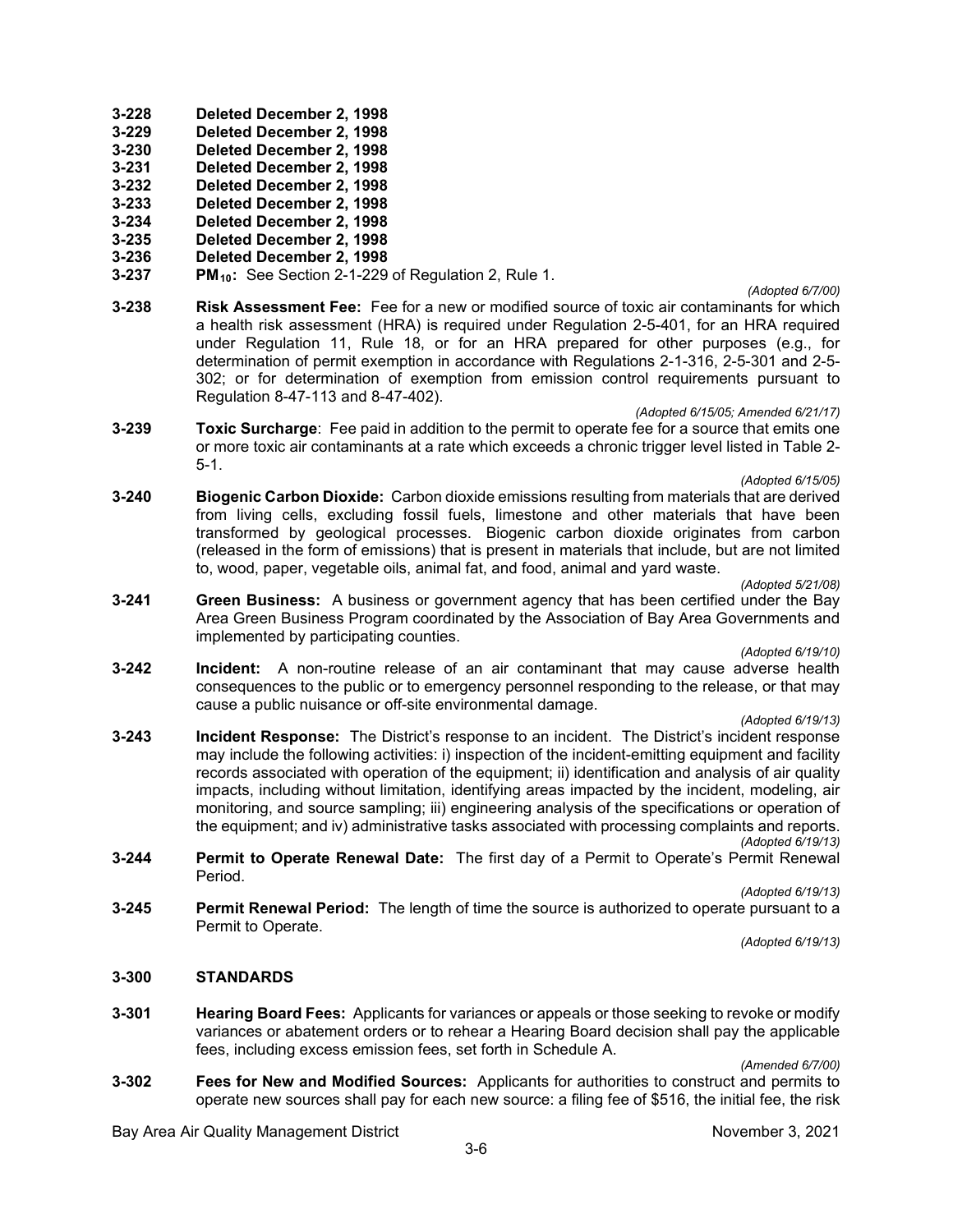assessment fee, the permit to operate fee, and toxic surcharge (given in Schedules B, C, D, E, F, H, I or K). Applicants for authorities to construct and permits to operate modified sources shall pay for each modified source, a filing fee of \$516, the initial fee, the risk assessment fee, and any incremental increase in permit to operate and toxic surcharge fees. Where more than one of the schedules is applicable to a source, the fee paid shall be the highest of the applicable schedules. If any person requests more than three HRA scenarios required pursuant to Regulation 2, Rule 5 in any single permit application, they shall pay an additional risk assessment fee for each of these scenarios. Except for gasoline dispensing facilities (Schedule D) and semiconductor facilities (Schedule H), the size to be used for a source when applying the schedules shall be the maximum size the source will have after the construction or modification. Where applicable, fees for new or modified sources shall be based on maximum permitted usage levels or maximum potential to emit including any secondary emissions from abatement equipment. The fee rate applied shall be based on the fee rate in force on the date the application is declared by the APCO to be complete according to 2-1-402, excluding 2-1- 402.3 fees. The APCO may reduce the fees for new and modified sources by an amount deemed appropriate if the owner or operator of the source attends an Industry Compliance School sponsored by the District.

- 302.1 Small Business Discount: If an applicant qualifies as a small business and the source falls under schedules B, C, D (excluding gasoline dispensing facilities), E, F, H, I or K, the filing fee, initial fee, and risk assessment fee shall be reduced by 50%. All other applicable fees shall be paid in full. If an applicant also qualifies for a Green Business Discount, only the Small Business Discount (i.e., the 50% discount) shall apply.
- 302.2 Deleted July 3, 1991
- 302.3 Fees for Abatement Devices: Applicants for an authority to construct and permit to operate abatement devices where there is no other modification to the source shall pay a \$516 filing fee and initial and risk assessment fees that are equivalent to 50% of the initial and risk assessment fees for the source being abated, not to exceed a total of \$10,747. For abatement devices abating more than one source, the initial fee shall be 50% of the initial fee for the source having the highest initial fee.
- 302.4 Fees for Reactivated Sources: Applicants for a Permit to Operate reactivated, previously permitted equipment shall pay the full filing, initial, risk assessment, permit, and toxic surcharge fees.
- 302.5 Deleted June 3, 2015
- 302.6 Green Business Discount: If an applicant qualifies as a green business, the filing fee, initial fee, and risk assessment fee shall be reduced by 10%. All other applicable fees shall be paid in full.

*(Amended 5/19/82, 7/6/83, 6/4/86, 7/15/87, 6/6/90, 7/3/91, 6/15/94, 10/8/97, 7/1/98, 5/19/99, 6/7/00, 6/6/01,5/1/02, 5/21/03, 6/2/04, 6/15/05, 6/7/06, 5/2/07, 5/21/08, 5/20/09, 6/16/10, 5/4/11, 6/6/12, 6/19/13, 6/4/14, 6/3/15, 6/15/16, 6/21/17, 6/6/18, 6/5/19, 6/16/21)*

- **3-303 Back Fees:** An applicant required to obtain a permit to operate existing equipment in accordance with District regulations shall pay back fees equal to the permit to operate fees and toxic surcharges given in the appropriate Schedule (B, C, D, E, F, H, I or K) prorated from the effective date of permit requirements. Where more than one of these schedules is applicable to a source, the fee paid shall be the highest of the applicable schedules. The applicant shall also pay back fees equal to toxic inventory fees pursuant to Section 3-320 and Schedule N. The maximum back fee shall not exceed a total of five years' permit, toxic surcharge, and toxic inventory fees. An owner/operator required to register existing equipment in accordance with District regulations shall pay back fees equal to the annual renewal fee given in Schedule R prorated from the effective date of registration requirements, up to a maximum of five years.
- *(Amended 5/19/82, 7/6/83, 6/4/86, 7/15/87, 6/6/90, 7/3/91, 10/8/97, 6/15/05, 5/20/09)* **3-304 Alteration:** Except as provided below, an applicant to alter an existing permitted source shall pay the filing fee and 50% of the initial fee for the source, provided that the alteration does not result in an increase in emissions of any regulated air pollutant. For gasoline dispensing facilities subject to Schedule D, an applicant for an alteration shall pay a fee of 1.75 times the filing fee.
	- 304.1 Schedule D Fees: Applicants for alteration to a gasoline dispensing facility subject to Schedule D shall pay a fee of 1.75 times the filing fee.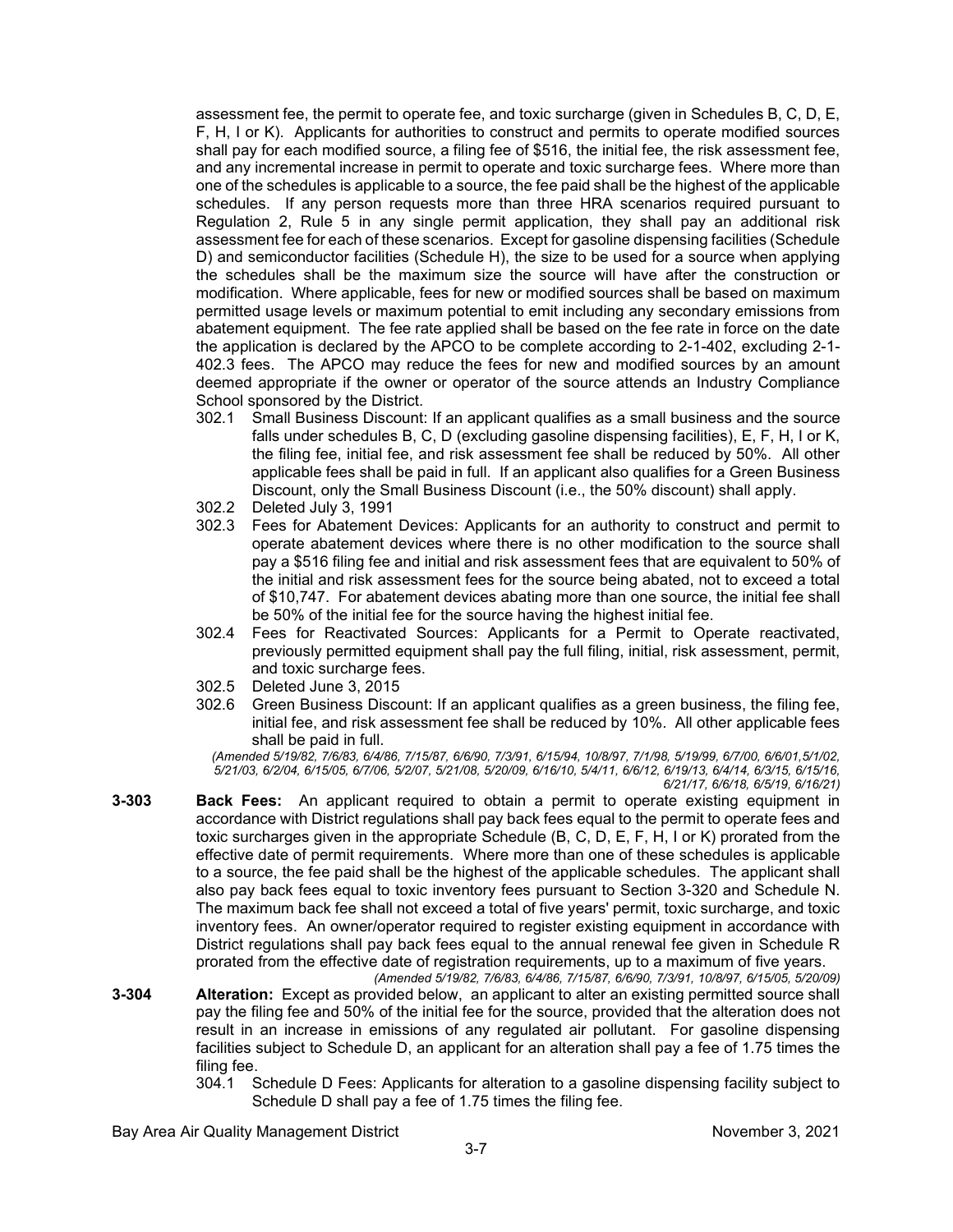- 304.2 Schedule G Fees: Applicants for alteration to a permitted source subject to Schedule G-3, G-4, or G-5 shall pay the filing fee, 100% of the initial fee, and, if District regulations require a health risk assessment of the alteration, the risk assessment fee provided for in Schedule G-2. The applicant shall pay the permit renewal and the toxic surcharge fees applicable to the source under Schedules G-3, G-4, or G-5.
- *(Amended 6/4/86, 11/15/00, 6/2/04, 6/3/15, 6/15/16, 6/6/18, 6/5/19)* **3-305 Cancellation or Withdrawal:** There will be no refund of the initial fee and filing fee if an application is cancelled or withdrawn. There will be no refund of the risk assessment fee if the risk assessment has been conducted prior to the application being cancelled or withdrawn. If an application for identical equipment for the same project is submitted within six months of the date of cancellation or withdrawal, the initial fee will be credited in full against the fee for the new application.
	- *(Amended 7/6/83, 4/6/88, 10/8/97, 6/15/05, 6/21/17, 6/16/21)*
- **3-306 Change in Conditions:** If an applicant applies to change the conditions on an existing authority to construct or permit to operate, the applicant will pay the following fees. There will be no change in anniversary date.
	- 306.1 Administrative Condition Changes: An applicant applying for an administrative change in permit conditions shall pay a fee equal to the filing fee for a single source, provided the following criteria are met:
		- 1.1 The condition change applies to a single source or a group of sources with shared permit conditions.
		- 1.2 The condition change does not subject the source(s) to any District Regulations or requirements that were not previously applicable.
		- 1.3 The condition change does not result in any increase in emissions of POC, NPOC,  $NO_x$ ,  $CO$ ,  $SO_2$ , or  $PM_{10}$  at any source or the emission of a toxic air contaminant above the trigger levels identified in Table 2-5-1
		- 1.4 The condition change does not require a public notice.
	- 306.2 Other Condition Changes: Applicant shall pay the filing, initial, and risk assessment fees required for new and modified equipment under Section 3-302. If the condition change will result in higher permit to operate fees, the applicant shall also pay any incremental increases in permit to operate fees and toxic surcharges.
- *(Amended 7/6/83, 6/4/86, 6/6/90, 10/8/97, 6/7/00, 6/15/05, 6/21/17)* **3-307 Transfers:** The owner/operator of record is the person to whom a permit is issued or, if no permit has yet been issued to a facility, the person who applied for a permit. Permits are valid only for the owner/operator of record. Upon submittal of a \$102 transfer of ownership fee, permits are re-issued to the new owner/operator of record with no change in expiration dates. *(Amended 2/20/85, 6/4/86, 11/5/86, 4/6/88, 10/8/97, 5/1/02, 5/21/03, 6/02/04, 6/19/13, 6/4/14, 6/15/16)*
- **3-308 Change of Location:** An applicant who wishes to move an existing source, which has a permit to operate, shall pay no fee if the move is on the same facility. If the move is not on the same facility, the source shall be considered a new source and subject to Section 3-302. This section does not apply to portable permits meeting the requirements of Regulation 2-1-220 and 413. *(Amended 7/6/83; 6/4/86; 6/15/05)*

- **3-309** Deleted June 21, 2017 **3-310 Fee for Constructing Without a Permit:** An applicant for an authority to construct and a permit to operate a source, which has been constructed or modified without an authority to construct, shall pay the following fees:
	- 310.1 Sources subject to permit requirements on the date of initial operation shall pay fees for new construction pursuant to Section 3-302, any back fees pursuant to Section 3- 303, and a late fee equal to 100% of the initial fee. A modified gasoline dispensing facility subject to Schedule D that is not required to pay an initial fee shall pay fees for a modified source pursuant to Section 3-302, back fees, and a late fee equal to 100% of the filing fee.
	- 310.2 Sources previously exempt from permit requirements that lose their exemption due to changes in District, state, or federal regulations shall pay a permit to operate fee and toxic surcharge for the coming year and any back fees pursuant to Section 3-303.
	- 310.3 Sources previously exempt from permit requirements that lose their exemption due to a change in the manner or mode of operation, such as an increased throughput, shall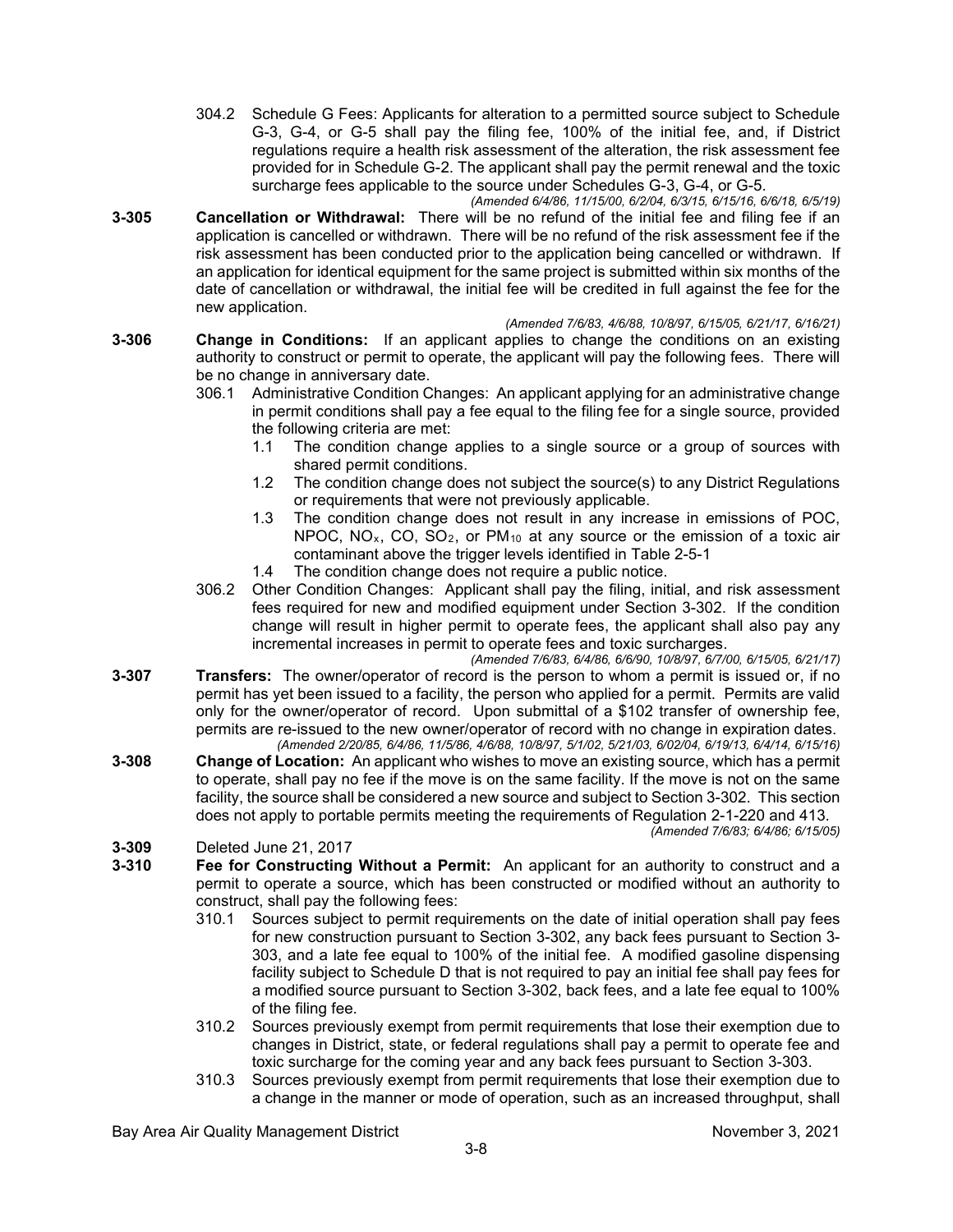pay fees for new construction pursuant to Section 3-302. In addition, sources applying for permits after commencing operation in a non-exempt mode shall also pay a late fee equal to 100% of the initial fee and any back fees pursuant to Section 3-303.

- 310.4 Sources modified without a required authority to construct shall pay fees for modification pursuant to Section 3-302 and a late fee equal to 100% of the initial fee. *(Amended 7/6/83, 4/18/84, 6/4/86, 6/6/90, 7/3/91, 8/2/95, 10/8/97, 6/02/04, 6/15/05, 6/6/12)*
- **3-311 Emission Banking Fees:** An applicant to bank emissions for future use, to convert an emission reduction credit (ERC) into an Interchangeable Emission Reduction Credit (IERC), or to transfer ownership of ERCs shall pay the following fees:
	- 311.1 Banking ERCs: An applicant to bank emissions for future use shall pay a filing fee of \$516 per source plus the initial fee given in Schedules B, C, D, E, F, H, I or K. Where more than one of these schedules is applicable to a source, the fee paid shall be the highest of the applicable schedules.
	- 311.2 Converting Existing ERCs: An applicant to convert an existing ERC into an IERC shall pay a filing fee of \$516 per source plus the initial fee given in Schedules B, C, D, E, F, H, I or K. Where more than one of these schedules is applicable to a source, the fee paid shall be the highest of the applicable schedules.
	- 311.3 Transferring ERC Ownership: An applicant to transfer an ERC it currently owns to another owner shall pay a filing fee of \$516.

*(Amended 7/6/83, 6/4/86, 7/15/87, 7/3/91, 6/15/94, 7/1/98, 5/19/99, 6/7/00, 6/6/01, 5/1/02, 5/21/03,6/02/04, 6/15/05, 6/7/06, 5/2/07, 5/21/08, 5/20/09, 6/16/10, 5/4/11, 6/6/12, 6/19/13, 6/4/14, 6/3/15, 6/15/16, 6/21/17, 6/6/18, 6/5/19, 6/16/21)*

- **3-312 Emission Caps and Alternative Compliance Plans:** Any facility which elects to use an alternative compliance plan contained in:
	- 312.1 Regulation 8 ("bubble") to comply with a District emission limitation or to use an annual or monthly emission limit to acquire a permit in accordance with the provisions of Regulation 2, Rule 2, shall pay an additional annual fee equal to fifteen percent of the total plant permit to operate fee.
	- 312.2 Regulation 2, Rule 9, or Regulation 9, Rule 10 shall pay an annual fee of \$1,305 for each source included in the alternative compliance plan, not to exceed \$13,053.

*(Adopted 5/19/82; Amended 6/4/86, 5/19/99, 6/7/00, 6/6/01, 5/1/02, 5/23/03, 6/2/04,6/15/05, 6/7/06, 5/2/07, 5/21/08, 5/20/09, 6/16/10, 5/4/11, 6/6/12, 6/19/13, 6/4/14, 6/3/15, 6/15/16, 6/21/17, 6/6/18, 6/5/19)*

# **3-313 Deleted May 19, 1999**

# **3-314 Deleted August 2, 1995**

**3-315 Costs of Environmental Documentation:** An applicant for an Authority to Construct shall pay, in addition to the fees required under Section 3-302 and in any applicable schedule, the District's costs of performing any environmental evaluation and preparing and filing any documents pursuant to the California Environmental Quality Act (Public Resources Code, Section 21000, et seq), including the costs of any outside consulting assistance which the District may employ in connection with the preparation of any such evaluation or documentation, as well as the District's reasonable internal costs (including overhead) of processing, reviewing, or filing any environmental evaluation or documentation.

*(Adopted 12/18/85; Amended 5/1/02, 6/3/15)*

### **3-316 Deleted June 6, 1990**

- **3-317 Asbestos Operation Fees:** After July 1, 1988, persons submitting a written plan, as required by Regulation 11, Rule 2, Section 401, to conduct an asbestos operation shall pay the fee given in Schedule L.
- *(Adopted 7/6/88; Renumbered 9/7/88; Amended 8/2/95)* **3-318 Public Notice Fee, Schools:** Pursuant to Section 42301.6(b) of the Health and Safety Code, an applicant for an authority to construct or permit to operate subject to the public notice requirements of Regulation 2-1-412 shall pay, in addition to the fees required under Section 3- 302 and in any applicable schedule, a fee to cover the expense of preparing and distributing the public notices to the affected persons specified in Regulation 2-1-412 as follows:
	- 318.1 A fee of \$2,272 per application, and
	- 318.2 The District's cost exceeding \$2,272 of preparing and distributing the public notice.
	- The District shall refund to the applicant the portion of any fee paid under this Section that exceeds the District's cost of preparing and distributing the public notice.
		- *(Adopted 11/1/89; Amended 10/8/97, 7/1/98, 5/19/99, 6/7/00, 5/21/03, 6/2/04, 6/16/10, 6/15/16, 6/21/17, 6/6/18)*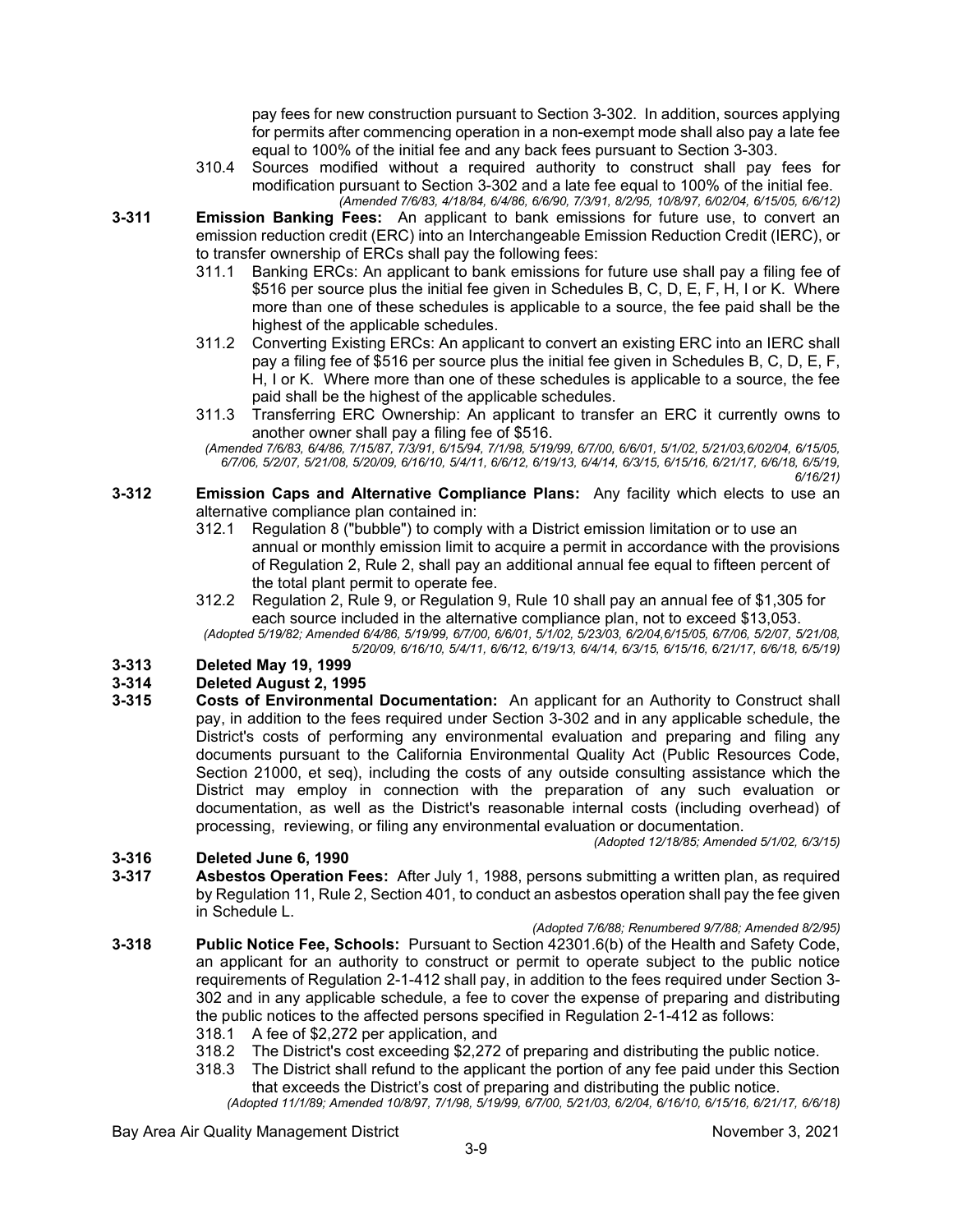**3-319 Major Stationary Source Fees:** Any major stationary source emitting 50 tons per year of organic compounds, sulfur oxides, nitrogen oxides, or PM10 shall pay a fee based on Schedule M. This fee is in addition to permit and other fees otherwise authorized to be collected from such facilities and shall be included as part of the annual permit renewal fees.

*(Adopted 6/6/90; Amended 8/2/95, 6/7/00)*

- **3-320 Toxic Inventory Fees:** Any facility that emits one or more toxic air contaminants in quantities above a minimum threshold level shall pay an annual fee based on Schedule N. This fee will be in addition to permit to operate, toxic surcharge, and other fees otherwise authorized to be collected from such facilities.
	- 320.1 An applicant who qualifies as a small business under Regulation 3-209 shall pay a Toxic Inventory Fee as set out in Schedule N up to a maximum fee of \$10,207 per year.

*(Adopted 10/21/92; Amended 5/19/99, 5/21/03, 6/2/04, 6/15/05, 6/7/06, 5/2/07, 5/20/09, 6/16/10, 5/4/11, 6/15/16, 6/21/17, 6/5/19, 6/16/21)*

# **3-321 Deleted December 2, 1998**

**3-322 Excavation of Contaminated Soil and Removal of Underground Storage Tank Operation Fees:** Persons submitting a written notification for a given site to conduct either excavation of contaminated soil or removal of underground storage tanks as required by Regulation 8, Rule 40, Section 401, 402, 403 or 405 shall pay a fee based on Schedule Q.

*(Adopted 1/5/94; Amended 8/2/95; 5/21/03)*

**3-323 Pre-Certification Fees:** An applicant seeking to pre-certify a source, in accordance with Regulation 2, Rule 1, Section 415, shall pay the filing fee, initial fee and permit to operate fee given in the appropriate schedule.

*(Adopted June 7, 1995)*

# **3-324 Deleted June 7, 2000**

#### **3-325 Deleted December 2, 1998**

#### **3-326 Deleted December 2, 1998**

- **3-327 Permit to Operate, Renewal Fees:** After the expiration of the initial permit to operate, the permit to operate shall be renewed on an annual basis or other time period as approved by the APCO. The fee required for the renewal of a permit to operate is the permit to operate fee and toxic surcharge listed in Schedules B, C, D, E, F, H, I, and K, prorated for the period of coverage. When more than one of the schedules is applicable to a source, the fee paid shall be the highest of the applicable schedules. This renewal fee is applicable to all sources required to obtain permits to operate in accordance with District regulations. The permit renewal invoice shall also specify any applicable major stationary source fees based on Schedule M, toxic inventory fees based on Schedule N, major facility review fees based on Schedule P, greenhouse gas fees based on Schedule T, refining emissions tracking fees based on Schedule W, and community air monitoring fees based on Schedule X. Where applicable, renewal fees shall be based on actual usage or emission levels that have been reported to or calculated by the District.
	- 327.1 Renewal Processing Fee: In addition, the facility shall also pay a processing fee at the time of renewal that covers each Permit Renewal Period as follows:
		- 1.1 \$102 for facilities with one permitted source, including gasoline dispensing facilities,
		- 1.2 \$201 for facilities with 2 to 5 permitted sources,<br>1.3 \$401 for facilities with 6 to 10 permitted sources
		- \$401 for facilities with 6 to 10 permitted sources,
		- 1.4 \$602 for facilities with 11 to 15 permitted sources,
		- 1.5 \$799 for facilities with 16 to 20 permitted sources,
		- 1.6 \$999 for facilities with more than 20 permitted sources.
	- 327.2 Assembly Bill 617 Community Health Impact Fee: An owner/operator of a permitted facility subject to Schedule P (Major Facility Review Fees) shall pay an Assembly Bill 617 community health impact fee of 5.7 percent of the facility's total renewal fee, up to a maximum fee of \$100,000 per year per facility owner.
	- 327.3 Criteria Pollutant and Toxic Emissions Reporting (CTR): The owner/operator of a permitted facility shall pay a CTR fee of 4.4 percent of the facility's total renewal fee, up to a maximum fee of \$50,000 per year.

*(Adopted 6/7/00; Amended 6/2/04, 6/16/04, 6/15/05, 6/7/06, 5/2/07, 5/21/08, 5/20/09, 6/16/10, 5/4/11, 6/6/12, 6/19/13, 6/4/14, 6/3/15, 6/15/16, 6/21/17,6/6/18, 6/5/19, 6/3/20, 6/16/21, 11/3/21)*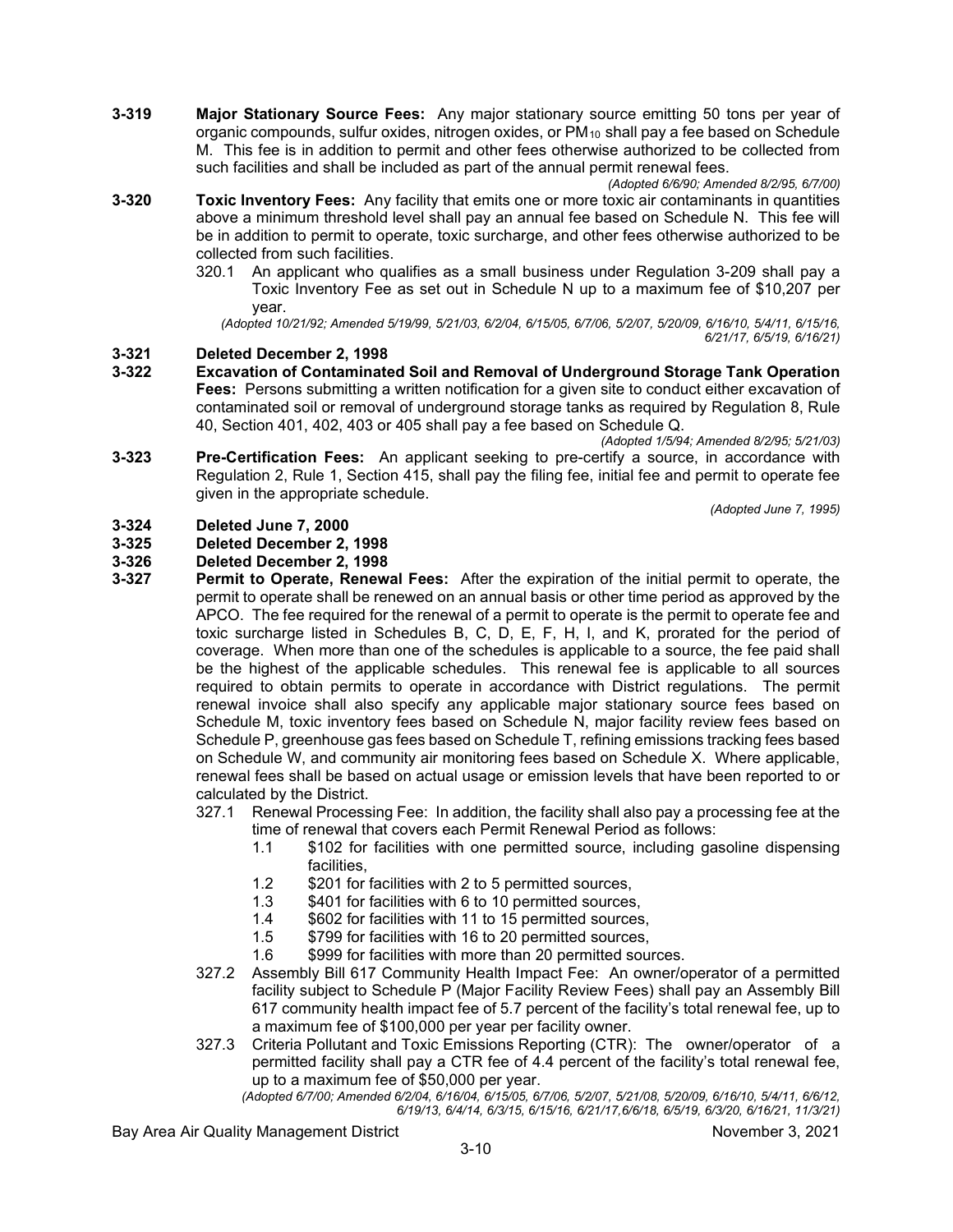**3-328 Fee for OEHHA Risk Assessment Reviews:** Any facility that submits a health risk assessment to the District in accordance with Section 44361 of the California Health and Safety Code shall pay any fee requested by the State Office of Environmental Health Hazard Assessment (OEHHA) for reimbursement of that agency's costs incurred in reviewing the risk assessment.

*(Adopted 6/7/00)*

**3-329 Fees for New Source Review Health Risk Assessment**: Any person required to submit a health risk assessment (HRA) pursuant to Regulation 2-5-401 shall pay an appropriate Risk Assessment Fee pursuant to Regulation 3-302 and Schedules B, C, D, E, F, H, I or K. In addition, any person that requests that the District prepare or review an HRA (e.g., for determination of permit exemption in accordance with Regulations 2-1-316, 2-5-301 and 2-5- 302; or for determination of exemption from emission control requirements pursuant to Regulation 8-47-113 and 8-47-402) shall pay a Risk Assessment Fee. A Risk Assessment Fee shall be assessed for each source that is proposed to emit a toxic air contaminant (TAC) at a rate that exceeds a trigger level in Table 2-5-1: Toxic Air Contaminant Trigger Levels. If a project requires an HRA due to total project emissions, but TAC emissions from each individual source are less than the Table 2-5-1 trigger levels, a Risk Assessment Fee shall be assessed for the source in the project with the highest TAC emissions.

#### *(Adopted 6/15/05; Amended 6/21/17)*

- **3-330 Fee for Renewing an Authority to Construct:** An applicant seeking to renew an authority to construct in accordance with Regulation 2-1-407 shall pay a fee of 50% of the initial fee in effect at the time of the renewal. If the District determines that an authority to construct cannot be renewed, any fees paid under this section shall be credited in full against the fee for a new authority to construct for functionally equivalent equipment submitted within six months of the date the original authority to construct expires.
	- *(Adopted June 15, 2005)*
- **3-331 Registration Fees:** Any person who is required to register equipment under District rules shall submit a registration fee, and any annual fee thereafter, as set out in Schedule R. The APCO may reduce registration fees by an amount deemed appropriate if the owner or operator of the equipment attends an Industry Compliance School sponsored by the District.
- *(Adopted June 6, 2007; Amended 6/16/10)* **3-332 Naturally Occurring Asbestos Fees**: After July 1, 2007, any person required to submit or amend an Asbestos Dust Mitigation Plan (ADMP) pursuant to Title 17 of the California Code of Regulations, Section 93105, Asbestos Air Toxic Control Measure for Construction, Grading, Quarrying, and Surface Mining Operations shall pay the fee(s) set out in Schedule S.

*(Adopted June 6, 2007; Amended 6/5/19)*

**3-333 Major Facility Review (MFR) and Synthetic Minor Application Fees**: Any facility that applies for, or is required to undergo, an initial MFR permit, an amendment to an MFR permit, a minor or significant revision to an MFR permit, a reopening of an MFR permit, a renewal of an MFR permit, an initial synthetic minor operating permit, or a revision to a synthetic minor operating permit, shall pay the applicable fees set forth in Schedule P.

*(Adopted May 21, 2008)*

**3-334 Greenhouse Gas Fees:** Any permitted facility with greenhouse gas emissions shall pay a fee based on Schedule T. This fee is in addition to permit and other fees otherwise authorized to be collected from such facilities, and shall be included as part of the annual permit renewal fees.

*(Adopted May 21, 2008)*

**3-335 Indirect Source Review Fees:** Applicants that must file an Air Quality Impact Assessment pursuant to District rules for a project that is deemed to be an indirect source shall pay a fee based on Schedule U.

#### *(Adopted May 20, 2009)*

**3-336 Open Burning Operation Fees:** Effective July 1, 2013, any person required to provide notification to the District prior to burning; submit a petition to conduct a Filmmaking or Public Exhibition fire; receive an acreage burning allocation to conduct a Stubble fire; or submit a smoke management plan and receive an acreage burning allocation to conduct a Wildland Vegetation Management (Prescribed Burning) fire or Marsh Management fire shall pay the fee given in Schedule V.

*(Adopted June 19, 2013; Amended 6/3/20)*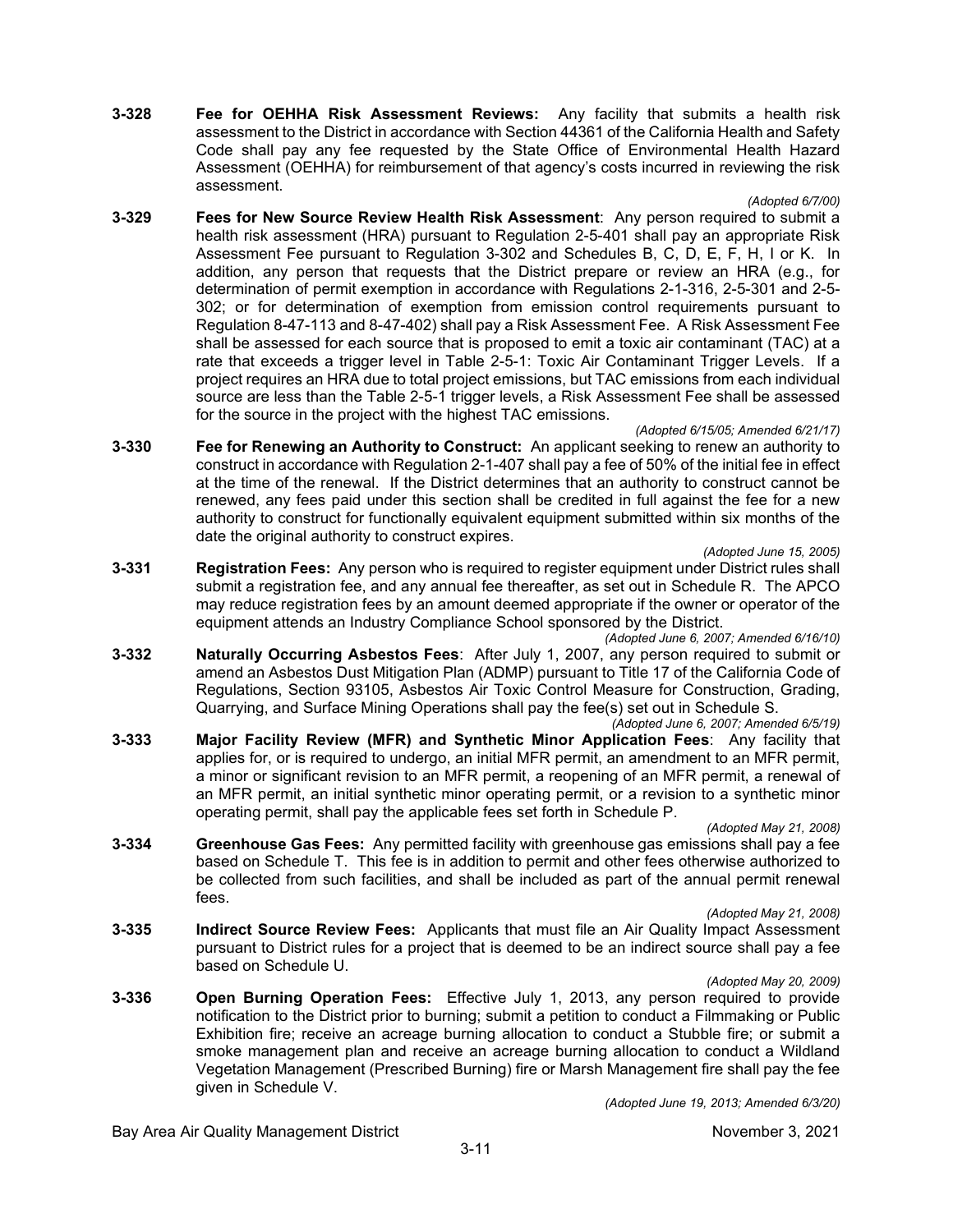- **3-337 Exemption Fee:** An applicant who wishes to receive a certificate of exemption shall pay a filing fee of \$516 per exempt source.
- *(Adopted June 19, 2013; Amended 6/4/14; 6/3/15, 6/21/17, 6/16/21)* **3-338 Incident Response Fee:** Any facility required to obtain a District permit, and any Districtregulated area-wide or indirect source, that is the site where an incident occurs to which the District responds, shall pay a fee equal to the District's actual costs in conducting the incident response as defined in Section 3-243, including without limitation, the actual time and salaries, plus overhead, of the District staff involved in conducting the incident response and the cost of any materials.(Adopted June 19, 2013)
- **3-339 Refining Emissions Tracking Fees:** Any person required to submit an Annual Emissions Inventory, Monthly Crude Slate Report, or air monitoring plan in accordance with Regulation 12, Rule 15 shall pay the applicable fees set forth in Schedule W.

*(Adopted 6/15/16, Amended 11/03/21)*

**3-340 Major Stationary Source Community Air Monitoring Fees:** Any major stationary source emitting 35 tons per year of organic compounds, sulfur oxides, nitrogen oxides, carbon monoxide or PM<sub>10</sub> shall pay a community air monitoring fee based on Schedule X. This fee is in addition to permit and other fees otherwise authorized to be collected from such facilities and shall be included as part of the annual permit renewal fees.

*(Adopted 6/15/16)*

- **3-341 Fee for Risk Reduction Plan:** Any person required to submit a Risk Reduction Plan in accordance with Regulation 11, Rule 18 shall pay the applicable fees set forth below:
	- 341.1 \$1,582 for facilities with one source subject to risk reduction pursuant to Regulation 11, Rule 18, including gasoline dispensing facilities;
	- 341.2 \$3,164 for facilities with 2 to 5 sources subject to risk reduction pursuant to Regulation 11, Rule 18;
	- 341.3 \$6,328 for facilities with 6 to 10 sources subject to risk reduction pursuant to Regulation 11, Rule 18;
	- 341.4 \$12,655 for facilities with 11 to 15 sources subject to risk reduction pursuant to Regulation 11, Rule 18;
	- 341.5 \$25,310 for facilities with 16 to 20 sources subject to risk reduction pursuant to Regulation 11, Rule 18;
	- 341.6 \$33,747 for facilities with more than 20 sources subject to risk reduction pursuant to Regulation 11, Rule 18.

*(Adopted 6/21/17, Amended 6/5/19, 6/3/20, 6/16/21)*

**3-342 Fee for Facility-Wide Health Risk Assessment:** Any person required to undergo a health risk assessment (HRA) to assess compliance with the Regulation 11, Rule 18 risk action levels shall pay a risk assessment fee for each source pursuant to Regulation 3-329 and Schedules B, C, D, E, F, H, I or K. The maximum fee required for any single HRA of a facility conducted pursuant to Regulation 11, Rule 18 shall not exceed a total of \$158,188.

> If a facility retains a District-approved consultant to complete the required facility-wide HRA, the facility shall pay a fee to cover the District's costs of performing the review of the facilitywide HRA, including the costs of any outside consulting assistance which the District may employ in connection with any such review, as well as the District's reasonable internal costs (including overhead) of processing, reviewing, or approving the facility-wide HRA. The total HRA review cost shall be determined based on the District's actual review time in hours multiplied by an hourly charge of \$216 per hour. Facilities shall pay an HRA review fee as indicated below and the District's cost exceeding the applicable HRA review fees indicated below for performing the review of the facility-wide HRA:

- 342.1 \$2,596 for facilities with one to 10 sources subject to risk reduction pursuant to Regulation 11, Rule 18, including gasoline dispensing facilities;
- 342.2 \$6,960 for facilities with 11 to 50 sources subject to risk reduction pursuant to Regulation 11, Rule 18;
- 342.3 \$14,764 for facilities with more than 50 sources subject to risk reduction pursuant to Regulation 11, Rule 18.

The District shall refund to the applicant the portion of any fee paid under this Section that exceeds the District's cost of performing the review of the facility-wide HRA.

*(Adopted 6/21/17; Amended 6/6/18,6/5/19, 6/16/21)*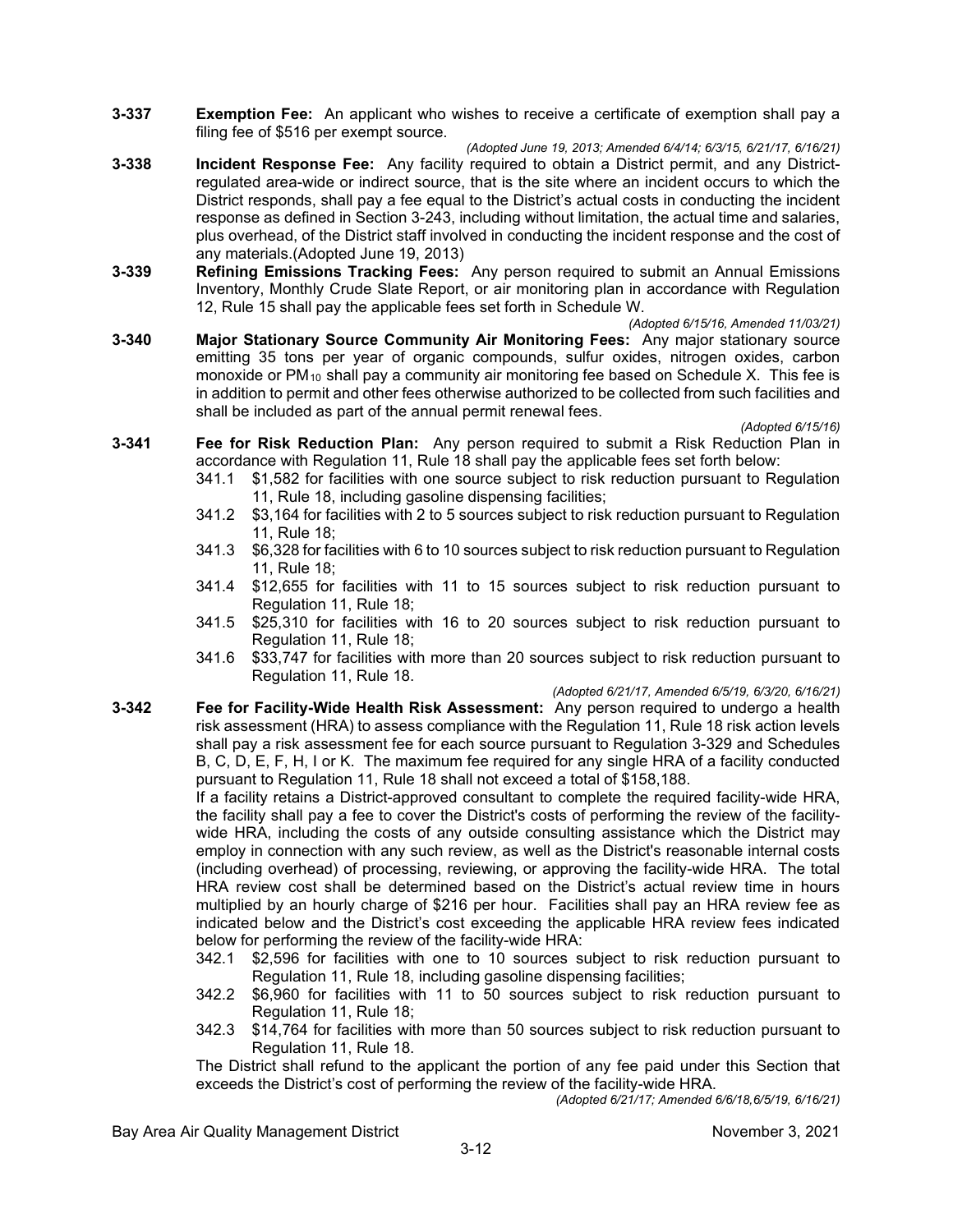**3-343 Fees for Air Dispersion Modeling:** An applicant for an Authority to Construct or Permit to Operate shall pay, in addition to the fees required under Section 3-302 and 3-329 and in any applicable schedule, the District's costs of performing any air dispersion modeling needed to determine compliance with any District regulatory requirement. The total air dispersion modeling fee cost shall be determined based on the District's actual review time in hours multiplied by an hourly charge of \$216 per hour. This fee shall also apply for costs incurred in reviewing air dispersion modeling submittals by applicants and the costs of any outside consulting assistance which the District may employ in connection with the preparation of any such evaluation or documentation, as well as the District's reasonable internal costs (including overhead) of processing, reviewing, or approving the air dispersion modeling.

*(Adopted 6/5/19; Amended 6/16/21)*

#### **3-400 ADMINISTRATIVE REQUIREMENTS**

- **3-401 Permits:** Definitions, standards, and conditions contained in Regulation 2, Permits, are applicable to this regulation.
- **3-402 Single Anniversary Date:** The APCO may assign a single anniversary date to a facility on which all its renewable permits to operate expire and will require renewal. Fees will be prorated to compensate for different time periods resulting from change in anniversary date.
- **3-403 Change in Operating Parameters:** See Section 2-1-404 of Regulation 2, Rule 1.

- **3-404 Deleted June 7, 2000 Fees Not Paid:** If an applicant or owner/operator fails to pay the fees specified on the invoice by the due date, the following procedure(s) shall apply:
	- 405.1 Authority to Construct: The application will be cancelled but can be reactivated upon payment of fees.
	- 405.2 New Permit to Operate: The Permit to Operate shall not be issued, and the facility will be notified that operation, including startup, is not authorized.
		- 2.1 Fees received during the first 30 days following the due date must include a late fee equal to 10 percent of all fees specified on the invoice.
		- 2.2 Fees received more than 30 days after the due date must include a late fee equal to 25 percent of all fees specified on the invoice.
	- 405.3 Renewal of Permit to Operate: The owner or operator of a facility must renew the Permit to Operate in order to continue to be authorized to operate the source. Permit to Operate Fees for the Permit Renewal Period shall be calculated using fee schedules in effect on the Permit to Operate Renewal Date. The permit renewal invoice will include all fees to be paid in order to renew the Permit to Operate, as specified in Section 3-327. If not renewed as of the date of the next Permit Renewal Period, a Permit to Operate lapses and further operation is no longer authorized. The District will notify the facility that the permit has lapsed. Reinstatement of lapsed Permits to Operate will require the payment of all unpaid prior Permit to Operate fees and associated reinstatement fees for each unpaid prior Permit Renewal Period, in addition to all fees specified on the permit renewal invoice.
	- 405.4 Reinstatement of Lapsed Permit to Operate: To reinstate a Permit to Operate, the owner or operator must pay all of the following fees:
		- 4.1 The applicable Permit to Operate Fees for the current year, as specified in Regulation 3-327, and the applicable reinstatement fee, if any, calculated as follows:
			- 4.1.1 Fees received during the first 30 days following the due date must include all fees specified on the permit renewal invoice plus a reinstatement fee equal to 10 percent of all fees specified on the invoice.
			- 4.1.2 Fees received more than 30 days after the due date, but less than one year after the due date, must include all fees specified on the permit renewal invoice plus a reinstatement fee equal to 25 percent of all fees specified on the invoice.
		- 4.2 The applicable Permit to Operate Fees specified in Regulation 3-327 for each prior Permit Renewal Period for which all Permit to Operate Fees and associated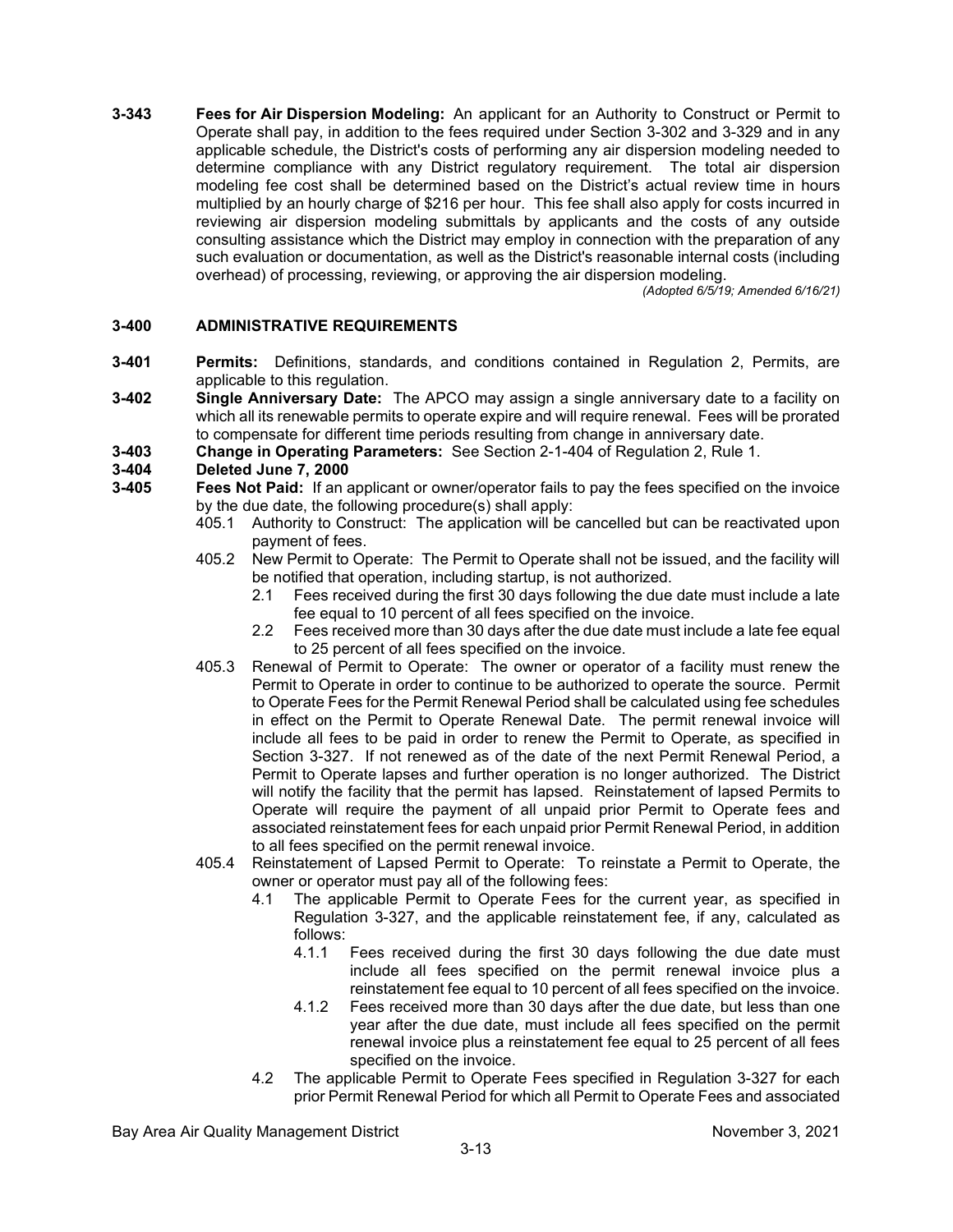reinstatement fees have not been paid. Each year's Permit to Operate Fee shall be calculated at the fee rates in effect on that year's Permit to Operate Renewal Date. The reinstatement fee for each associated previously-unpaid Permit to Operate Fee shall be calculated in accordance with Regulation 3-405.4.1 and 4.1.2.

Each year or period of the lapsed Permit to Operate is deemed a separate Permit Renewal Period. The oldest outstanding Permit to Operate Fee and reinstatement fees shall be paid first.

- 405.5 Registration and Other Fees: Persons who have not paid the fee by the invoice due date, shall pay the following late fee in addition to the original invoiced fee. Fees shall be calculated using fee schedules in effect at the time of the fees' original determination.
	- 5.1 Fees received during the first 30 days following the due date must include an additional late fee equal to 10 percent of all fees specified on the invoice.
	- 5.2 Fees received more than 30 days after the due date must include an additional late fee equal to 25 percent of all fees specified on the invoice.

*(Amended 7/6/83, 6/4/86, 11/5/86, 2/15/89, 6/6/90, 7/3/91, 8/2/95, 12/2/98, 6/15/05, 6/7/06, 6/6/12, 6/19/13, 6/4/14, 6/6/18,6/5/19)*

# **3-406 Deleted June 4, 1986**

# **3-407 Deleted August 2, 1995**

**3-408 Permit to Operate Valid for 12 Months:** A Permit to Operate is valid for 12 months from the date of issuance or other time period as approved by the APCO.

*(Amended 6/4/86; Amended 6/7/00)*

# **3-409 Deleted June 7, 2000**

# **3-410 Deleted August 2, 1995**

**3-411 Advance Deposit of Funds:** The APCO may require that at the time of the filing of an application for an Authority to Construct for a project for which the District is a lead agency under the California Environmental Quality Act (Public Resources Code, Section 21000, et seq.), the applicant shall make an advance deposit of funds, in an amount to be specified by the APCO, to cover the costs which the District estimates to incur in connection with the District's performance of its environmental evaluation and the preparation of any required environmental documentation. In the event the APCO requires such an estimated advance payment to be made, the applicant will be provided with a full accounting of the costs actually incurred by the District in connection with the District's performance of its environmental evaluation and the preparation of any required environmental documentation.

*(Adopted 12/18/85; Amended 8/2/95)*

**3-412 Deleted December 2, 1998 3-413 Toxic "Hot Spots" Information and Assessment Act Revenues:** No later than 120 days after the adoption of this regulation, the APCO shall transmit to the California Air Resources Board, for deposit into the Air Toxics "Hot Spots" Information and Assessment Fund, the revenues determined by the ARB to be the District's share of statewide Air Toxics "Hot Spot"

*(Adopted 10/21/92)*

# **3-414 Deleted December 2, 1998**

- **3-415 Failure to Pay - Further Actions:** When an applicant or owner/operator fails to pay the fees specified on the invoice by the due date, the APCO may take the following actions against the applicant or owner/operator:
	- 415.1 Issuance of a Notice to Comply.

Information and Assessment Act expenses.

- 415.2 Issuance of a Notice of Violation.
- 415.3 Revocation of an existing Permit to Operate. The APCO shall initiate proceedings to revoke permits to operate for any person who is delinquent for more than one month. The revocation process shall continue until payment in full is made or until permits are revoked.
- 415.4 The withholding of any other District services as deemed appropriate until payment in full is made.

*(Adopted 8/2/95; Amended 12/2/98, 6/15/05)*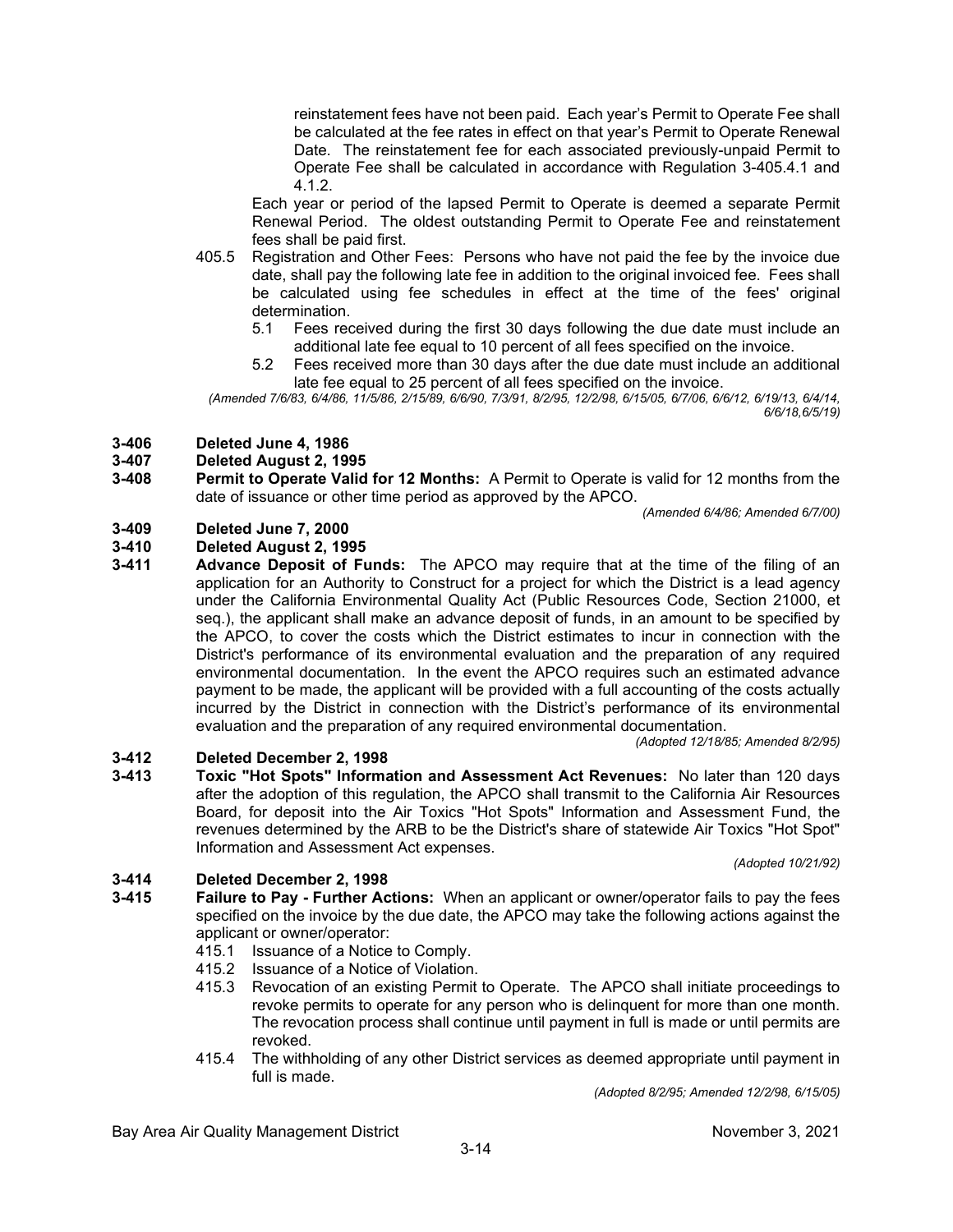**3-416 Adjustment of Fees**: The APCO or designees may, upon finding administrative error by District staff in the calculation, imposition, noticing, invoicing, and/or collection of any fee set forth in this rule, rescind, reduce, increase, or modify the fee. A request for such relief from an administrative error, accompanied by a statement of why such relief should be granted, must be received within two years from the date of payment.

#### *(Adopted 10/8/97)*

**3-417 Temporary Amnesty for Unpermitted and Unregistered Sources:** The APCO has the authority to declare an amnesty period, during which the District may waive all or part of the back fees and/or late fees for sources that are currently operating without valid Permits to Operate and/or equipment registrations.

*(Adopted 6/16/10)*

**3-418 Temporary Incentive for Online Production System Transactions:** The APCO has the authority to declare an incentive period for transactions made using the online production system, during which the District may waive all or any part of the fees for these transactions.

*(Adopted 6/6/18)*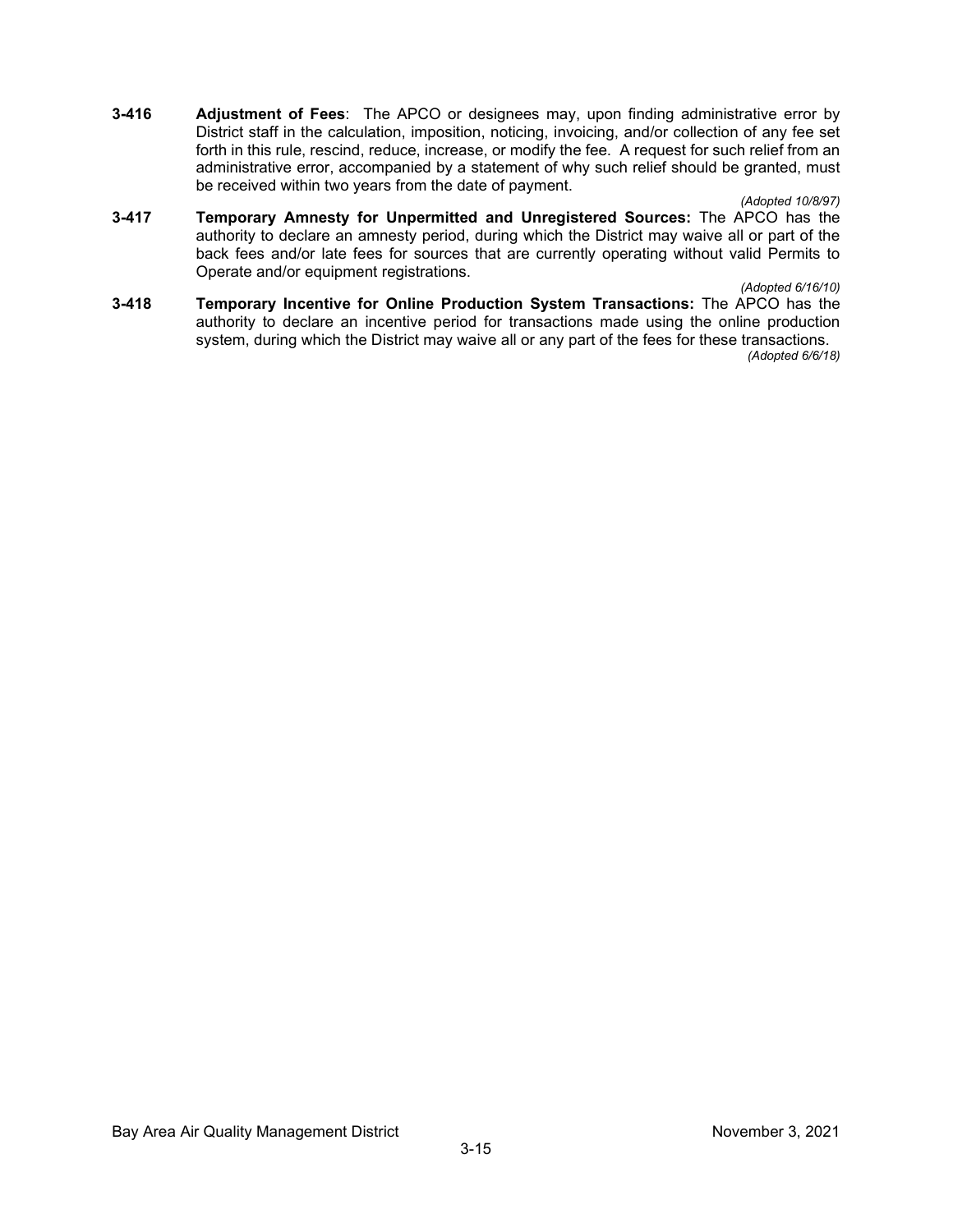#### **SCHEDULE A HEARING BOARD FEES1**

Established by the Board of Directors December 7, 1977 Resolution No. 1046 (Code section references are to the California Health & Safety Code, unless otherwise indicated)

|     |                                                                                                                                                                                                                                                                                                                                                                                | Companies                     | <b>Business</b>               | Party                                  |
|-----|--------------------------------------------------------------------------------------------------------------------------------------------------------------------------------------------------------------------------------------------------------------------------------------------------------------------------------------------------------------------------------|-------------------------------|-------------------------------|----------------------------------------|
|     | 1. For each application for variance exceeding 90 days, in accordance with<br>§42350, including applications on behalf of a class of applicants, which<br>meet the requirements of the Hearing Board Rules for a valid and<br>Plus, for each hearing in addition to the first hearing necessary to<br>dispose of said variance application in accordance with §42350, the      | \$6,999<br>\$3,504            | \$1,047<br>\$353              |                                        |
|     | 2. For each application for variance not exceeding 90 days, in accordance<br>with §42350, including applications on behalf of a class of applicants,<br>which meet the requirements of the Hearing Board Rules for a valid and<br>Plus, for each hearing in addition to the first hearing necessary to<br>dispose of said variance application, in accordance with §42350, the | \$4,202<br>\$2,098            | \$1,047<br>\$353              |                                        |
|     | 3. For each application to modify a variance in accordance with §42356<br>Plus, for each hearing in addition to the first hearing on said application<br>to modify a variance, in accordance with §42345, necessary to dispose                                                                                                                                                 | \$2,788<br>\$2,098            | \$353<br>\$353                |                                        |
|     | 4. For each application to extend a variance, in accordance with §42357.<br>Plus, for each hearing in addition to the first hearing on an application to<br>extend a variance, in accordance with §42357, necessary to dispose of                                                                                                                                              | \$2,788<br>\$2,098            | \$353<br>\$353                |                                        |
|     |                                                                                                                                                                                                                                                                                                                                                                                | \$4,202                       | \$353                         |                                        |
|     | 6. For each application for approval of a Schedule of Increments of                                                                                                                                                                                                                                                                                                            | \$2,788                       | \$353                         |                                        |
|     | 7. For each application for variance in accordance with §41703, which<br>Plus, for each hearing in addition to the first hearing on said application<br>for variance in accordance with §41703, the additional sum of                                                                                                                                                          | \$6,999<br>\$3,504            | \$1,047<br>\$353              |                                        |
|     | 8. For each application for variance in accordance with §41703, not to<br>Plus, for each hearing in addition to the hearing on said application for a<br>variance in accordance with §41703, the additional sum of                                                                                                                                                             | \$4,202<br>\$2,098            | \$1,047<br>\$353              |                                        |
|     |                                                                                                                                                                                                                                                                                                                                                                                | \$6,999<br>per hearing<br>day | \$3,504<br>per hearing<br>day | \$3,504<br>for entire<br>appeal period |
|     | 10. For each application for intervention in accordance with Hearing Board                                                                                                                                                                                                                                                                                                     | \$3,504                       | \$704                         |                                        |
|     | 11. For each application to Modify or Terminate an abatement order                                                                                                                                                                                                                                                                                                             | \$6,999<br>per hearing<br>day | \$3,504<br>per hearing<br>day |                                        |
| 12. | For each application for an interim variance in accordance with §42351                                                                                                                                                                                                                                                                                                         | \$3,504                       | \$704                         |                                        |
|     | 13. For each application for an emergency variance in accordance with                                                                                                                                                                                                                                                                                                          | \$1,747                       | \$353                         |                                        |

Large

Small

**Third**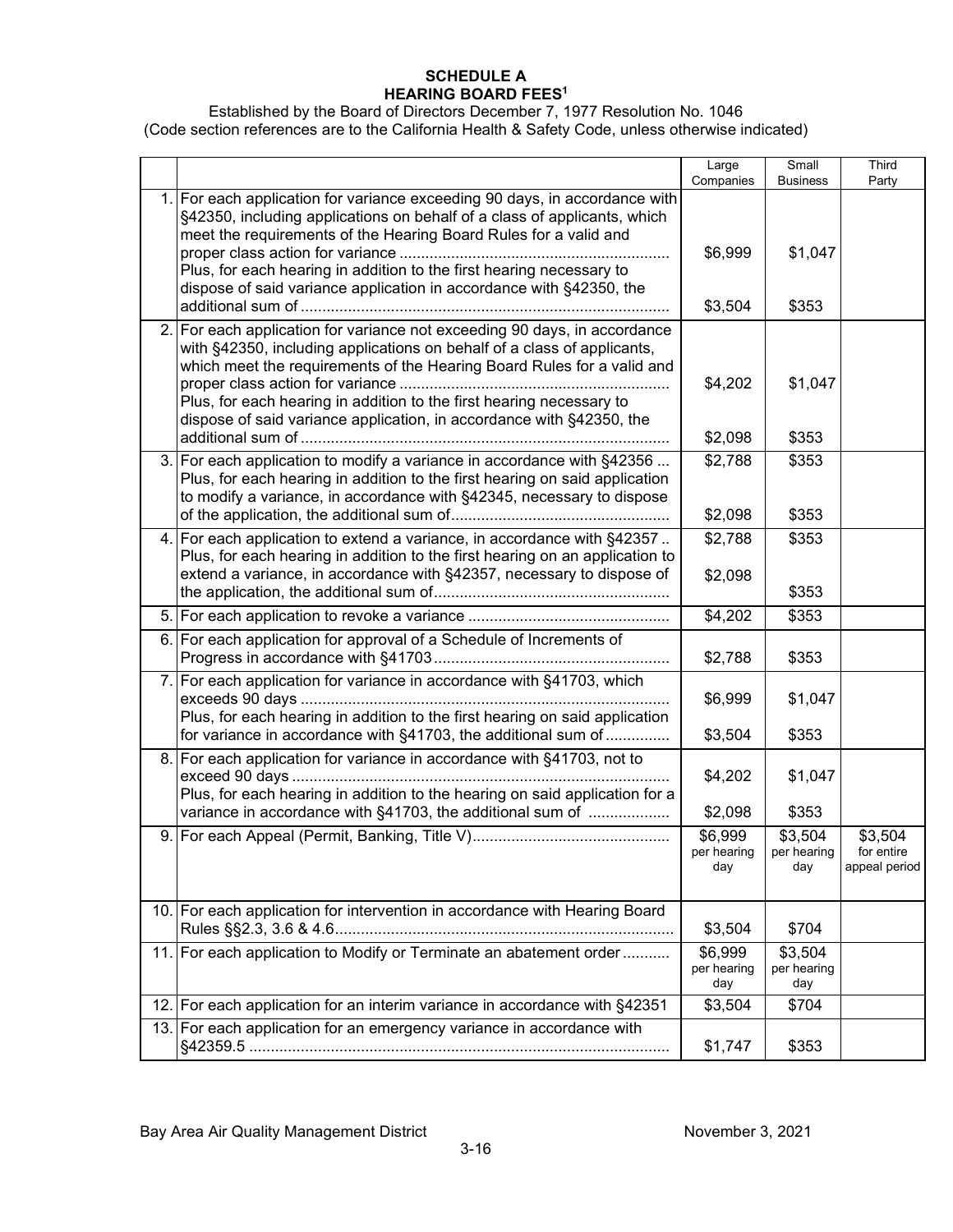|                                                                           | Large                                                                                                  | Small                              | Third                                                                                                  |
|---------------------------------------------------------------------------|--------------------------------------------------------------------------------------------------------|------------------------------------|--------------------------------------------------------------------------------------------------------|
|                                                                           | Companies                                                                                              | <b>Business</b>                    | Party                                                                                                  |
| 14. For each application to rehear a Hearing Board decision in accordance | 100%<br>of previous<br>fee<br>charged                                                                  | 100%<br>of previous<br>fee charged |                                                                                                        |
|                                                                           | See<br>Attachment I                                                                                    | See<br>Attachment I                |                                                                                                        |
| 16. Miscellaneous filing fee for any hearing not covered above            | \$3,504                                                                                                | \$1.047                            | \$1,047                                                                                                |
|                                                                           | Cost of<br>Publication                                                                                 | \$0                                | \$0                                                                                                    |
| 18. Court Reporter Fee (to be paid only if Court Reporter required for    | Actual<br>Appearance<br>and<br>Transcript<br>costs per<br>hearing solely<br>dedicated to<br>one Docket | \$0                                | Actual<br>Appearance<br>and<br>Transcript<br>costs per<br>hearing solely<br>dedicated to<br>one Docket |

NOTE 1 Any applicant who believes they have a hardship for payment of fees may request a fee waiver from the Hearing Board pursuant to Hearing Board Rules.

*(Amended 10/8/97, 5/19/99, 6/7/00, 6/6/01, 5/1/02, 5/21/03, 6/2/04, 6/15/05, 6/7/06, 5/2/07, 5/21/08, 5/20/09, 6/16/10, 5/4/11, 6/6/12, 6/19/13, 6/4/14, 6/3/15, 6/15/16, 6/21/17, 6/6/18, 6/5/19, 6/16/21)*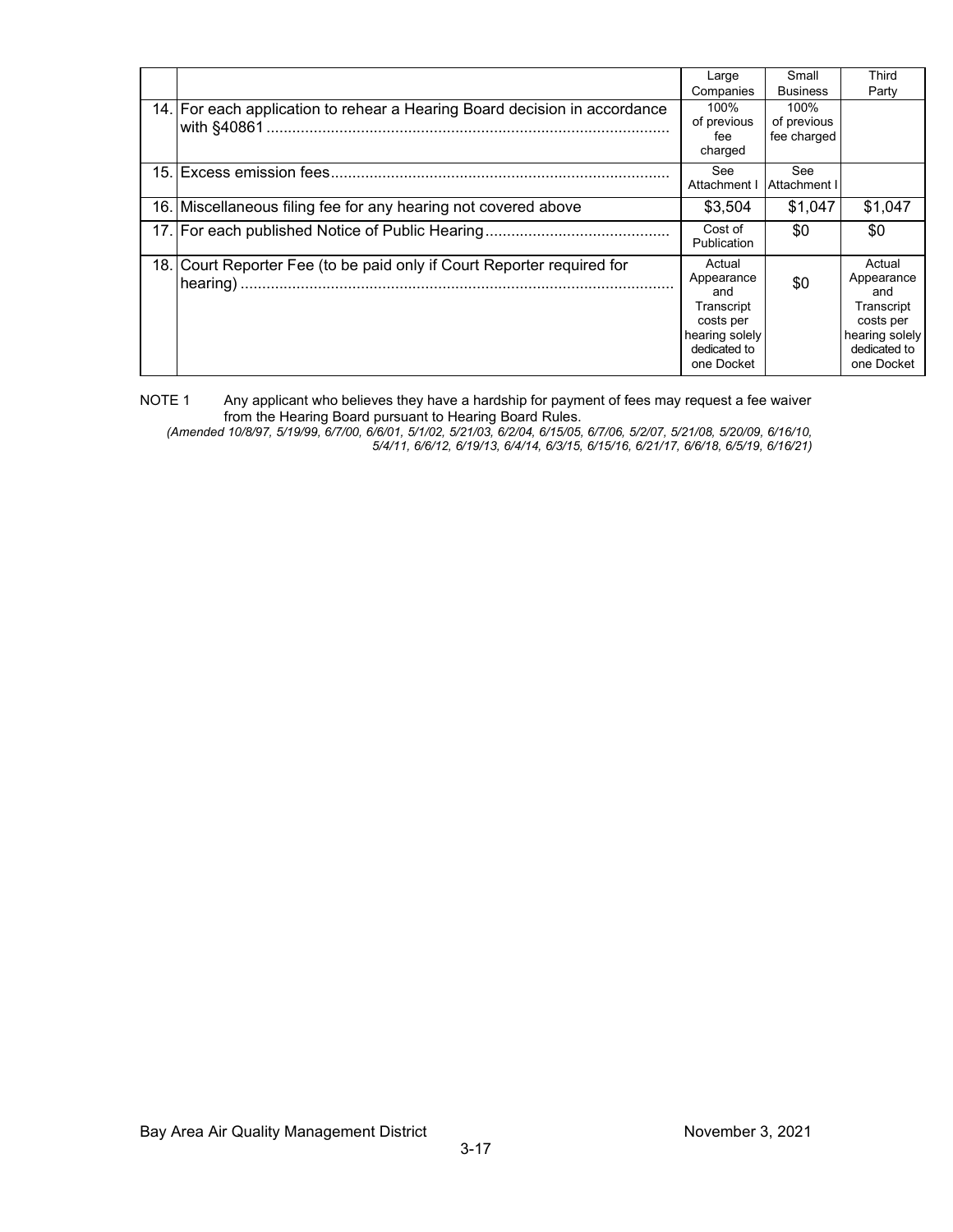#### **SCHEDULE A ATTACHMENT I EXCESS EMISSION FEE**

#### **A. General**

- (1) Each applicant or petitioner for a variance from these Rules and Regulations shall pay to the Clerk or Deputy Clerk of the Hearing Board, in addition to the other filing fees required in Schedule A, an emission fee based on the total weight of emissions discharged, per source or product, other than those described in division (B) below, during the variance period in excess of that allowed by these rules in accordance with the schedule set forth in Table I.
- (2) Where the total weight of emission discharged cannot be easily calculated, the petitioner shall work in concert with District staff to establish the amount of excess emissions to be paid.
- (3) In the event that more than one rule limiting the discharge of the same contaminant is violated, the excess emission fee shall consist of the fee for violation which will result in the payment of the greatest sum. For the purposes of this subdivision, opacity rules and particulate mass emissions shall not be considered rules limiting the discharge of the same contaminant.

#### **B. Excess Visible Emission Fee**

Each applicant or petitioner for a variance from Regulation 6 or Health and Safety Code Section 41701 shall pay to the Clerk or Deputy Clerk of the Hearing Board, in addition to the filing fees required in Schedule A and the excess emission fees required in (A) above (if any), an emission fee based on the difference between the percent opacity allowed by Regulation 6 and the percent opacity of the emissions allowed from the source or sources operating under the variance, in accordance with the schedule set forth in Table II.

In the event that an applicant or petitioner is exempt from the provisions of Regulation 6, the applicant or petitioner shall pay a fee calculated as described herein above, but such fee shall be calculated based upon the difference between the opacity allowed under the variance and the opacity allowed under the provisions of Health and Safety Code Section 41701, in accordance with the schedule set forth in Table II.

#### **C. Applicability**

The provisions of subdivision (A) shall apply to all variances that generate excess emissions.

#### **D. Fee Determination**

- (1) The excess emission fees shall be calculated by the petitioner based upon the requested number of days of operation under variance multiplied by the expected excess emissions as set forth in subdivisions (A) and (B) above. The calculations and proposed fees shall be set forth in the petition.
- (2) The Hearing Board may adjust the excess emission fee required by subdivisions (A) and (B) of this rule based on evidence regarding emissions presented at the time of the hearing.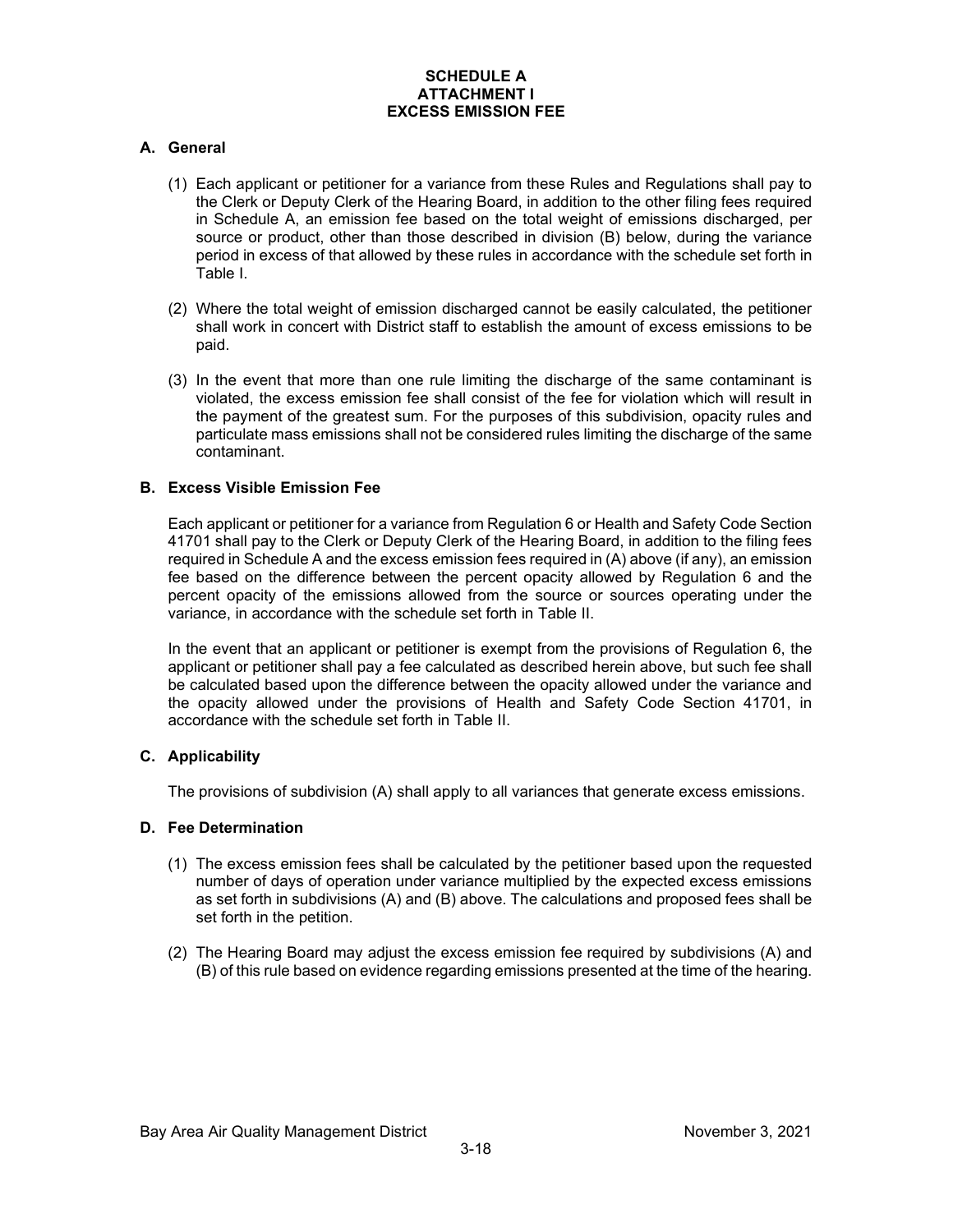#### **E. Small Businesses**

- (1) A small business shall be assessed twenty percent (20%) of the fees required by subdivisions (A) and (B), whichever is applicable. "Small business" is defined in the Fee Regulation.
- (2) Request for exception as a small business shall be made by the petitioner under penalty of perjury on a declaration form provided by the Executive Officer which shall be submitted to the Clerk or Deputy Clerk of the Hearing Board at the time of filing a petition for variance.

#### **F. Group, Class and Product Variance Fees**

Each petitioner included in a petition for a group, class or product variance shall pay the filing fee specified in Schedule A, and the excess emission fees specified in subdivisions (A) and (B), whichever is applicable.

#### **G. Adjustment of Fees**

If after the term of a variance for which emission fees have been paid, petitioner can establish, to the satisfaction of the Executive Officer/APCO, that emissions were actually less than those upon which the fee was based, a pro rata refund shall be made.

#### **H. Fee Payment/Variance Invalidation**

- (1) Excess emission fees required by subdivisions (A) and (B), based on an estimate provided during the variance Hearing, are due and payable within fifteen (15) days of the granting of the variance. The petitioner shall be notified in writing of any adjustment to the amount of excess emission fees due, following District staff's verification of the estimated emissions. Fee payments to be made as a result of an adjustment are due and payable within fifteen (15) days of notification of the amount due.
- (2) Failure to pay the excess emission fees required by subdivisions (A) and (B) within fifteen (15) days of notification that a fee is due shall automatically invalidate the variance. Such notification may be given by personal service or by deposit, postpaid, in the United States mail and shall be due fifteen (15) days from the date of personal service or mailing. For the purpose of this rule, the fee payment shall be considered to be received by the District if it is postmarked by the United States Postal Service on or before the expiration date stated on the billing notice. If the expiration date falls on a Saturday, Sunday, or a state holiday, the fee payment may be postmarked on the next business day following the Saturday, Sunday, or the state holiday with the same effect as if it had been postmarked on the expiration date.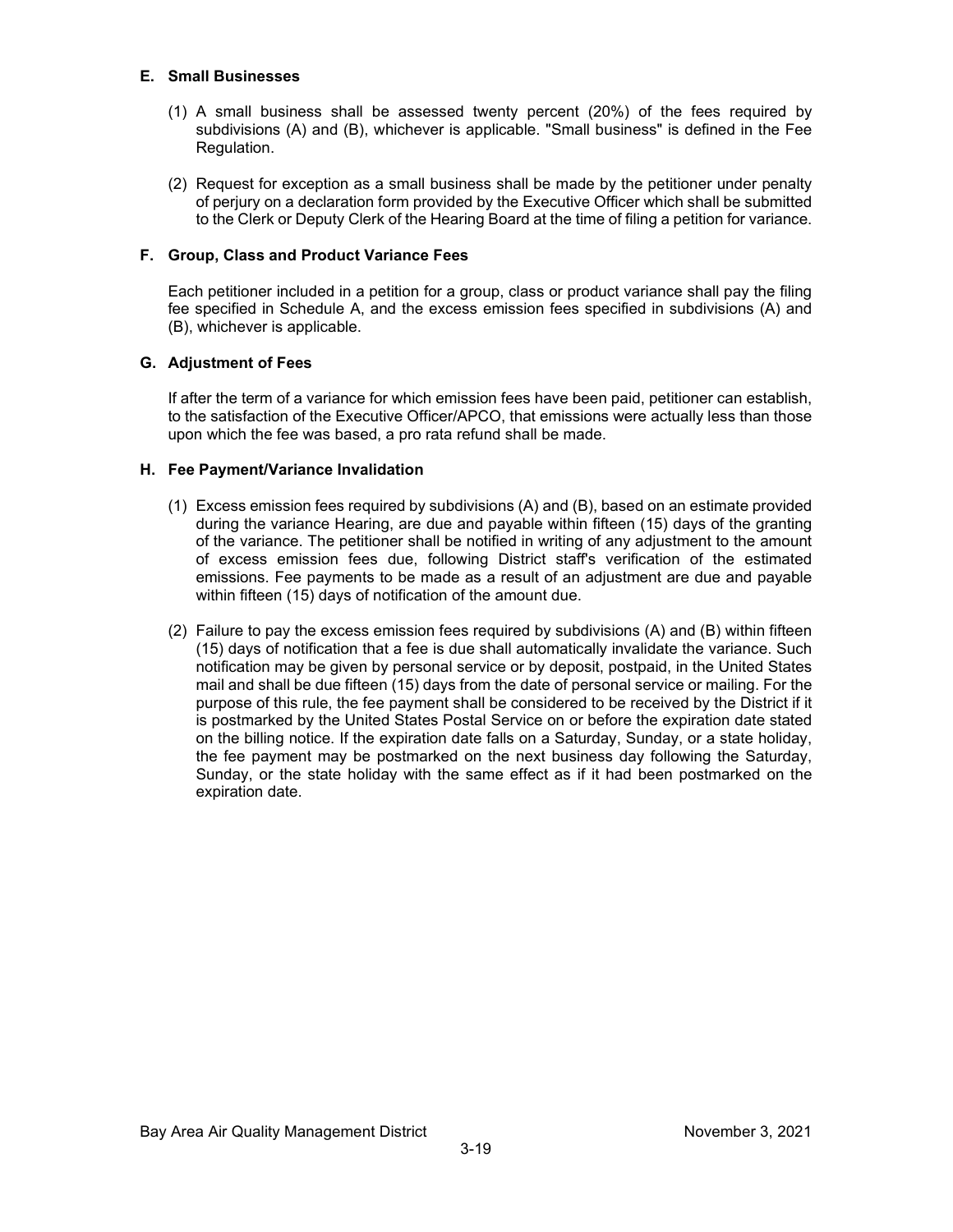#### **TABLE I SCHEDULE OF EXCESS EMISSIONS FEES**

Air Contaminants **All at \$6.70 per pound** All at \$6.70 per pound

Organic gases, except methane and those containing sulfur Carbon Monoxide Oxides of nitrogen (expressed as nitrogen dioxide) Gaseous sulfur compounds (expressed as sulfur dioxide) Particulate matter

Toxic Air Contaminants **All at \$33.35** per pound

Asbestos Benzene Cadmium Carbon tetrachloride Chlorinated dioxins and dibenzofurans (15 species) Diesel exhaust particulate matter Ethylene dibromide Ethylene dichloride Ethylene oxide Formaldehyde Hexavalent chromium Methylene chloride Nickel Perchloroethylene 1,3-Butadiene Inorganic arsenic **Bervillium** Polynuclear aromatic hydrocarbons (PAH) Vinyl chloride Lead 1,4-Dioxane **Trichloroethylene** 

#### **TABLE II SCHEDULE OF EXCESS VISIBLE EMISSION FEE**

For each source with opacity emissions in excess of twenty percent (20%), but less than forty percent (40%) (where the source is in violation of Regulation 6 and California Health and Safety Code Section 41701), the fee is calculated as follows:

Fee = (Opacity\* equivalent - 20) x number of days allowed in variance x  $$6.85$ 

For each source with opacity emissions in excess of forty percent (40%) (where the source is in violation of Regulation 6 and California Health and Safety Code Section 41701), the fee is calculated as follows:

Fee = (Opacity\* equivalent - 40) x number of days allowed by variance x  $$6.85$ 

\* Where "Opacity" equals maximum opacity of emissions in percent (not decimal equivalent) allowed by the variance. Where the emissions are darker than the degree of darkness equivalent to the allowed Ringelmann number, the percentage equivalent of the excess degree of darkness shall be used as "opacity."

*(Adopted 6/7/00; Amended 5/1/02, 5/21/03, 6/2/04, 6/15/05, 6/7/06, 5/2/07, 5/21/08, 5/20/09, 6/16/10, 5/4/11, 6/6/12, 6/19/13, 6/4/14, 6/3/15, 6/15/16, 6/21/17, 6/6/18, 6/5/19, 6/16/21)*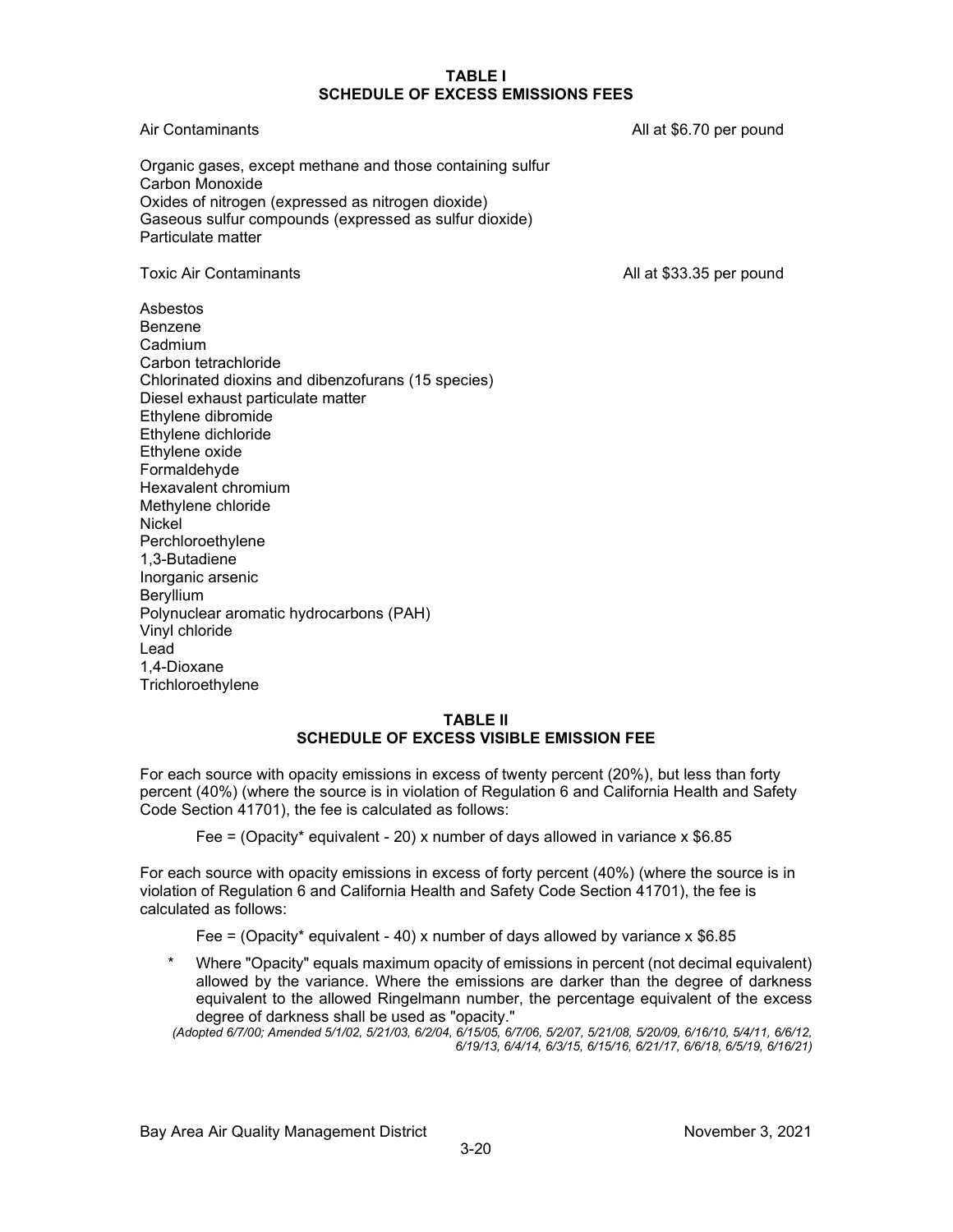#### **SCHEDULE B COMBUSTION OF FUEL**

(Adopted June 18, 1980)

For each source that burns fuel, which is not a flare and not exempted by Regulation 2, Rule 1, the fee shall be computed based on the maximum gross combustion capacity (expressed as higher heating value, HHV) of the source.

| INITIAL FEE:                                                                  | \$68.62 per MM BTU/HOUR |
|-------------------------------------------------------------------------------|-------------------------|
| a. The minimum fee per source is:                                             | \$366                   |
| b. The maximum fee per source is:                                             | \$128,009               |
| RISK ASSESSMENT FEE (RAF), if required pursuant to Regulation 3-329 or 3-342. |                         |

- a. RAF for first toxic air contaminant (TAC) source in application: \$516 plus \$68.62 per MM BTU/hr
- b. Minimum RAF for first TAC source: \$882
- c. RAF for each additional TAC source:  $$68.62$  per MM BTU/hr
- \* d. Minimum RAF per additional TAC source:  $$366*$
- e. Maximum RAF per source is:  $$128,009$ 
	- RAF for additional TAC sources is only applicable to those sources that emit one or more TACs at a rate that exceeds a trigger level listed in Table 2-5-1
- 3. PERMIT TO OPERATE FEE: \$34.30 per MM BTU/HOUR
	- a. The minimum fee per source is:  $$260$ <br>b. The maximum fee per source is:  $$64.004$ b. The maximum fee per source is:
- 4. TOXIC SURCHARGE is only applicable for a source that emits one or more TACs at a rate that exceeds a chronic trigger level listed in Table 2-5-1: the permit to operate fee shall be raised by ten percent. This fee shall not be assessed for TACs not listed in Table 2-5-1.
- 5. ROUNDING: Fees for each source will be rounded to the nearest dollar. The fee for sources will be rounded up to the nearest dollar for 51 cents and above, and amounts 50 cents and lower will be rounded down to the nearest dollar.
- 6. Applicants for an authority to construct and permit to operate a project, which burns municipal waste or refuse-derived fuel, shall pay in addition to all required fees, an additional fee to cover the costs incurred by the State Department of Health Services, and/or a qualified contractor designated by the State Department of Health Services, in reviewing a risk assessment as required under H&S Code Section 42315. The fee shall be transmitted by the District to the Department of Health Services and/or the qualified contractor upon completion of the review and submission of comments in writing to the District.
- 7. A surcharge equal to 100% of all required initial and permit to operate fees shall be charged for sources permitted to burn one or more of the following fuels: coke, coal, wood, tires, black liquor, and municipal solid waste.
- NOTE: MM BTU is million BTU of higher heat value One MM BTU/HR = 1.06 gigajoules/HR

*<sup>(</sup>Amended 6/5/85; 6/4/86, 3/4/87, 6/6/90, 7/3/91, 6/15/94, 10/8/97, 7/1/98, 7/1/98, 5/19/99, 6/7/00, 6/6/01, 5/1/02, 5/21/03, 6/2/04, 6/15/05, 6/7/06, 5/2/07, 5/21/08, 5/20/09, 6/16/10, 5/4/11, 6/6/12, 6/19/13, 6/4/14, 6/3/15, 6/15/16, 6/21/17,6/6/18,6/5/19, 6/16/21)*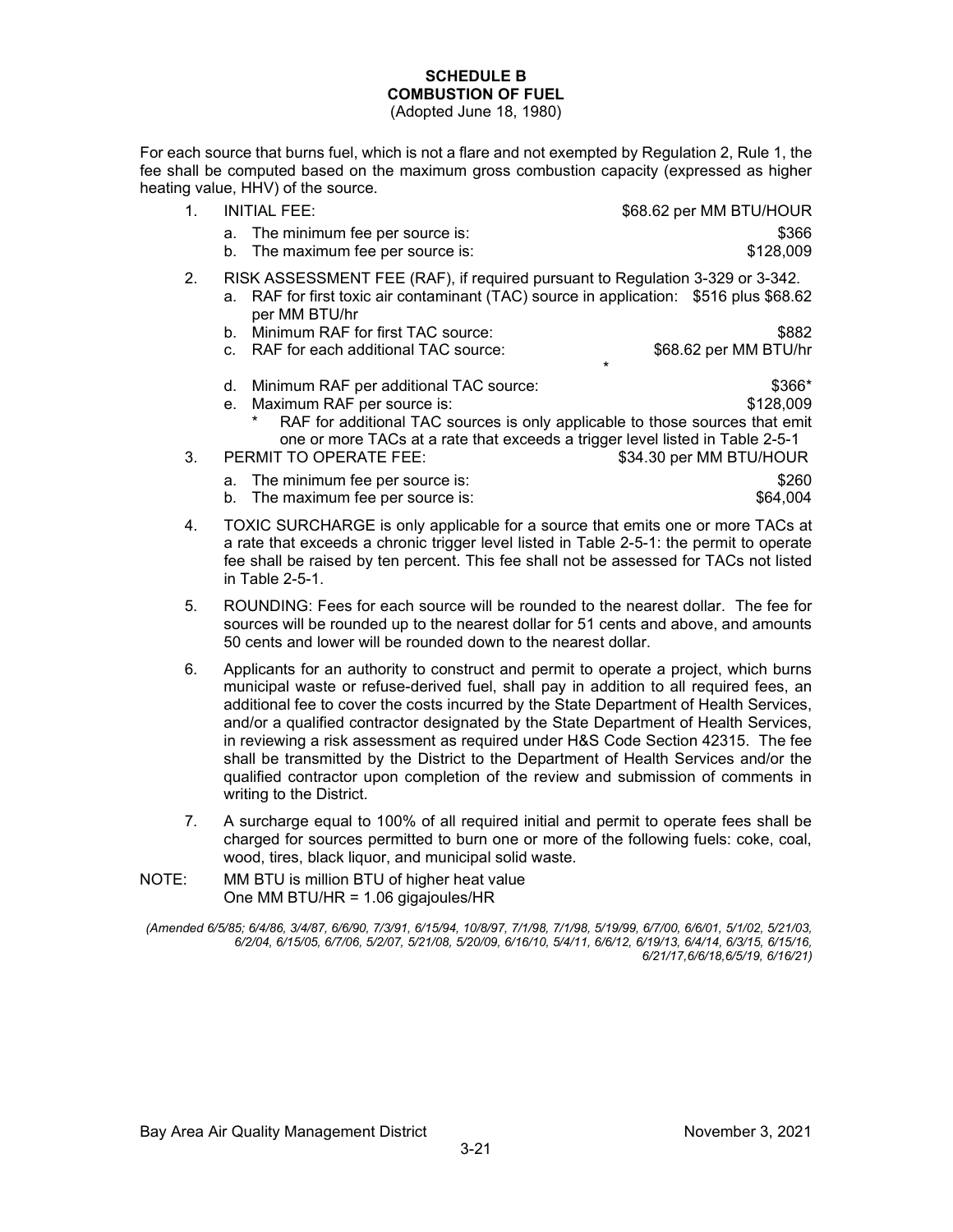### **SCHEDULE C STATIONARY CONTAINERS FOR THE STORAGE OF ORGANIC LIQUIDS**

(Adopted June 18, 1980)

For each stationary container of organic liquids which is not exempted from permits by Regulation 2 and which is not part of a gasoline dispensing facility, the fee shall be computed based on the container volume, as follows:

- 1. INITIAL FEE: 0.185 cents per gallon a. The minimum fee per source is: \$204 b. The maximum fee per source is:  $$27.858$
- 2. RISK ASSESSMENT FEE (RAF), if required pursuant to Regulation 3-329 or 3-342. a. RAF for first toxic air contaminant (TAC) source in application: \$516 plus 0.185 cents per gallon
	- b. Minimum RAF for first TAC source:  $$678$ 
		- c. RAF for each additional TAC source: 0.185 cents per gallon \*<br>d. Minimum RAF per additional TAC source: \$204 \*
		- d. Minimum RAF per additional TAC source:
		- e. Maximum RAF per source is:  $$27,858$ RAF for additional TAC sources is only applicable to those sources that emit one or more TACs at a rate that exceeds a trigger level listed in Table 2-5-1

| 3. | PERMIT TO OPERATE FEE: |                                   | 0.093 cents per gallon |
|----|------------------------|-----------------------------------|------------------------|
|    |                        | a. The minimum fee per source is: | \$147                  |
|    |                        | b. The maximum fee per source is: | \$13,928               |

- 4. TOXIC SURCHARGE is only applicable for a source that emits one or more TACs at a rate that exceeds a chronic trigger level listed in Table 2-5-1: the permit to operate fee shall be raised by ten percent. This fee shall not be assessed for TACs not listed in Table 2-5-1.
- 5. ROUNDING: Fees for each source will be rounded to the nearest dollar. The fee for sources will be rounded up to the nearest dollar for 51 cents and above, and amounts 50 cents and lower will be rounded down to the nearest dollar.
- *(Amended 2/20/85, 6/5/85, 6/4/86, 7/3/91, 6/15/94, 7/1/98, 5/19/99, 6/7/00, 6/6/01, 5/1/02, 5/21/03, 6/2/04, 6/15/05, 6/7/06, 5/2/07, 5/20/09, 6/16/10, 6/6/12, 6/19/13, 6/4/14, 6/3/15, 6/15/16, 6/21/17, 6/6/18,6/5/19, 6/16/21)*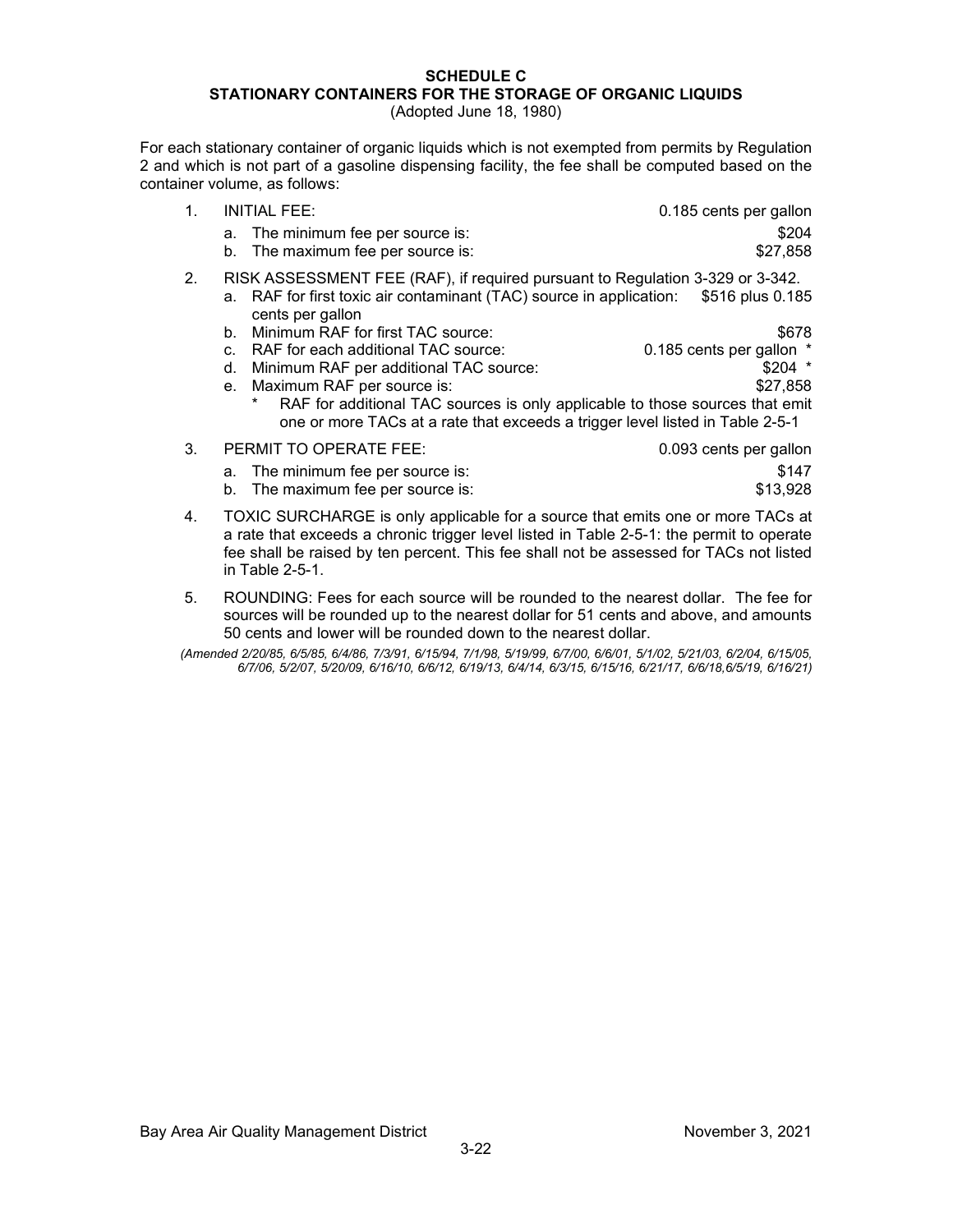#### **SCHEDULE D GASOLINE TRANSFER AT GASOLINE DISPENSING FACILITIES, BULK PLANTS AND TERMINALS**

(Adopted June 18, 1980)

- A. All gasoline dispensing facilities shall pay the following fees:
	- 1. INITIAL FEE: \$356.05 per single product nozzle (spn)
		- \$356.05 per product for each multi-product nozzle (mpn)
	-

2. PERMIT TO OPERATE FEE: \$136.38 per single product nozzle (spn) \$136.38 per product for each multi-product nozzle (mpn)

3. Initial fees and permit to operate fees for hardware modifications at a currently permitted gasoline dispensing facility shall be consolidated into a single fee calculated according to the following formula:

\$492.42 × {[(*mpn*proposed)(products per nozzle) + *spn*proposed] –

[(*mpn*existing)(products per nozzle) + *spn*existing]}

*mpn* = multi-product nozzles *spn* = single product nozzles

The above formula includes a toxic surcharge.

If the above formula yields zero or negative results, no initial fees or permit to operate fees shall be charged.

For the purposes of calculating the above fees, a fuel blended from two or more different grades shall be considered a separate product.

Other modifications to facilities' equipment, including but not limited to tank addition/replacement/conversion, vapor recovery piping replacement, moving or extending pump islands, will not be subject to initial fees or permit to operate fees.

4. RISK ASSESSMENT FEE (RAF) if required pursuant to Regulation 3-329 or 3-342 (including increases in permitted throughput for which a health risk assessment is required.) of:

a. \$3,827 per application for a new gas dispensing facility

b. \$584 per application for all other

- 5. Nozzles used exclusively for the delivery of diesel fuel or other fuels exempt from permits shall pay no fee. Multi-product nozzles used to deliver both exempt and nonexempt fuels shall pay fees for the non-exempt products only.
- B. All bulk plants, terminals or other facilities using loading racks to transfer gasoline or gasohol into trucks, railcars or ships shall pay the following fees:
	- 1. INITIAL FEE: \$4,676.76 per single product loading arm \$4,676.76 per product for multi-product arms
	- 2. RISK ASSESSMENT FEE (RAF), if required pursuant to Regulation 3-329 or 3-342.
		- a. RAF for first toxic air contaminant (TAC) source in application: \$5,295
		- b. RAF for each additional TAC source:  $$4,677$  \*
			- RAF for additional TAC sources is only applicable to those sources that emit one or more TACs at a rate that exceeds a trigger level listed in Table 2-5-1

3. PERMIT TO OPERATE FEE: \$1,303 per single product loading arm \$1,303 per product for multi-product arms

4. TOXIC SURCHARGE is only applicable for a source that emits one or more TACs at a rate that exceeds a chronic trigger level listed in Table 2-5-1: the permit to operate fee shall be raised by ten percent. This fee shall not be assessed for TACs not listed in Table 2-5-1.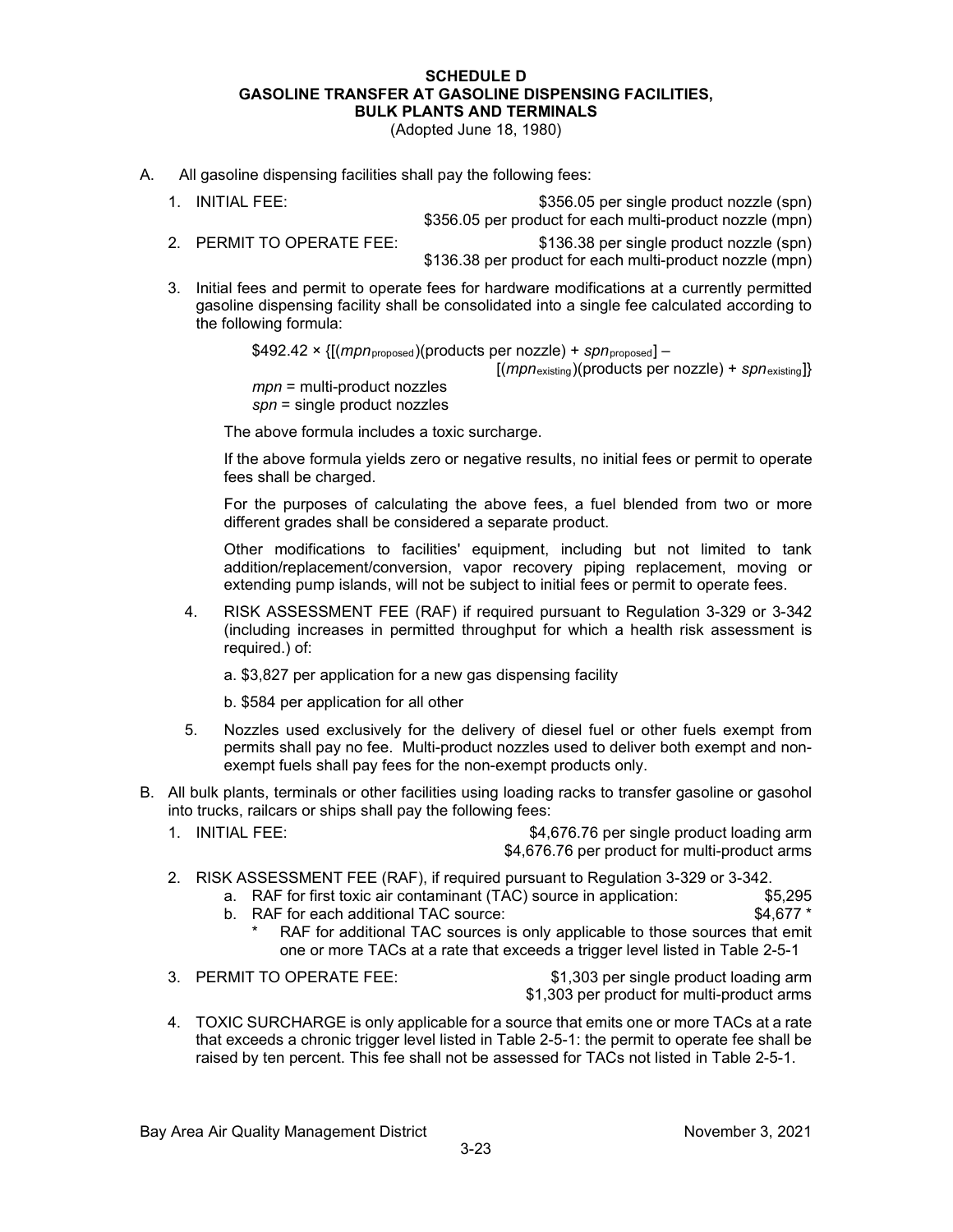- C. Fees in (A) above are in lieu of tank fees. Fees in (B) above are in addition to tank fees.
- D. Fees for each source will be rounded to the nearest dollar. The fee for sources will be rounded up to the nearest dollar for 51 cents and above, and amounts 50 cents and lower will be rounded down to the nearest dollar.

*(Amended 2/20/85, 6/5/85, 6/4/86, 7/3/91, 6/15/94, 10/8/97, 7/1/98, 5/19/99, 6/7/00, 6/6/01, 5/1/02, 5/21/03, 6/2/04, 6/15/05, 6/7/06, 5/2/07, 5/21/08, 5/20/09, 6/16/10, 5/4/11, 6/6/12, 6/19/13, 6/4/14, 6/3/15, 6/15/16, 6/21/17, 6/6/18, 6/5/19, 6/16/21)*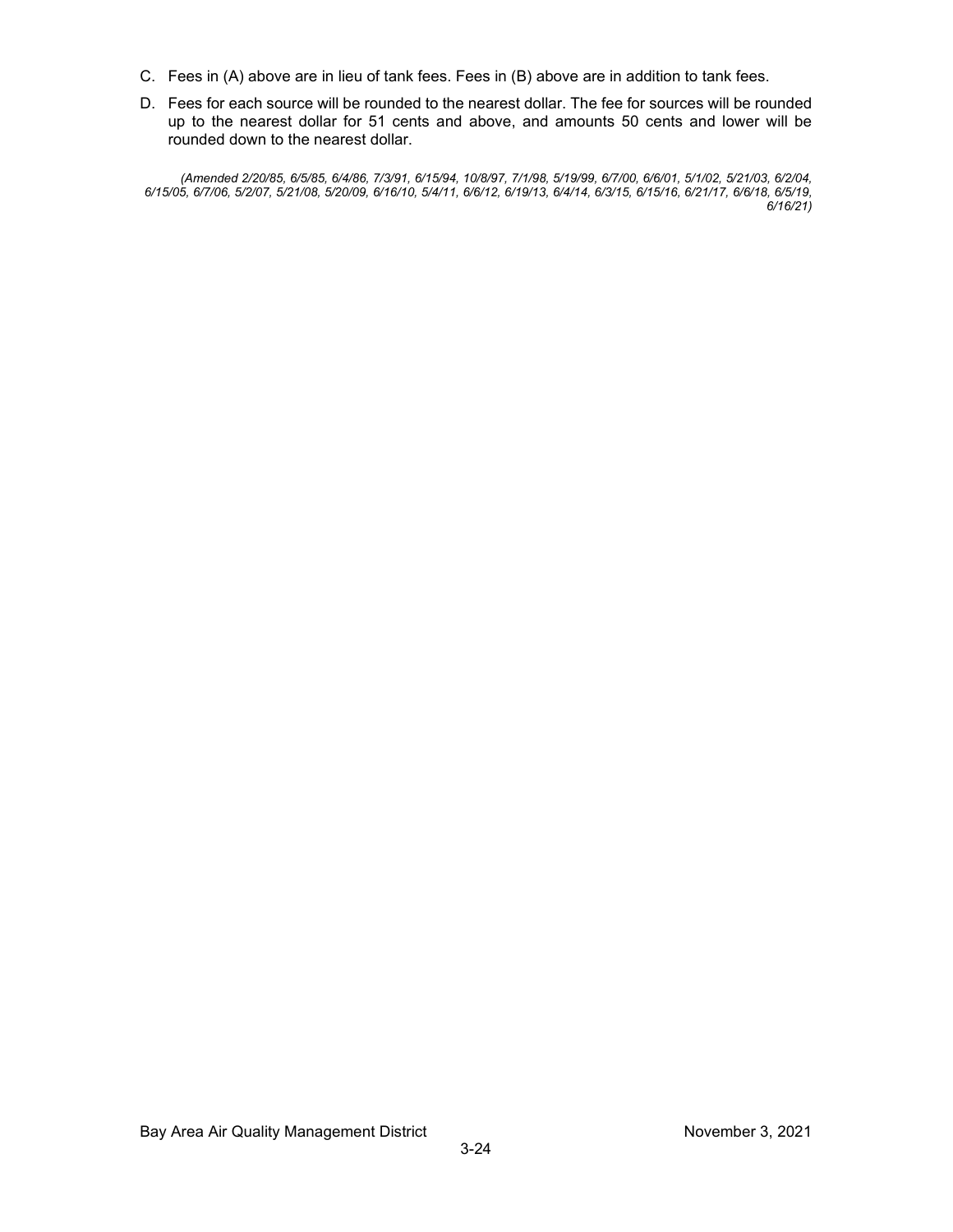### **SCHEDULE E SOLVENT EVAPORATING SOURCES**

(Adopted June 18, 1980)

For each solvent evaporating source, as defined in Section 3-210 except for dry cleaners, the fee shall be computed based on the net amount of organic solvent processed through the sources on an annual basis (or anticipated to be processed, for new sources) including solvent used for the cleaning of the sources.

|    | <b>INITIAL FEE:</b>                                                                                                                                                                                    |                           |
|----|--------------------------------------------------------------------------------------------------------------------------------------------------------------------------------------------------------|---------------------------|
|    | The fee per source is:<br>а.                                                                                                                                                                           | \$1,892 per 1,000 gallons |
|    | The minimum fee per source is:<br>b.                                                                                                                                                                   | \$942                     |
|    | c. The maximum fee per source is:                                                                                                                                                                      | \$75,180                  |
| 2. | RISK ASSESSMENT FEE (RAF), if required pursuant to Regulation 3-329 or 3-342.                                                                                                                          |                           |
|    | RAF for first toxic air contaminant (TAC) source in application: \$516 plus initial fee<br>a.                                                                                                          |                           |
|    | Minimum RAF for first TAC source:<br>b.                                                                                                                                                                | \$1,551                   |
|    | RAF for each additional TAC source:<br>C.                                                                                                                                                              | equal to initial fee *    |
|    | Minimum RAF per additional TAC source:<br>d.                                                                                                                                                           | $$942$ *                  |
|    | Maximum RAF per source is:<br>е.<br>RAF for additional TAC sources is only applicable to those sources that emit<br>*<br>one or more TACs at a rate that exceeds a trigger level listed in Table 2-5-1 | \$75,180                  |
| 3. | PERMIT TO OPERATE FEE:                                                                                                                                                                                 |                           |

| а. | The fee per source is:         | \$942 per 1,000 gallons |
|----|--------------------------------|-------------------------|
|    | The minimum fee per source is: | \$679                   |
|    | The maximum fee per source is: | \$37,587                |

- 4. TOXIC SURCHARGE is only applicable for a source that emits one or more TACs at a rate that exceeds a chronic trigger level listed in Table 2-5-1: the permit to operate fee shall be raised by ten percent. This fee shall not be assessed for TACs not listed in Table 2-5-1.
- 5. Fees for each source will be rounded to the nearest dollar. The fee for sources will be rounded up to the nearest dollar for 51 cents and above, and amounts 50 cents and lower will be rounded down to the nearest dollar.

*(Amended 5/19/82, 10/17/84, 6/5/85, 6/4/86, 10/8/87, 7/3/91, 6/15/94, 7/1/98, 5/19/99, 6/7/00, 6/6/01, 5/1/02, 5/21/03, 6/2/04, 6/15/05, 6/7/06, 5/2/07, 5/21/08, 5/20/09, 6/16/10, 5/4/11, 6/6/12, 6/19/13, 6/4/14, 6/3/15, 6/15/16, 6/21/17, 6/6/18, 6/5/19, 6/16/21)*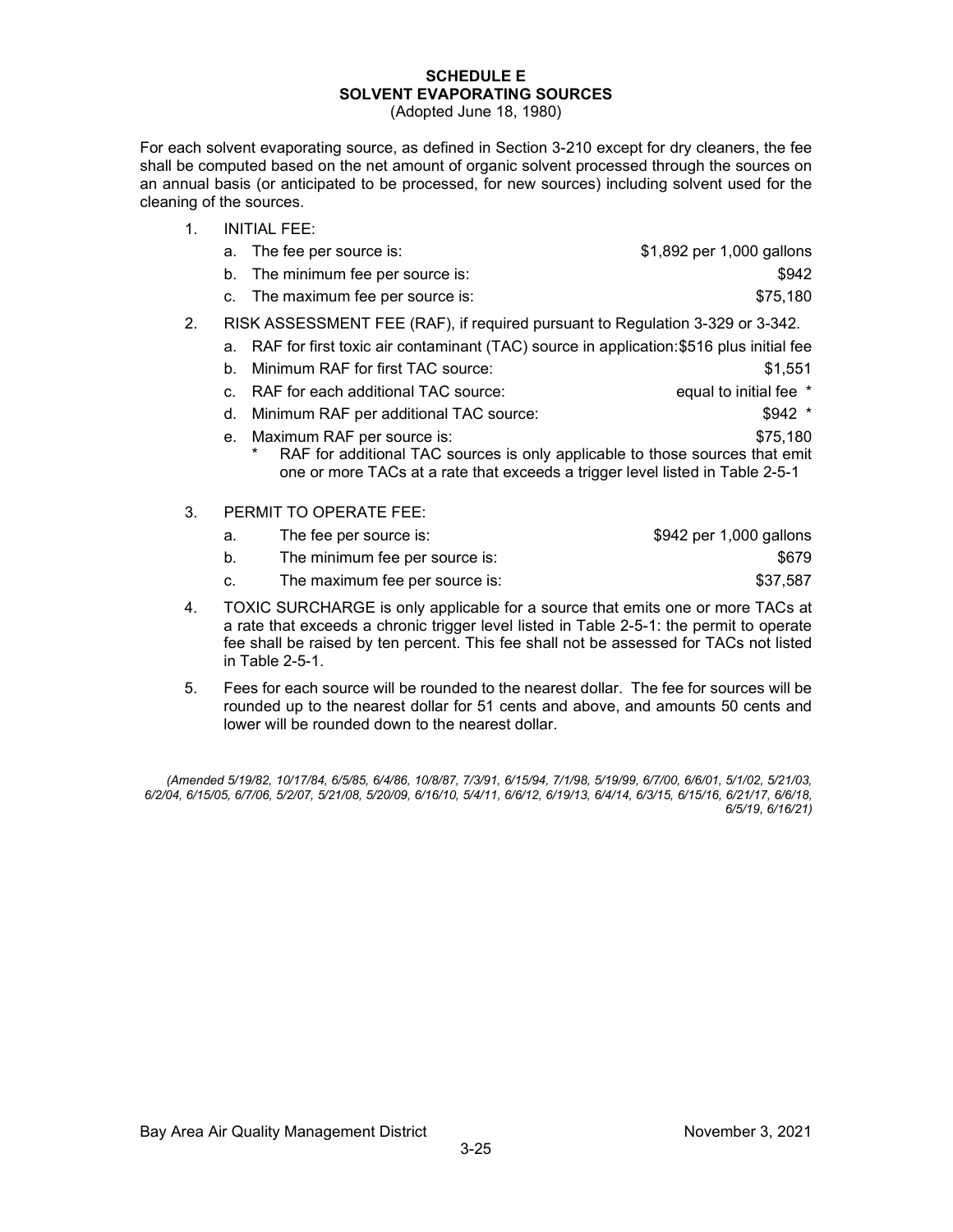### **SCHEDULE F MISCELLANEOUS SOURCES**

(Adopted June 18, 1980)

For each source not governed by Schedules B, C, D, E, H or I, (except for those sources in the special classification lists, G-1 - G-5) the fees are:

- 1. INITIAL FEE: \$707
- 2. RISK ASSESSMENT FEE (RAF), if required pursuant to Regulation 3-329 or 3-342.
	- a. RAF for first (toxic air contaminant) TAC source in application: \$1,328 b. RAF for each additional TAC source:  $$707*$ 
		- RAF for additional TAC sources is only applicable to those sources that emit one or more TACs at a rate that exceeds a trigger level listed in Table 2-5-1
- 3. PERMIT TO OPERATE FEE: \$514
- 4. TOXIC SURCHARGE is only applicable for a source that emits one or more TACs at a rate that exceeds a chronic trigger level listed in Table 2-5-1: the permit to operate fee shall be raised by ten percent. This fee shall not be assessed for TACs not listed in Table 2-5-1. List of special classifications requiring graduated fees is shown in Schedules G-1, G-2, G-3, G-4, and G-5.
- G-1 FEES FOR SCHEDULE G-1. For each source in a G-1 classification, fees are:
- 1. INITIAL FEE: \$5,741
- 2. RISK ASSESSMENT FEE (RAF) , if required pursuant to Regulation 3-329 or 3-342.
	- a. RAF for first toxic air contaminant (TAC) source in application: \$6,515
	- b. RAF for each additional TAC source:  $$5,741^*$ 
		- RAF for additional TAC sources is only applicable to those sources that emit one or more TACs at a rate that exceeds a trigger level listed in Table 2-5-1
- 3. PERMIT TO OPERATE FEE: \$2,866
- 4. TOXIC SURCHARGE is only applicable for a source that emits one or more TACs at a rate that exceeds a chronic trigger level listed in Table 2-5-1: the permit to operate fee shall be raised by ten percent. This fee shall not be assessed for TACs not listed in Table 2-5-1.
- G-2 FEES FOR SCHEDULE G-2. For each source in a G-2 classification, fees are:
- 1. INITIAL FEE: \$7,579
- 2. RISK ASSESSMENT FEE (RAF), if required pursuant to Regulation 3-329 or 3-342.
	- a. RAF for first toxic air contaminant (TAC) source in application:  $$8,352$ <br>b. RAF for each additional TAC source:
	- b. RAF for each additional TAC source:
		- RAF for additional TAC sources is only applicable to those sources that emit one or more TACs at a rate that exceeds a trigger level listed in Table 2-5-1
- 3. PERMIT TO OPERATE FEE: \$3,787
- 4. TOXIC SURCHARGE is only applicable for a source that emits one or more TACs at a rate that exceeds a chronic trigger level listed in Table 2-5-1: the permit to operate fee shall be raised by ten percent. This fee shall not be assessed for TACs not listed in Table 2-5-1.
- G-3 FEES FOR SCHEDULE G-3. For each source in a G-3 classification, fees are:

| <b>INITIAL FEE:</b> | \$39,993 |
|---------------------|----------|
|                     |          |

- 2. RISK ASSESSMENT FEE (RAF), if required pursuant to Regulation 3-329 or 3-342.
	- a. RAF for first toxic air contaminant (TAC) source in application: \$40,646<br>b. RAF for each additional TAC source: \$39,993 \*
	- b. RAF for each additional TAC source: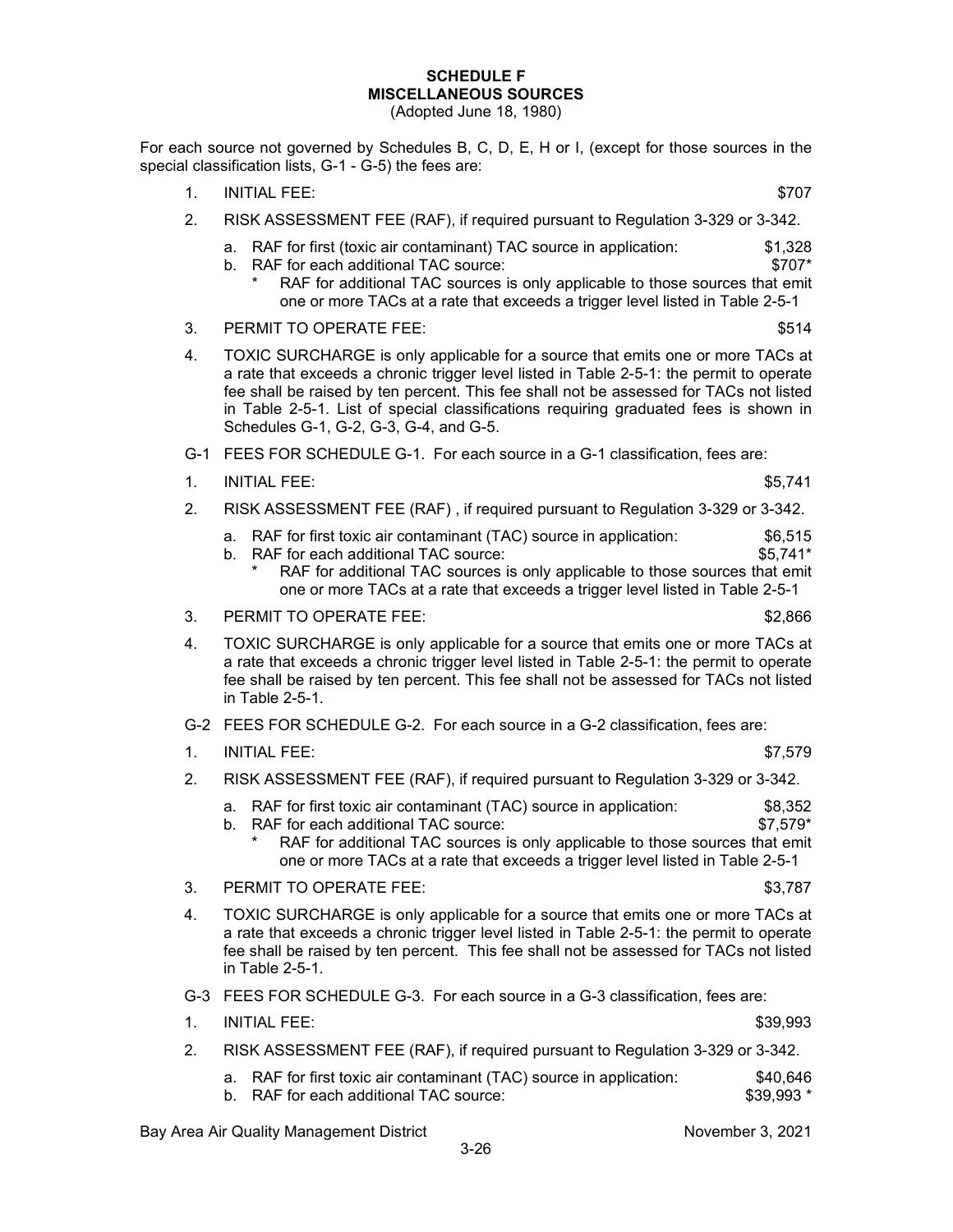- RAF for additional TAC sources is only applicable to those sources that emit one or more TACs at a rate that exceeds a trigger level listed in Table 2-5-1
- 3. PERMIT TO OPERATE FEE: \$19,993
- 4. TOXIC SURCHARGE is only applicable for a source that emits one or more TACs at a rate that exceeds a chronic trigger level listed in Table 2-5-1: the permit to operate fee shall be raised by ten percent. This fee shall not be assessed for TACs not listed in Table 2-5-1.
- G-4 FEES FOR SCHEDULE G-4. For each source in a G-4 classification, fees are:
- 1. INITIAL FEE: \$100,207
- 2. RISK ASSESSMENT FEE (RAF), if required pursuant to Regulation 3-329 or 3-342.
	- a. RAF for first toxic air contaminant (TAC) source in application: \$100,981
	- b. RAF for each additional TAC source:  $$100,207*$ RAF for additional TAC sources is only applicable to those sources that emit one or more TACs at a rate that exceeds a trigger level listed in Table 2-5-1
- 3. PERMIT TO OPERATE FEE: \$50,101
- 4. TOXIC SURCHARGE is only applicable for a source that emits one or more TACs at a rate that exceeds a chronic trigger level listed in Table 2-5-1: the permit to operate fee shall be raised by ten percent. This fee shall not be assessed for TACs not listed in Table 2-5-1.
- G-5 FEES FOR SCHEDULE G-5. For each source in a G-5 classification, fees are:
- 1. INITIAL FEE: \$51,731
- 2. RISK ASSESSMENT FEE (RAF) is only applicable for new and modified sources of toxic air contaminants (TACs) for which a health risk assessment is required under Regulation 2-5-401.
	- a. RAF for first TAC source in application:  $$52,193$ <br>b. RAF for each additional TAC source:  $$51,731*$
	- b. RAF for each additional TAC source:
		- RAF for additional TAC sources is only applicable to those sources that emit one or more TACs at a rate that exceeds a trigger level listed in Table 2-5-1
- 3. PERMIT TO OPERATE FEE: \$25,865
- 4. TOXIC SURCHARGE is only applicable for a source that emits one or more TACs at a rate that exceeds a chronic trigger level listed in Table 2-5-1: the permit to operate fee shall be raised by ten percent. This fee shall not be assessed for TACs not listed in Table 2-5-1.

*(Amended 5/19/82, 6/5/85, 6/4/86, 6/6/90, 7/3/91, 6/15/94, 10/8/97, 7/1/98, 5/19/99, 6/7/00, 6/6/01, 5/1/02, 5/21/03, 6/2/04, 6/15/05, 6/7/06, 5/2/07, 5/21/08, 5/20/09, 6/16/10, 5/4/11, 6/6/12, 6/19/13, 6/4/14, 6/3/15, 6/15/16, 6/21/17, 6/6/18, 6/5/19, 6/16/21)*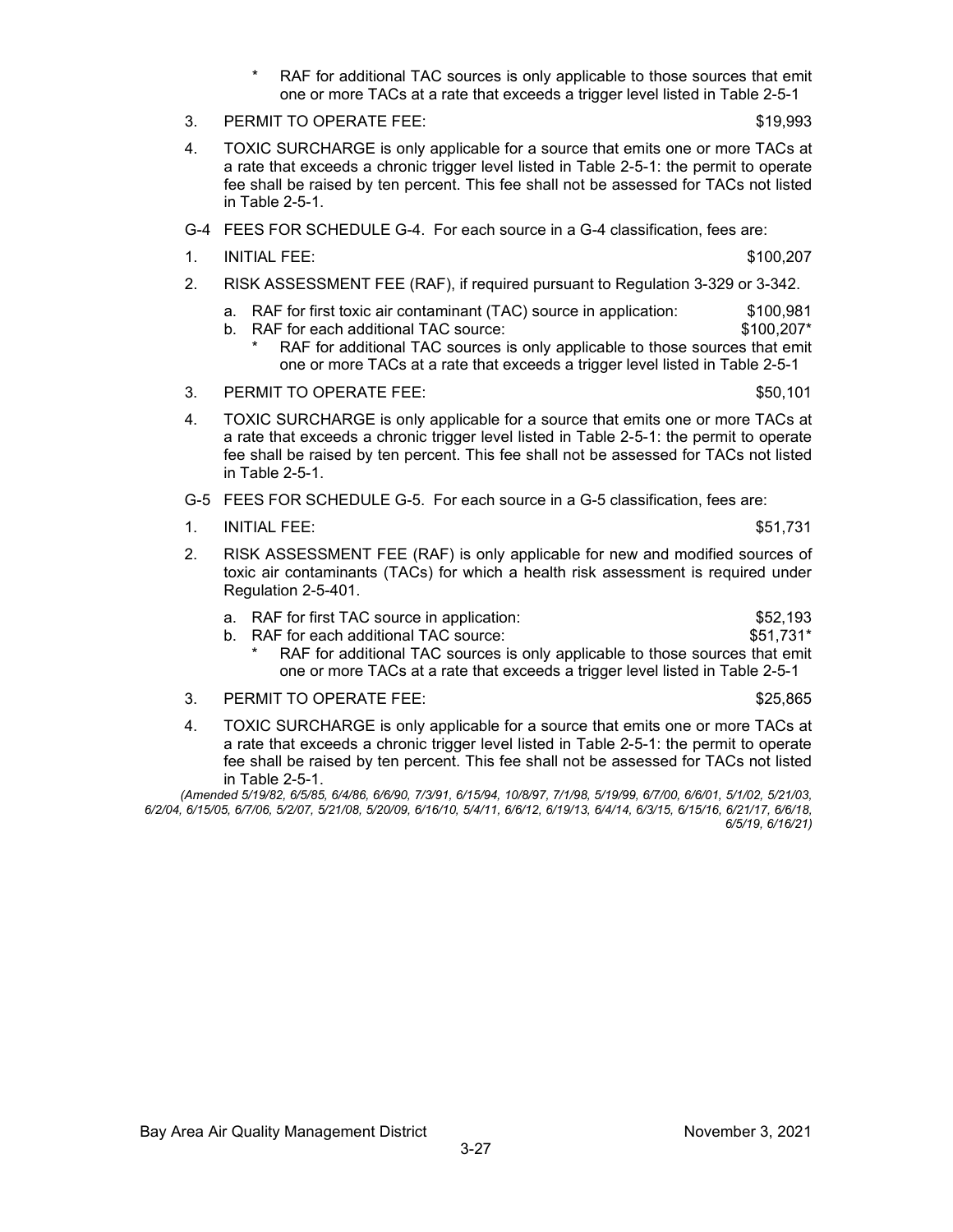(Adopted June 18, 1980)

| <b>Equipment or Process Description</b>                                                                                     | <b>Materials Processed</b><br>or Produced                                                                                                                                                                                                    |
|-----------------------------------------------------------------------------------------------------------------------------|----------------------------------------------------------------------------------------------------------------------------------------------------------------------------------------------------------------------------------------------|
| Asphalt Roofing Manufacturing - Asphalt<br>Dipping                                                                          | Asphalt Roofing or<br><b>Related Materials</b>                                                                                                                                                                                               |
| Calcining Kilns, excluding those<br>processing cement, lime, or coke (see G-4<br>for cement, lime, or coke Calcining Kilns) | Any Materials except<br>cement, lime, or coke                                                                                                                                                                                                |
| Chemical Manufacturing, Inorganic-<br>Processing Units with a Capacity of 1000<br>Gallons/Hour or more                      | Any Inorganic<br><b>Materials</b>                                                                                                                                                                                                            |
| Chemical Manufacturing, Inorganic-<br>Processing Units with a Capacity of 5<br>Tons/Hour or more                            | Any Inorganic<br><b>Materials</b>                                                                                                                                                                                                            |
| Chemical Manufacturing, Inorganic-<br>Reactors with a Capacity of 1000 Gallons<br>or more                                   | Any Inorganic<br><b>Materials</b>                                                                                                                                                                                                            |
| Chemical Manufacturing, Organic - Latex<br>Dipping                                                                          | Any latex materials                                                                                                                                                                                                                          |
| Chemical Manufacturing, Organic-<br>Processing Units with a Capacity of 1000<br>Gallons/Hour or more                        | Any Organic Materials                                                                                                                                                                                                                        |
| Chemical Manufacturing, Organic-<br>Processing Units with a Capacity of 5<br>Tons/Hour or more                              | Any Organic Materials                                                                                                                                                                                                                        |
| Chemical Manufacturing, Organic-<br>Reactors with a Capacity of 1000 Gallons<br>or more                                     | Any Organic Materials                                                                                                                                                                                                                        |
| Compost Operations - Windrows, Static<br>Piles, Aerated Static Piles, In-Vessel, or<br>similar methods                      | Any waste materials<br>such as yard waste,<br>food waste, agricultural<br>waste, mixed green<br>waste, bio-solids,<br>animal manures, etc.                                                                                                   |
| <b>Crushers</b>                                                                                                             | Any minerals or<br>mineral products such<br>as rock, aggregate,<br>cement, concrete, or<br>glass; waste products<br>such as building or<br>road construction<br>debris; and any wood,<br>wood waste, green<br>waste; or similar<br>materials |
| <b>Electroplating Equipment</b>                                                                                             | <b>Hexavalent Decorative</b><br>Chrome with permitted<br>capacity greater than<br>500,000 amp-hours per<br>year or Hard Chrome                                                                                                               |
| Foil Manufacturing - Any Converting or<br><b>Rolling Lines</b>                                                              | Any Metal or Alloy<br>Foils                                                                                                                                                                                                                  |
| <b>Galvanizing Equipment</b>                                                                                                | Any                                                                                                                                                                                                                                          |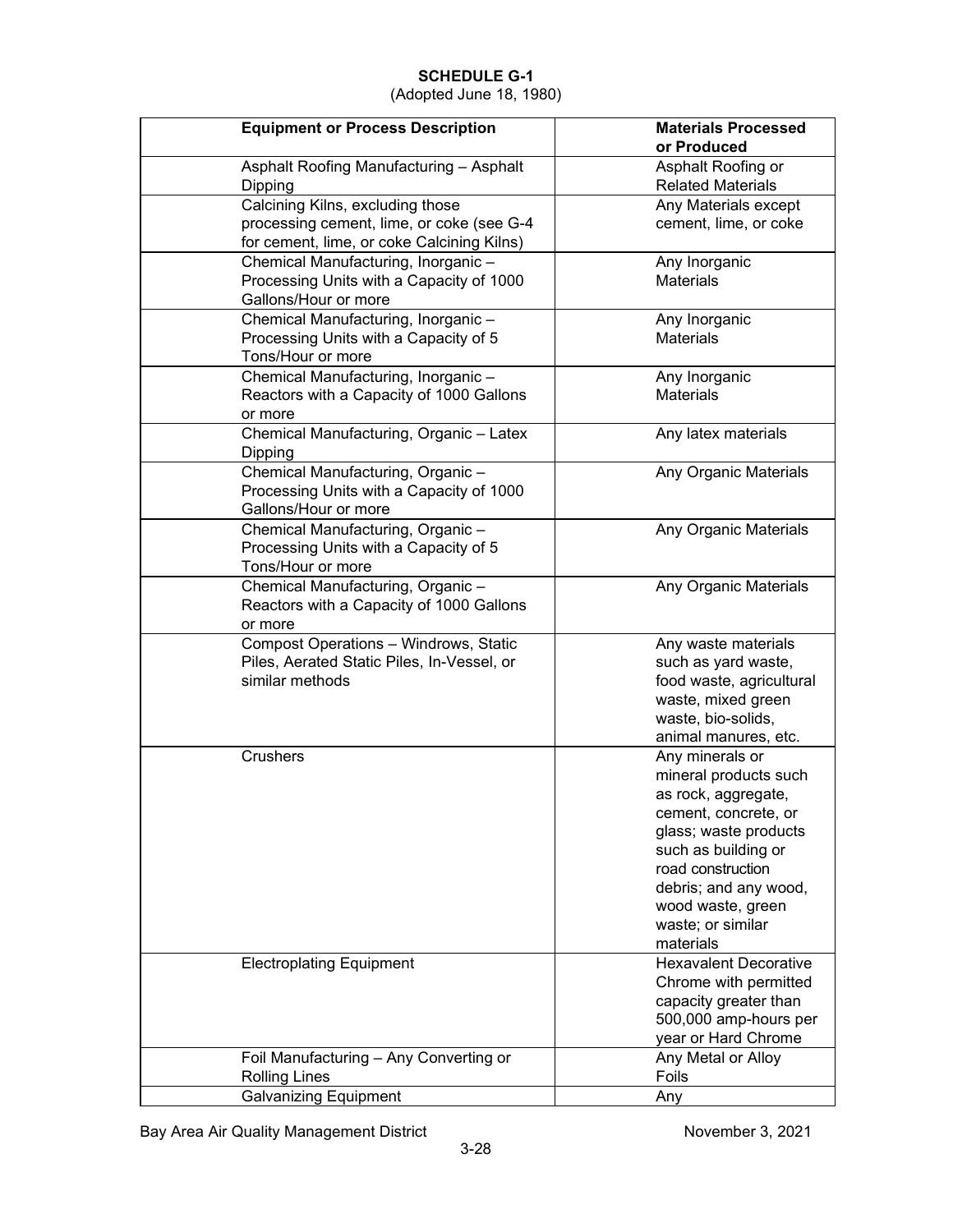| <b>Equipment or Process Description</b>          | <b>Materials Processed</b><br>or Produced |
|--------------------------------------------------|-------------------------------------------|
| Glass Manufacturing - Batching                   | Any Dry Materials                         |
| Processes including storage and weigh            |                                           |
| hoppers or bins, conveyors, and elevators        |                                           |
| <b>Glass Manufacturing - Mixers</b>              | Any Dry Materials                         |
| Glass Manufacturing - Molten Glass               | Any molten glass                          |
| <b>Holding Tanks</b>                             |                                           |
| <b>Grinders</b>                                  | Any minerals or                           |
|                                                  | mineral products such                     |
|                                                  | as rock, aggregate,                       |
|                                                  | cement, concrete, or                      |
|                                                  | glass; waste products                     |
|                                                  | such as building or                       |
|                                                  | road construction                         |
|                                                  | debris; and any wood,                     |
|                                                  | wood waste, green                         |
|                                                  | waste; or similar<br>materials            |
| Incinerators - Crematory                         | Human and/or animal                       |
|                                                  | remains                                   |
| Incinerators - Flares                            | Any waste gases                           |
| Incinerators - Other (see G-2 for                | Any Materials except                      |
| hazardous or municipal solid waste               | hazardous wastes,                         |
| incinerators, see G-3 for medical or             | municipal solid waste,                    |
| infectious waste incinerators)                   | medical or infectious                     |
|                                                  | waste                                     |
| Incinerators - Pathological Waste (see G-3       | Pathological waste                        |
| for medical or infectious waste<br>incinerators) | only                                      |
| Loading and/or Unloading Operations -            | Any Organic Materials                     |
| Bulk Plants and Bulk Terminals, excluding        | except gasoline or                        |
| those loading gasoline or gasohol (see           | gasohol                                   |
| Schedule D for Bulk Plants and Terminals         |                                           |
| loading gasoline or gasohol)                     |                                           |
| Refining - Alkylation Units                      | Any Hydrocarbons                          |
| Refining - Asphalt Oxidizers                     | Any Hydrocarbons                          |
| Refining - Benzene Saturation                    | Any Hydrocarbons                          |
| Units/Plants                                     |                                           |
| Refining - Catalytic Reforming Units             | Any Hydrocarbons                          |
| Refining - Chemical Treating Units               | Any Hydrocarbons                          |
| including alkane, naphthenic acid, and           |                                           |
| naptha merox treating, or similar                |                                           |
| processes                                        |                                           |
| Refining - Converting Units including            | Any Hydrocarbons                          |
| Dimersol Plants, Hydrocarbon Splitters, or       |                                           |
| similar processes                                |                                           |
| Refining - Distillation Units, excluding         | Any Hydrocarbons                          |
| crude oil units with capacity > 1000             |                                           |
| barrels/hour (see G-3 for > 1000                 |                                           |
| barrels/hour crude distillation units)           |                                           |
| Refining - Hydrogen Manufacturing                | Hydrogen or Any<br>Hydrocarbons           |
| Refining - Hydrotreating or Hydrofining          | Any Hydrocarbons                          |
| Refining - Isomerization                         | Any Hydrocarbons                          |
|                                                  |                                           |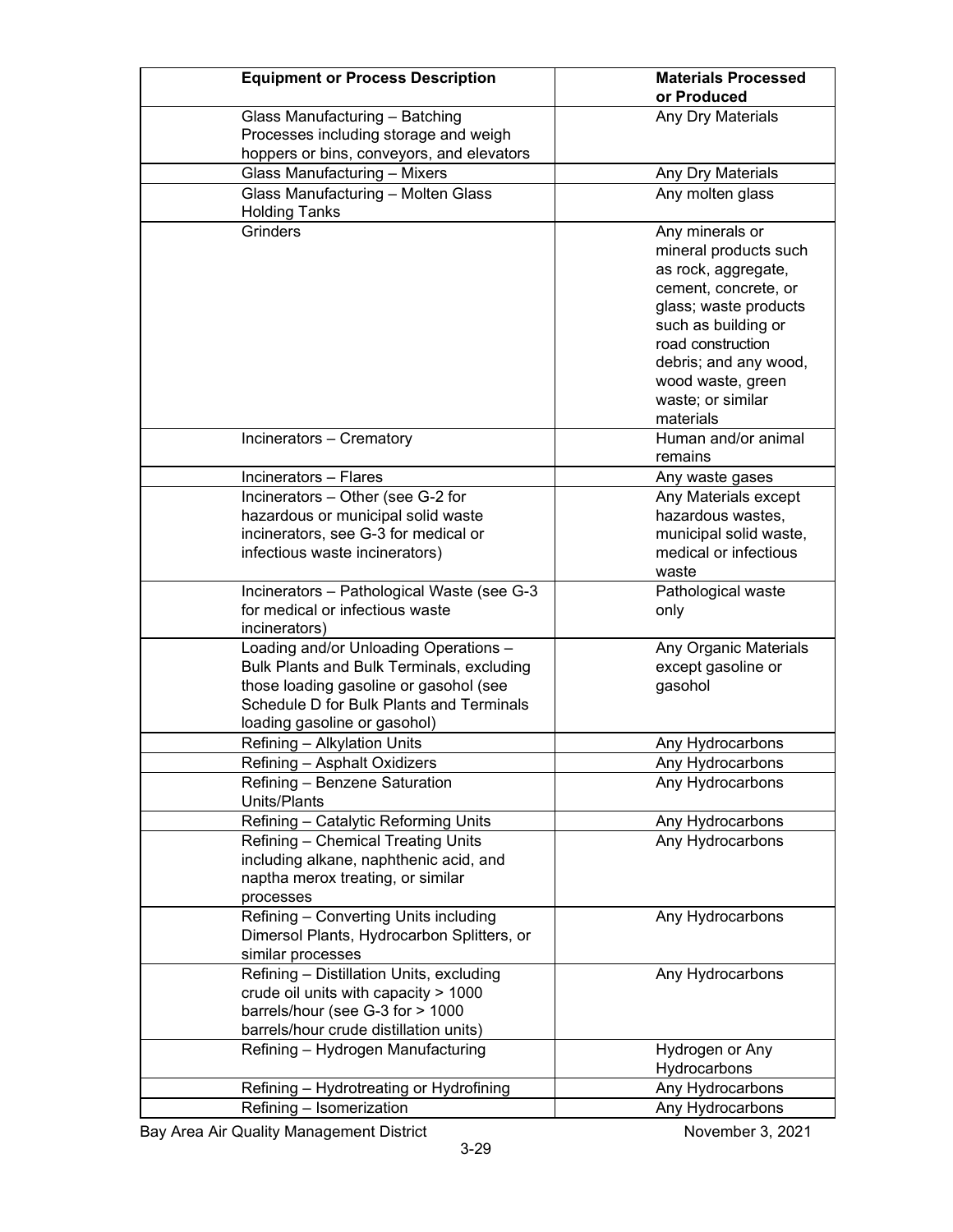| <b>Equipment or Process Description</b>                                                                                                                                                                                               | <b>Materials Processed</b><br>or Produced                         |
|---------------------------------------------------------------------------------------------------------------------------------------------------------------------------------------------------------------------------------------|-------------------------------------------------------------------|
| Refining - MTBE Process Units/Plants                                                                                                                                                                                                  | Any Hydrocarbons                                                  |
| Refining - Sludge Converter                                                                                                                                                                                                           | Any Waste Materials                                               |
| Refining - Solvent Extraction                                                                                                                                                                                                         | Any Hydrocarbons                                                  |
| Refining - Sour Water Stripping                                                                                                                                                                                                       | Any Process or Waste<br>Water                                     |
| Refining - Storage (enclosed)                                                                                                                                                                                                         | <b>Coke or Coke Products</b>                                      |
| Refining - Waste Gas Flares<br>(not subject to Regulation 12, Rule 11)                                                                                                                                                                | Any Refining Gases                                                |
| Refining - Miscellaneous Other Process<br><b>Units</b>                                                                                                                                                                                | Any Hydrocarbons                                                  |
| Remediation Operations, Groundwater -<br><b>Strippers</b>                                                                                                                                                                             | Contaminated<br>Groundwater                                       |
| Remediation Operations, Soil - Any<br>Equipment (excluding sub-slab<br>depressurization equipment)                                                                                                                                    | <b>Contaminated Soil</b>                                          |
| <b>Spray Dryers</b>                                                                                                                                                                                                                   | Any Materials                                                     |
| <b>Sterilization Equipment</b>                                                                                                                                                                                                        | Ethylene Oxide                                                    |
| Wastewater Treatment, Industrial - Oil-<br>Water Separators, excluding oil-water<br>separators at refineries (see G-2 for<br>Refining - Oil-Water Separators)                                                                         | Wastewater from any<br>industrial facilities<br>except refineries |
| Wastewater Treatment, Industrial -<br>Strippers including air strippers, nitrogen<br>strippers, dissolved air flotation units, or<br>similar equipment and excluding strippers<br>at refineries (see G-2 for Refining -<br>Strippers) | Wastewater from any<br>industrial facilities<br>except refineries |
| Wastewater Treatment, Industrial -<br>Storage Ponds, excluding storage ponds<br>at refineries (see G-2 for Refining -<br>Storage Ponds)                                                                                               | Wastewater from any<br>industrial facilities<br>except refineries |
| Wastewater Treatment, Municipal -<br><b>Preliminary Treatment</b>                                                                                                                                                                     | Municipal Wastewater                                              |
| Wastewater Treatment, Municipal -<br><b>Primary Treatment</b>                                                                                                                                                                         | Municipal Wastewater                                              |
| Wastewater Treatment, Municipal -<br><b>Digesters</b>                                                                                                                                                                                 | <b>Municipal Wastewater</b>                                       |
| Wastewater Treatment, Municipal -<br>Sludge Handling Processes, excluding<br>sludge incinerators (see G-2 for sludge<br>incinerators)                                                                                                 | Sewage Sludge                                                     |

*(Amended 6/4/86, 6/6/90, 5/19/99, 6/7/00, 6/2/04, 6/15/05, 6/6/18, 11/3/21)*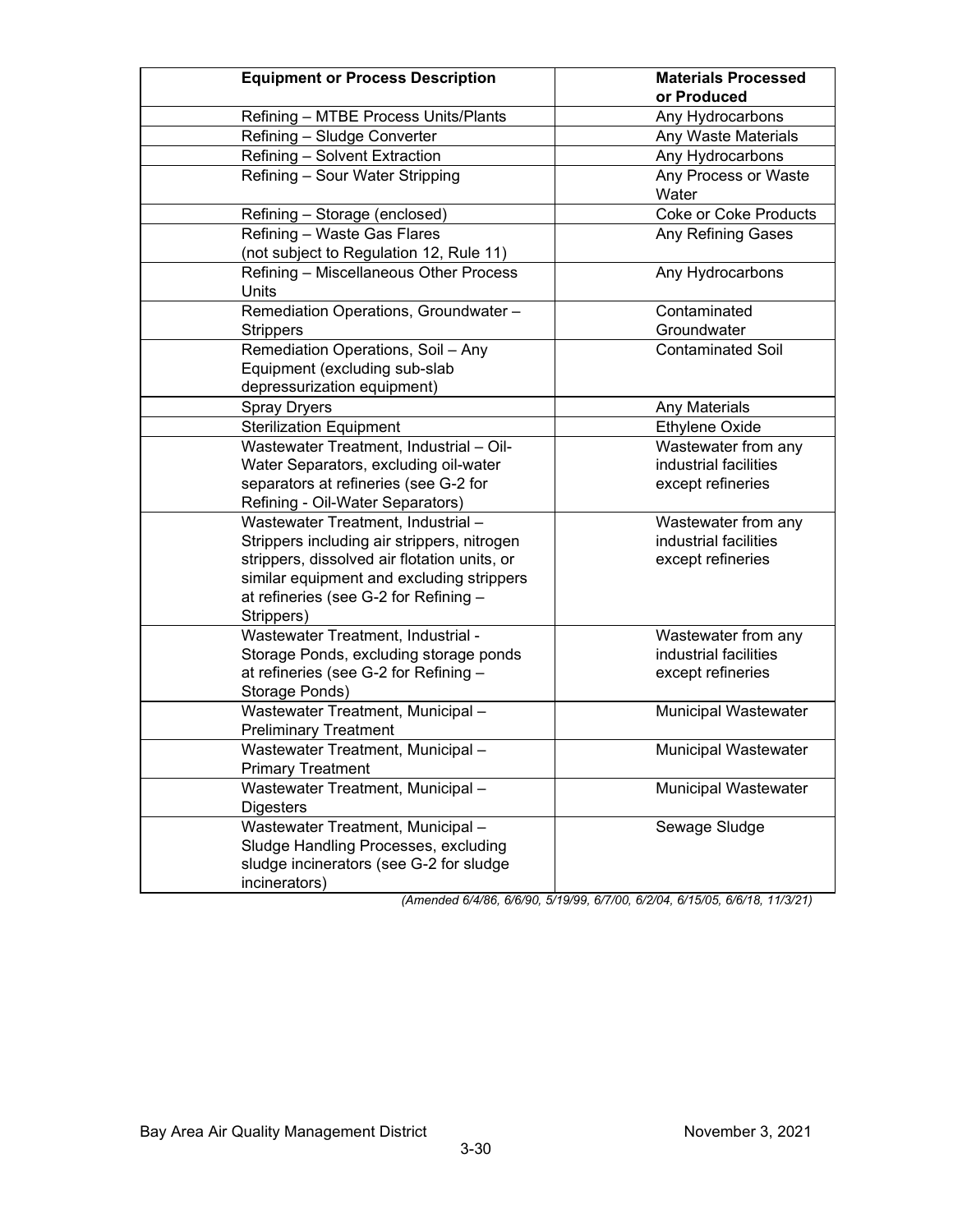### (Adopted June 6, 1990)

| <b>Equipment or Process Description</b>                    | <b>Materials Processed or Produced</b>         |  |  |  |
|------------------------------------------------------------|------------------------------------------------|--|--|--|
| Asphalt Roofing Manufacturing - Asphalt Blowing            | Asphalt Roofing or Related<br><b>Materials</b> |  |  |  |
| Asphaltic Concrete Manufacturing - Aggregate Dryers        | Any Dry Materials                              |  |  |  |
| Asphaltic Concrete Manufacturing - Batch Mixers            | Any Asphaltic Concrete Products                |  |  |  |
| Asphaltic Concrete Manufacturing - Drum Mixers             | Any Asphaltic Concrete Products                |  |  |  |
| Asphaltic Concrete Manufacturing - Other Mixers            | Any Dry Materials or Asphaltic                 |  |  |  |
| and/or Dryers                                              | <b>Concrete Products</b>                       |  |  |  |
| Concrete or Cement Batching Operations - Mixers            | Any cement, concrete, or stone                 |  |  |  |
|                                                            | products or similar materials                  |  |  |  |
| Furnaces - Electric                                        | Any Mineral or Mineral Product                 |  |  |  |
| Furnaces - Electric Induction                              | Any Mineral or Mineral Product                 |  |  |  |
| Furnaces - Glass Manufacturing                             | Soda Lime only                                 |  |  |  |
| Furnaces - Reverberatory                                   | Any Ores, Minerals, Metals, Alloys,            |  |  |  |
|                                                            | or Related Materials                           |  |  |  |
| Incinerators - Hazardous Waste including any unit          | Any Liquid or Solid Hazardous                  |  |  |  |
| required to have a RCRA permit                             | Wastes                                         |  |  |  |
| Incinerators - Solid Waste, excluding units burning        | Any Solid Waste including Sewage               |  |  |  |
| human/animal remains or pathological waste                 | Sludge (except human/animal                    |  |  |  |
| exclusively (see G-1 for Crematory and Pathological        | remains or pathological waste)                 |  |  |  |
| Waste Incinerators)                                        |                                                |  |  |  |
| Metal Rolling Lines, excluding foil rolling lines (see G-1 | Any Metals or Alloys                           |  |  |  |
| for Foil Rolling Lines)                                    |                                                |  |  |  |
| Refining - Stockpiles (open)                               | Coke or coke products only                     |  |  |  |
| Refining, Wastewater Treatment - Oil-Water                 | Wastewater from refineries only                |  |  |  |
| Separators                                                 |                                                |  |  |  |
| Refining, Wastewater Treatment - Strippers including       | Wastewater from refineries only                |  |  |  |
| air strippers, nitrogen strippers, dissolved air flotation |                                                |  |  |  |
| units, or similar equipment                                |                                                |  |  |  |
| Refining, Wastewater Treatment - Storage Ponds             | Wastewater from refineries only                |  |  |  |
| <b>Pickling Lines or Tanks</b>                             | Any Metals or Alloys                           |  |  |  |
| Sulfate Pulping Operations - All Units                     | Any                                            |  |  |  |
| Sulfite Pulping Operations - All Units                     | Any                                            |  |  |  |

*(Amended 6/7/00, 11/3/21)*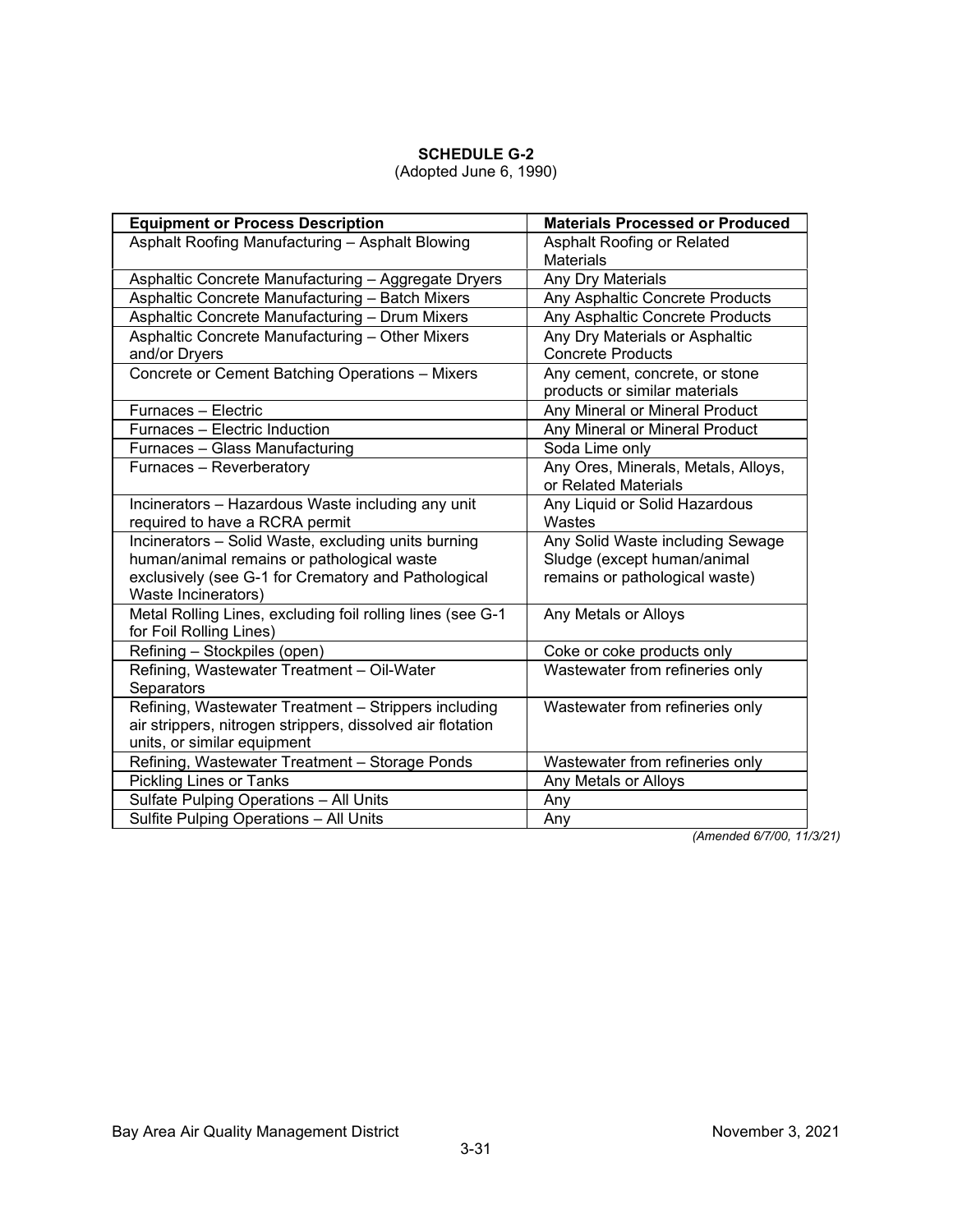### (Adopted June 18, 1980)

| <b>Equipment or Process Description</b>                  | <b>Materials Processed or Produced</b> |
|----------------------------------------------------------|----------------------------------------|
| Furnaces - Electric Arc                                  | Any Metals or Alloys                   |
| Furnaces – Electric Induction                            | Any Metals or Alloys                   |
| Incinerators – Medical Waste, excluding units burning    | Any Medical or Infectious Wastes       |
| pathological waste exclusively (see G-1 for              |                                        |
| Pathological Waste Incinerators)                         |                                        |
| Loading and/or Unloading Operations - Marine Berths      | Any Organic Materials                  |
| Refining – Cracking Units including hydrocrackers and    | Any Hydrocarbons                       |
| excluding thermal or fluid catalytic crackers (see G-4   |                                        |
| for Thermal Crackers and Catalytic Crackers)             |                                        |
| Refining - Distillation Units (crude oils) including any | Any Crude Oils                         |
| unit with a capacity greater than 1000 barrels/hour (see |                                        |
| G-1 for other distillation units)                        |                                        |
| Phosphoric Acid Manufacturing - All Units (by any        | Phosphoric Acid                        |
| process)                                                 |                                        |

*(Amended 5/19/82; Amended and renumbered 6/6/90; Amended 6/7/00, 6/15/05, 5/2/07, 11/3/21)*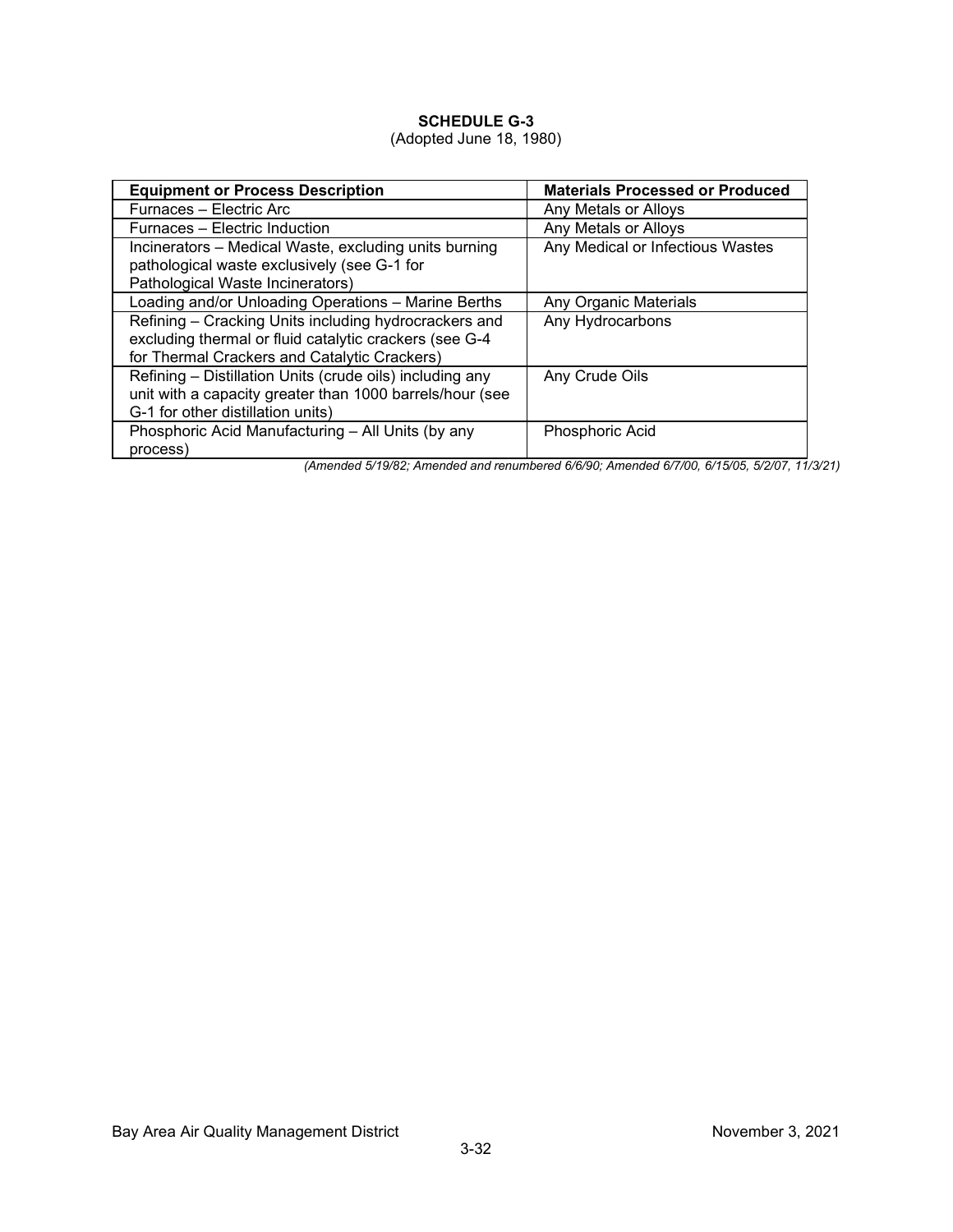# (Adopted June 6, 1990)

| <b>Equipment or Process Description</b>                                                                                                               | <b>Materials Processed or Produced</b>                         |  |  |  |
|-------------------------------------------------------------------------------------------------------------------------------------------------------|----------------------------------------------------------------|--|--|--|
| <b>Acid Regeneration Units</b>                                                                                                                        | Sulfuric or Hydrochloric Acid only                             |  |  |  |
| Annealing Lines (continuous only)                                                                                                                     | Metals and Alloys                                              |  |  |  |
| Calcining Kilns (see G-1 for Calcining Kilns processing<br>other materials)                                                                           | Cement, Lime, or Coke only                                     |  |  |  |
| <b>Fluidized Bed Combustors</b>                                                                                                                       | Solid Fuels only                                               |  |  |  |
| Nitric Acid Manufacturing - Any Ammonia Oxidation<br>Processes                                                                                        | Ammonia or Ammonia Compounds                                   |  |  |  |
| Refining - Coking Units including fluid cokers, delayed<br>cokers, flexicokers, and coke kilns                                                        | Coke and Coke Products                                         |  |  |  |
| Refining - Cracking Units including fluid catalytic<br>crackers and thermal crackers and excluding<br>hydrocrackers (see G-3 for Hydrocracking Units) | Any Hydrocarbons                                               |  |  |  |
| Refining - Sulfur Removal including any Claus process<br>or any other process requiring caustic reactants                                             | Any Refining Gas                                               |  |  |  |
| Sulfuric Acid Manufacturing - Any Chamber or Contact<br>Process                                                                                       | Any Solid, Liquid or Gaseous Fuels<br><b>Containing Sulfur</b> |  |  |  |

*(Amended 6/7/00, 11/3/21)*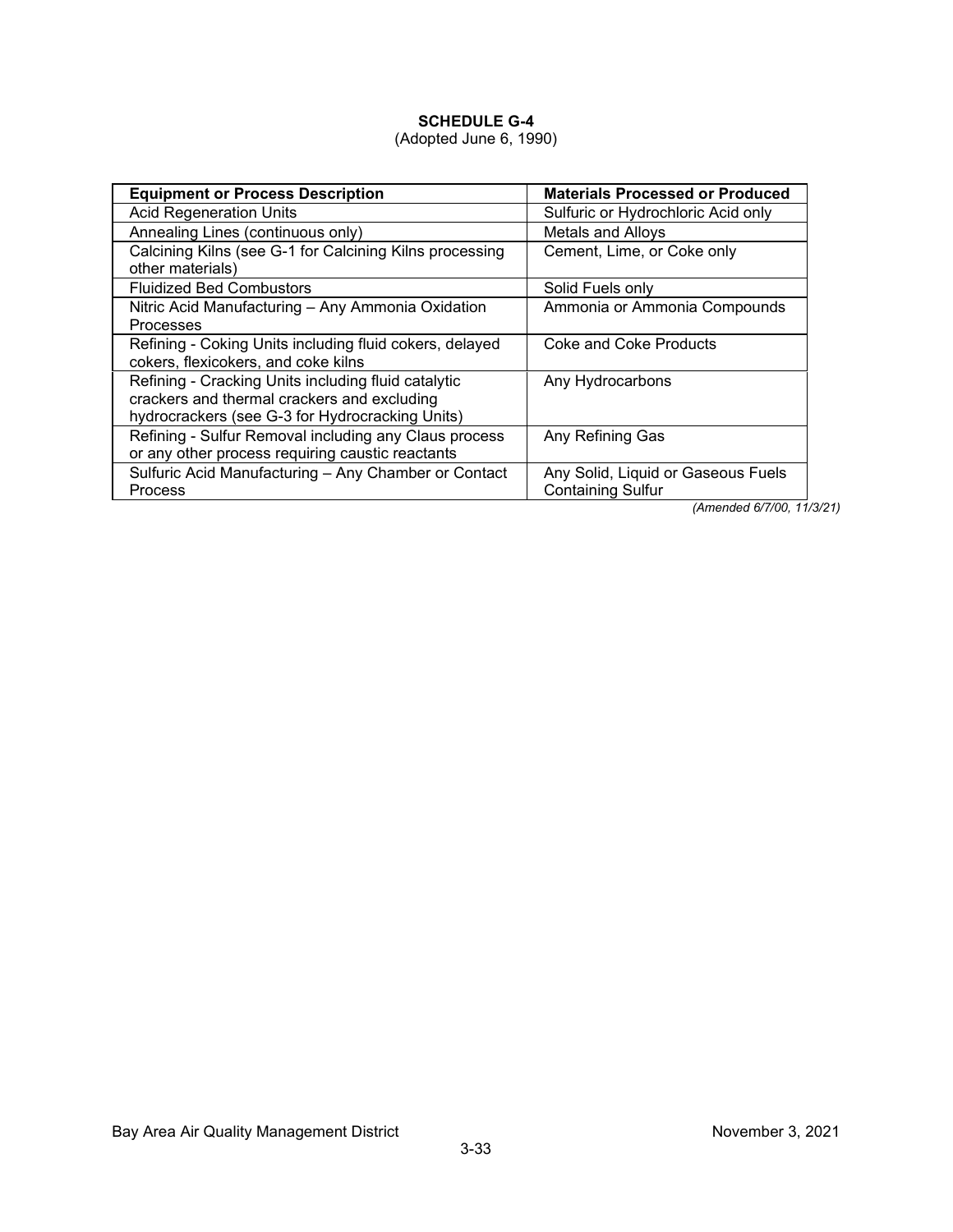| <b>Equipment or Process Description</b>                       | <b>Materials Processed or Produced</b>                                         |
|---------------------------------------------------------------|--------------------------------------------------------------------------------|
| <b>Refinery Flares</b><br>(subject to Regulation 12, Rule 11) | Any Vent Gas (as defined in<br>section 12-11-210 and section 12-<br>$12 - 213$ |

*(Adopted 5/2/07; Amended 11/3/21)*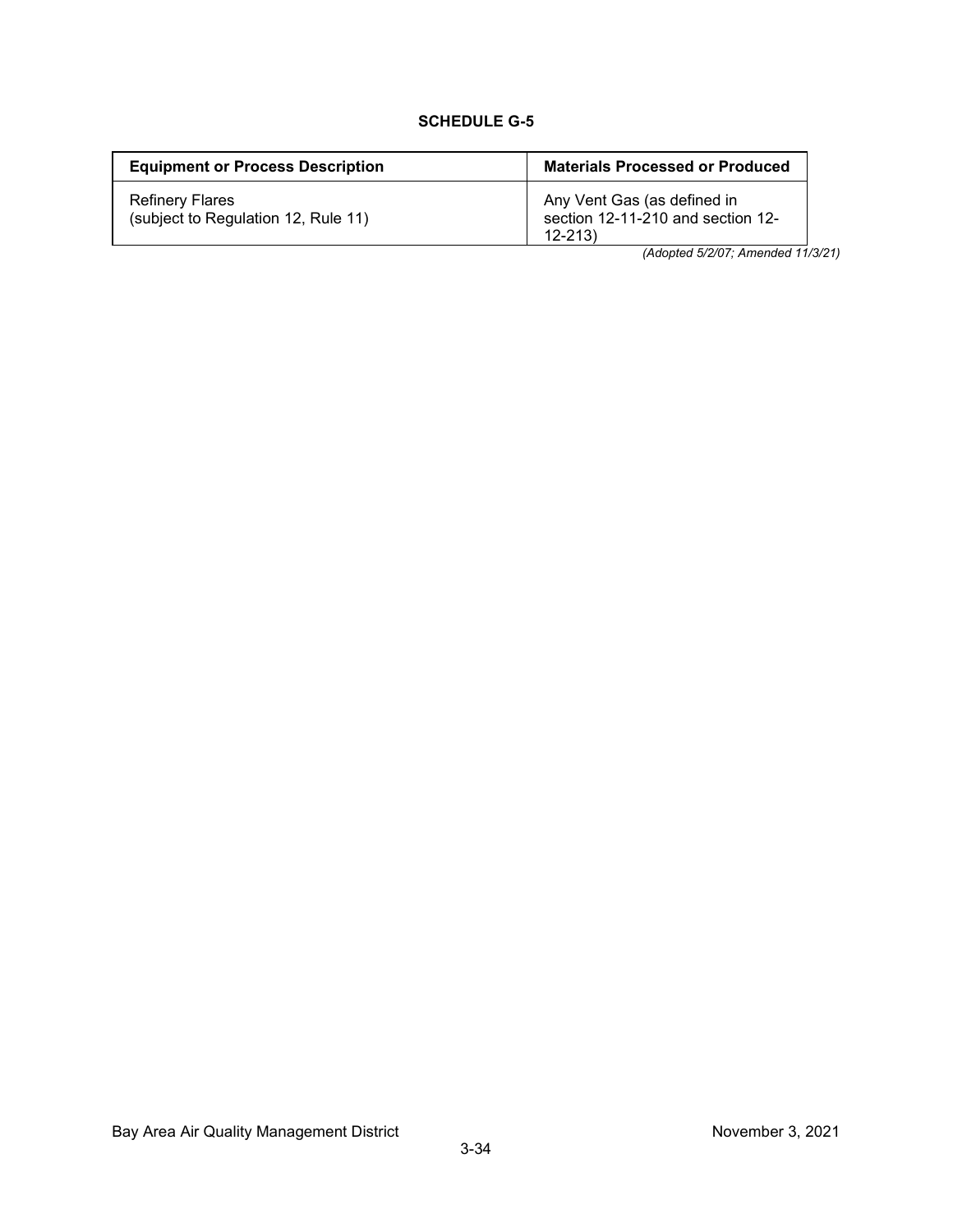#### **SCHEDULE H SEMICONDUCTOR AND RELATED OPERATIONS** (Adopted May 19, 1982)

All of the equipment within a semiconductor fabrication area will be grouped together and considered one source. The fee shall be as indicated:

- 1. INITIAL FEE:
	- a. The minimum fee per source is:  $$821$

b. The maximum fee per source is:  $$65,683$ 

The initial fee shall include the fees for each type of operation listed below, which is performed at the fabrication area:

c. SOLVENT CLEANING OPERATIONS, such as usage of:

Solvent Sinks (as defined in Regulation 8-30-214); Solvent Spray Stations (as defined in Regulation 8-30-221); Solvent Vapor Stations (as defined in Regulation 8-30-222); and Wipe Cleaning Operation (as defined in Regulation 8-30-225).

The fee is based on the gross throughput of organic solvent processed through the solvent cleaning operations on an annual basis (or anticipated to be processed, for new sources):

\$555 per 1,000 gallon

d. COATING OPERATIONS, such as application of:

Photoresist (as defined in Regulation 8-30-215); other wafer coating; Solvent-Based Photoresist Developer (as defined in Regulation 8-30-219); and other miscellaneous solvent usage.

The fee is based on the gross throughput of organic solvent processed through the coating operations on an annual basis (or anticipated to be processed, for new sources):

\$1,649 per 1,000 gallon

2. RISK ASSESSMENT FEE (RAF) , if required pursuant to Regulation 3-329 or 3-342.

|    | a.    | RAF for first toxic air contaminant (TAC) source in application:                                                                                                   | \$516 plus initial fee |  |  |  |  |  |  |
|----|-------|--------------------------------------------------------------------------------------------------------------------------------------------------------------------|------------------------|--|--|--|--|--|--|
|    | $b$ . | Minimum RAF for first TAC source:                                                                                                                                  | \$1,428                |  |  |  |  |  |  |
|    | C.    | RAF for each additional TAC source:                                                                                                                                | equal to initial fee * |  |  |  |  |  |  |
|    | d.    | Minimum RAF per additional TAC source:                                                                                                                             | \$821 *                |  |  |  |  |  |  |
|    | е.    | Maximum RAF per source is:                                                                                                                                         | \$65,683               |  |  |  |  |  |  |
|    |       | *<br>RAF for additional TAC sources is only applicable to those sources that emit one or more<br>TACs at a rate that exceeds a trigger level listed in Table 2-5-1 |                        |  |  |  |  |  |  |
| 3. |       | PERMIT TO OPERATE FEE:                                                                                                                                             |                        |  |  |  |  |  |  |
|    | a.    | The minimum fee per source is:<br>\$594                                                                                                                            |                        |  |  |  |  |  |  |
|    | b.    | The maximum fee per source is:                                                                                                                                     | \$32,836               |  |  |  |  |  |  |
|    |       |                                                                                                                                                                    |                        |  |  |  |  |  |  |

The permit to operate fee shall include the fees for each type of operation listed below, which is performed at the fabrication area:

c. SOLVENT CLEANING OPERATIONS, such as usage of:

Solvent Sinks (as defined in Regulation 8-30-214); Solvent Spray Stations (as defined in Regulation 8-30-221);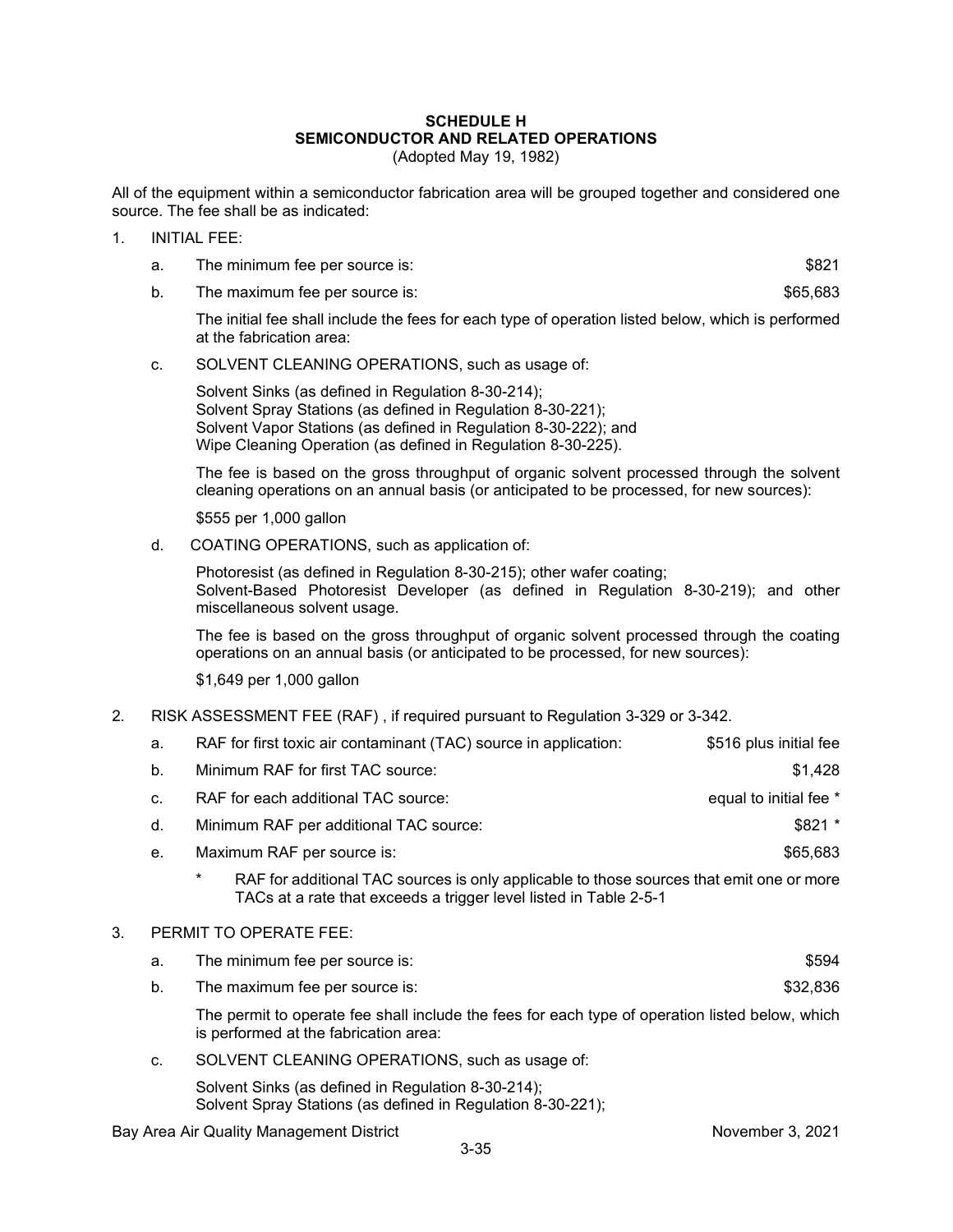Solvent Vapor Stations (as defined in Regulation 8-30-222); and Wipe Cleaning Operation (as defined in Regulation 8-30-225).

The fee is based on the gross throughput of organic solvent processed through the solvent cleaning operations on an annual basis (or anticipated to be processed, for new sources):

\$279 per 1,000 gallon

d. COATING OPERATIONS, such as application of:

Photoresist (as defined in Regulation 8-30-215); other wafer coating; Solvent-Based Photoresist Developer (as defined in Regulation 8-30-219); and other miscellaneous solvent usage. The fee is based on the gross throughput of organic solvent processed through the coating operations on an annual basis (or anticipated to be processed, for new sources): \$821 per 1,000 gallon

- 4. TOXIC SURCHARGE is only applicable for a source that emits one or more TACs at a rate that exceeds a chronic trigger level listed in Table 2-5-1: the permit to operate fee shall be raised by ten percent. This fee shall not be assessed for TACs not listed in Table 2-5-1.
- 5. The fee for each source will be rounded to the whole dollar. Fees for sources will be rounded up to the nearest dollar for 51 cents and above, and amounts 50 cents and lower will be rounded down to the nearest dollar.

*<sup>(</sup>Amended 1/9/85, 6/5/85, 6/4/86, 7/3/91, 6/15/94, 10/8/97, 7/1/98, 5/19/99, 10/20/99, 6/7/00, 6/6/01, 5/1/02,5/21/03, 6/2/04, 6/15/05, 6/7/06, 5/2/07, 5/21/08, 5/20/09, 6/16/10, 5/4/11, 6/6/12, 6/19/13, 6/4/14, 6/3/15, 6/15/16, 6/21/17, 6/6/18, 6/5/19, 6/16/21)*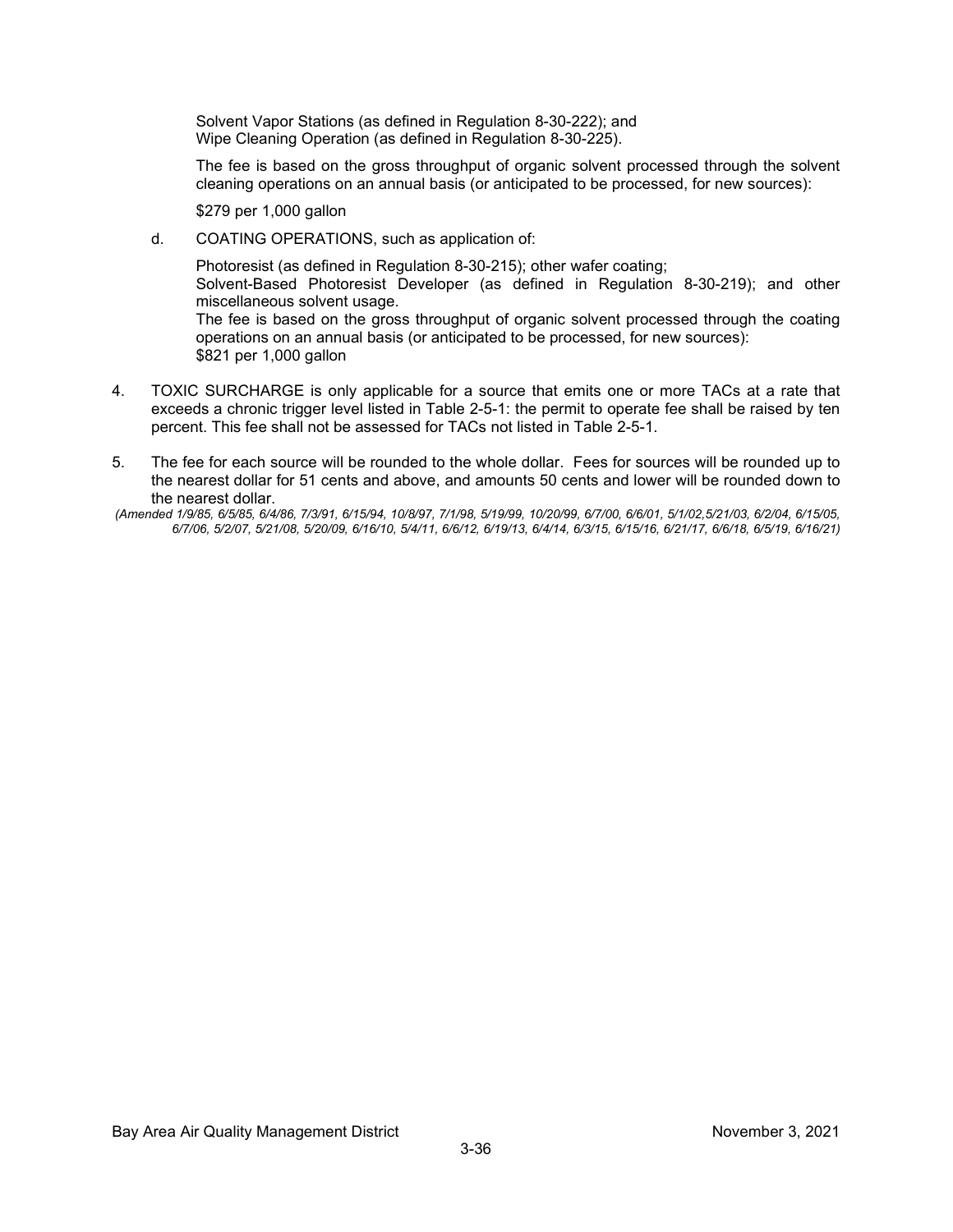# **SCHEDULE I DRY CLEANERS**

#### (Adopted July 6, 1983)

For dry cleaners, the fee shall be computed based on each cleaning machine, except that machines with more than one drum shall be charged based on each drum, regardless of the type or quantity of solvent, as follows:

1. INITIAL FEE FOR A DRY CLEANING MACHINE (per drum):

| а. | If the washing or drying capacity is no more than 100 pounds: | \$700             |
|----|---------------------------------------------------------------|-------------------|
| b. | If the washing or drying capacity exceeds 100 pounds:         | \$700 plus        |
|    | For that portion of the capacity exceeding 100 pounds:        | \$20.95 per pound |

2. RISK ASSESSMENT FEE (RAF), if required pursuant to Regulation 3-329 or 3-342.

| а.           | RAF for first toxic air contaminant (TAC) source in application: | \$508 plus initial fee |
|--------------|------------------------------------------------------------------|------------------------|
| b.           | Minimum RAF for first TAC source:                                | \$1.245                |
| $C_{\rm{r}}$ | RAF for each additional TAC source:                              | equal to initial fee*  |
| d.           | Minimum RAF per additional TAC source:                           | \$700*                 |

- RAF for additional TAC sources is only applicable to those sources that emit one or more TACs at a rate that exceeds a trigger level listed in Table 2-5-1
- 3. PERMIT TO OPERATE FEE FOR A DRY CLEANING MACHINE (per drum):

| а. | If the washing or drying capacity is no more than 100 pounds: | \$511             |
|----|---------------------------------------------------------------|-------------------|
| b. | If the washing or drying capacity exceeds 100 pounds:         | \$511 plus        |
|    | For that portion of the capacity exceeding 100 pounds:        | \$10.52 per pound |

- 4. TOXIC SURCHARGE is only applicable for a source that emits one or more TACs at a rate that exceeds a chronic trigger level listed in Table 2-5-1: the permit to operate fee shall be raised by ten percent. This fee shall not be assessed for TACs not listed in Table 2-5-1.
- 5. Fees for each source will be rounded to the nearest dollar. The fee for sources will be rounded up to the nearest dollar for 51 cents and above, and amounts 50 cents and lower will be rounded down to the nearest dollar.

*(Amended 10/17/84, 6/5/85, 6/4/86, 7/3/91, 6/15/94, 10/8/97, 7/1/98, 5/19/99, 6/7/00, 6/6/01, 5/1/02, 5/21/03, 6/02/04, 6/15/05, 6/7/06, 5/2/07, 5/21/08, 5/20/09, 6/16/10, 5/4/11, 6/6/12, 6/19/13, 6/4/14, 6/3/15, 6/15/16, 6/21/17, 6/6/18, 6/5/19)*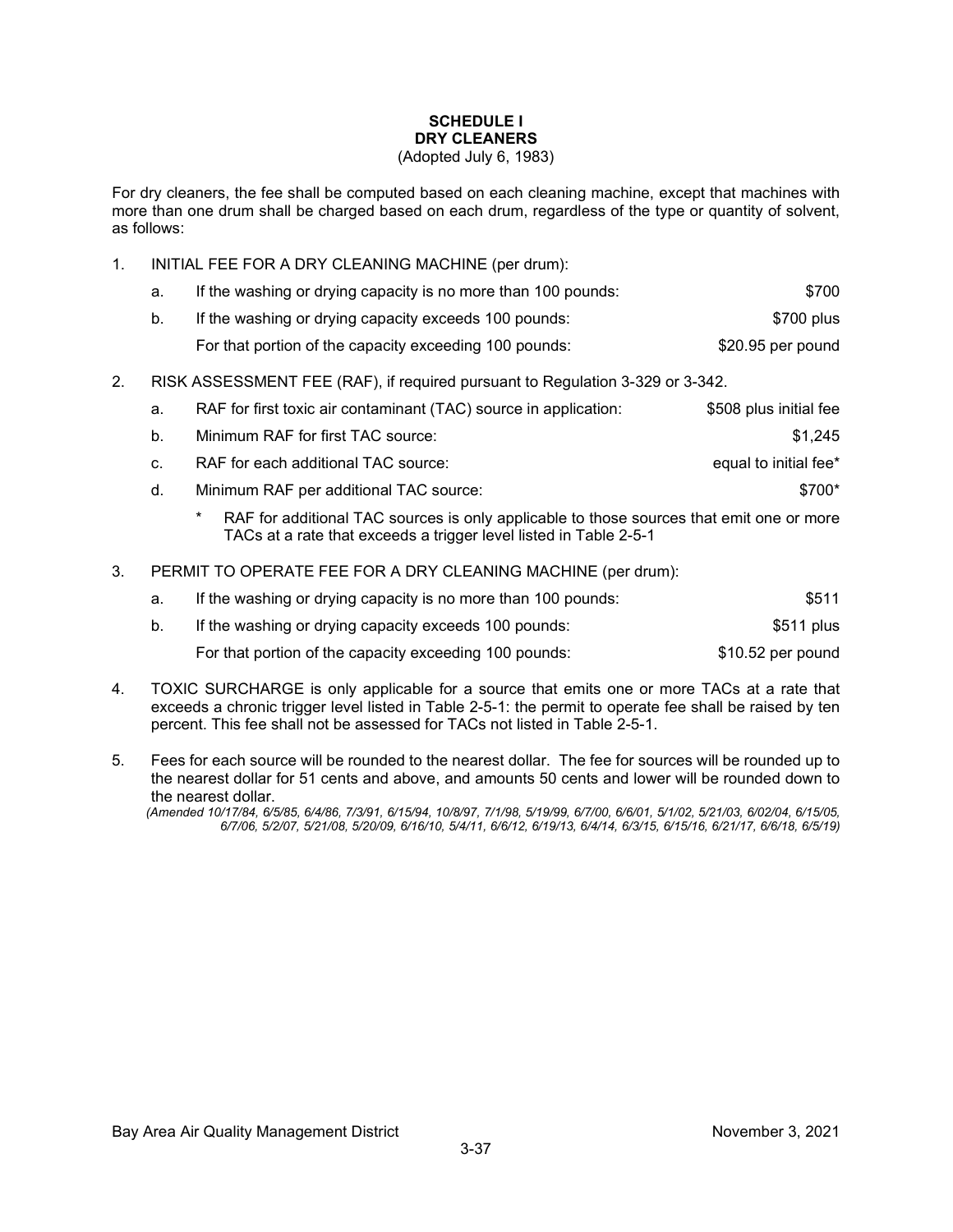# **SCHEDULE K SOLID WASTE DISPOSAL SITES**

(Adopted July 15, 1987)

| $\mathbf{1}$ .                                                                      | <b>INITIAL FEE:</b> |                                                                                                                                                                    |                       |  |  |  |  |  |
|-------------------------------------------------------------------------------------|---------------------|--------------------------------------------------------------------------------------------------------------------------------------------------------------------|-----------------------|--|--|--|--|--|
|                                                                                     | a.                  | Landfill (Decomposition Process)                                                                                                                                   | \$6,679               |  |  |  |  |  |
|                                                                                     | b.                  | Active Landfill (Waste and Cover Material Dumping Process)                                                                                                         | \$3,338               |  |  |  |  |  |
|                                                                                     | C.                  | \$3,338                                                                                                                                                            |                       |  |  |  |  |  |
| 2.<br>RISK ASSESSMENT FEE (RAF), if required pursuant to Regulation 3-329 or 3-342. |                     |                                                                                                                                                                    |                       |  |  |  |  |  |
|                                                                                     | a.                  | \$516 plus initial fee                                                                                                                                             |                       |  |  |  |  |  |
|                                                                                     | b.                  | RAF for each additional TAC source:                                                                                                                                | equal to initial fee* |  |  |  |  |  |
|                                                                                     |                     | *<br>RAF for additional TAC sources is only applicable to those sources that emit one or more<br>TACs at a rate that exceeds a trigger level listed in Table 2-5-1 |                       |  |  |  |  |  |

#### 3. PERMIT TO OPERATE FEE:

- a. Landfill (Decomposition Process) \$3,338
- b. Active Landfill (Waste and Cover Material Dumping Process)  $$1,669$
- c. Active Landfill (Excavating, Bulldozing, and Compacting Processes) \$1,669
- 4. TOXIC SURCHARGE is only applicable for a source that emits one or more TACs at a rate that exceeds a chronic trigger level listed in Table 2-5-1: the permit to operate fee shall be raised by ten percent. This fee shall not be assessed for TACs not listed in Table 2-5-1.
- 5. Evaluation of Reports and Questionnaires:

| a.             | Evaluation                              | of | Solid |                 |      | Waste Air Assessment Test Report as required by                                                 |    |          |         |
|----------------|-----------------------------------------|----|-------|-----------------|------|-------------------------------------------------------------------------------------------------|----|----------|---------|
|                | Health & Safety Code Section 41805.5(g) |    |       |                 |      |                                                                                                 |    |          | \$3,680 |
| b.             | Evaluation                              |    | ∩f    | <b>Inactive</b> | Site | Questionnaire                                                                                   | as | required | bv      |
|                | Health & Safety Code Section 41805.5(b) |    |       |                 |      |                                                                                                 |    |          | \$1.845 |
| C <sub>1</sub> |                                         |    |       |                 |      | Evaluation of Solid Waste Air Assessment Test Report in conjunction with evaluation of Inactive |    |          |         |
|                |                                         |    |       |                 |      | Site Questionnaire as required by Health & Safety Code Section 41805.5(b)                       |    |          | \$1,845 |

- d. Evaluation of Initial or Amended Design Capacity Reports as required by Regulation 8, Rule 34, Section 405 \$1,357
- e. Evaluation of Initial or Periodic NMOC Emission Rate Reports as required by Regulation 8, Rule \$3,881, Sections 406 or 407<br>Evaluation of Closure Report as required by Requlation 8, Rule 34, Section 409 \$1,357
- f. Evaluation of Closure Report as required by Regulation 8, Rule 34, Section 409
- g. Evaluation of Annual Report as required by Regulation 8, Rule 34, Section 411 \$3,396
- 6. Fees for each source will be rounded off to the nearest dollar. The fee for sources will be rounded up or down to the nearest dollar.
- 7. For the purposes of this fee schedule, landfill shall be considered active, if it has accepted solid waste for disposal at any time during the previous 12 months or has plans to accept solid waste for disposal during the next 12 months.

*(Amended 7/3/91, 6/15/94, 10/8/97, 7/1/98, 5/19/99, 10/6/99, 6/7/00, 6/6/01, 5/1/02, 5/21/03, 6/2/04, 6/15/05, 6/7/06, 5/2/07, 5/21/08, 5/20/09, 6/16/10, 5/4/11, 6/6/12, 6/19/13, 6/4/14, 6/3/15, 6/15/16, 6/21/17, 6/6/18, 6/5/19, 6/16/21)*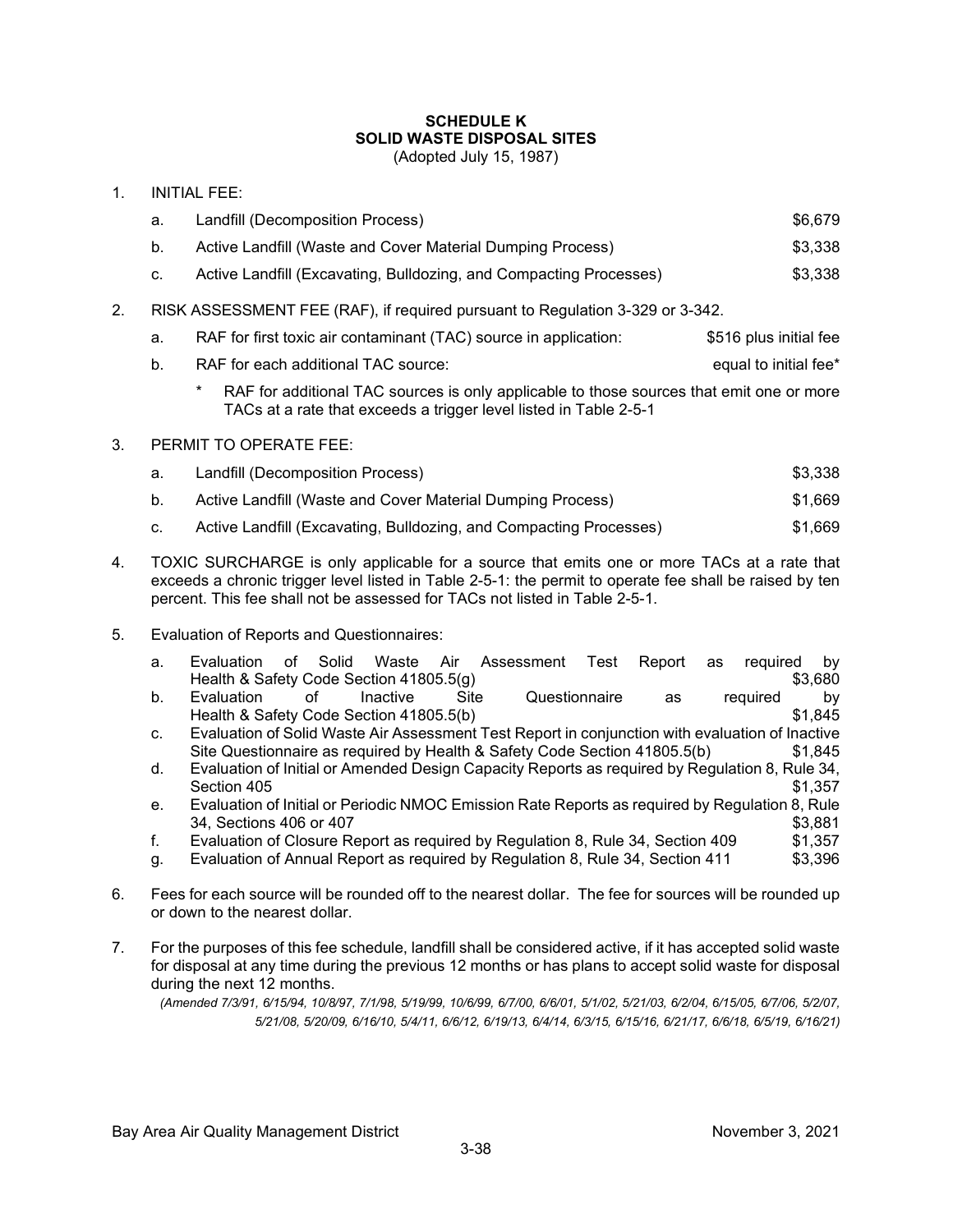# **SCHEDULE L ASBESTOS OPERATIONS**

(Adopted July 6, 1988)

- 1. Asbestos Operations conducted at single family dwellings are subject to the following fees:
	- a. OPERATION FEE: \$185 for amounts 100 to 500 square feet or linear feet.<br>\$679 for amounts 501 square feet or linear feet to 1000
		- for amounts 501 square feet or linear feet to 1000 square feet or linear feet.
		- \$988 for amounts 1001 square feet or liner feet to 2000 square feet or linear feet.
		- \$1,358 for amounts greater than 2000 square feet or linear feet.
	- b. Cancellation:  $$90$  of above amounts non-refundable for notification processing.
- 2. Asbestos Operations, other than those conducted at single family dwellings, are subject to the following fees:
	- a. OPERATION FEE: \$524 for amounts 100 to 159 square feet or 100 to 259 linear feet or 35 cubic feet
		- \$754 for amounts 160 square feet or 260 linear feet to 500 square or linear feet or greater than 35 cubic feet.
		- \$1,098 for amounts 501 square feet or linear feet to 1000 square feet or linear feet.
		- \$1,620 for amounts 1001 square feet or liner feet to 2500 square feet or linear feet.
		- \$2,309 for amounts 2501 square feet or linear feet to 5000 square feet or linear feet.
		- \$3,169 for amounts 5001 square feet or linear feet to 10000 square feet or linear feet.
		- \$4,031 for amounts greater than 10000 square feet or linear feet.
	- b. Cancellation: \$248 of above amounts non-refundable for notification processing.
- 3. Demolitions (including zero asbestos demolitions) conducted at a single-family dwelling are subject to the following fee:
	- a. OPERATION FEE: \$90
	- b. Cancellation: \$90 (100% of fee) non-refundable, for notification processing.
- 4. Demolitions (including zero asbestos demolitions) other than those conducted at a single family dwelling are subject to the following fee:
	- a. OPERATION FEE: \$372
	- b. Cancellation: \$248 of above amount non-refundable for notification processing.
- 5. Asbestos operations with less than 10 days prior notice (excluding emergencies) are subject to the following additional fee:
	- a. OPERATION FEE: \$619
- 6. Asbestos demolition operations for the purpose of fire training are exempt from fees.

*(Amended 9/5/90, 1/5/94, 8/20/97, 10/7/98, 7/19/00, 8/1/01, 6/5/02, 7/2/03, 6/2/04, 6/6/07, 5/21/08, 5/20/09, 6/16/10, 6/15/11, 6/6/12, 6/19/13, 6/4/14, 6/3/15, 6/15/16,6/5/19)*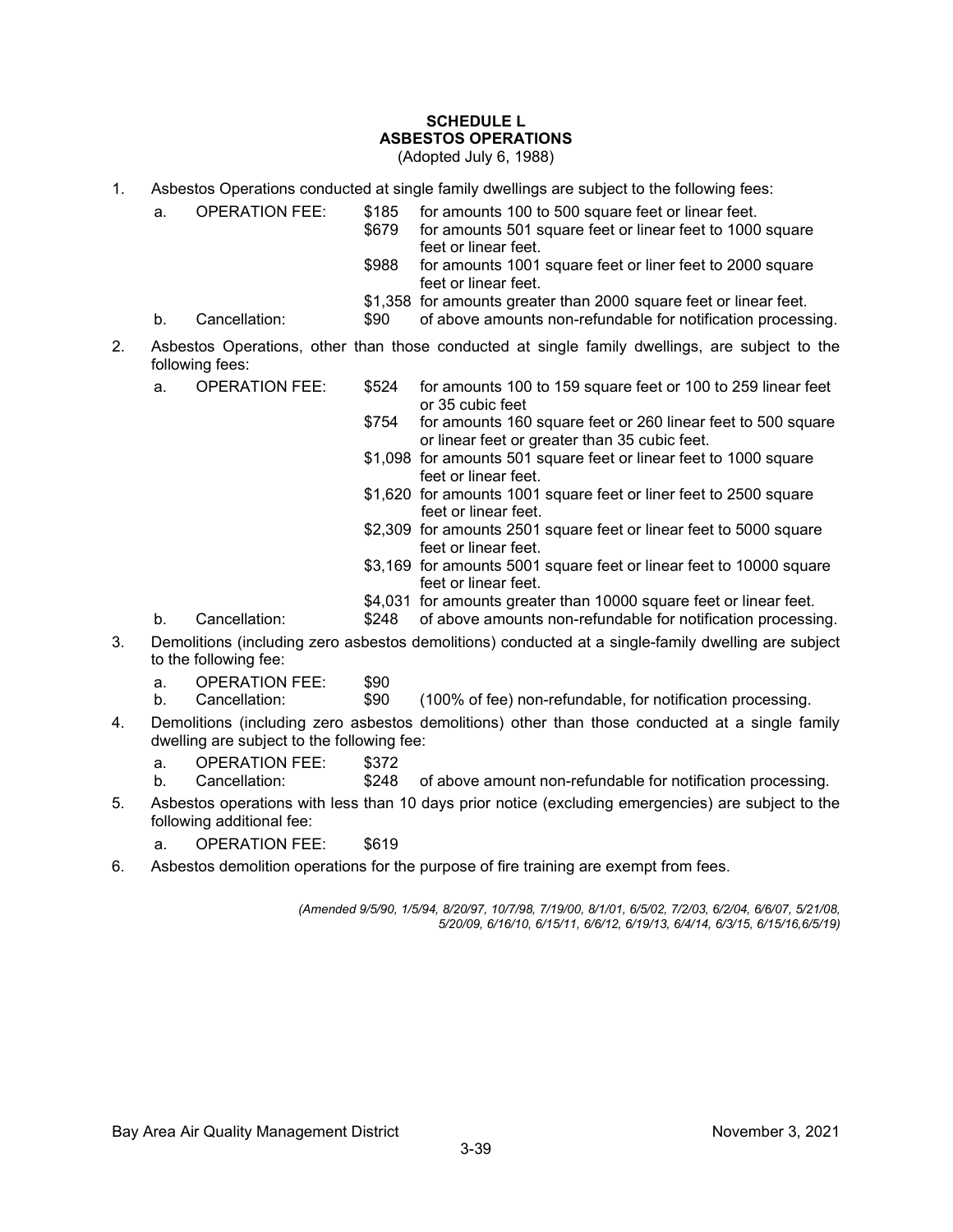#### **SCHEDULE M MAJOR STATIONARY SOURCE FEES** (Adopted June 6, 1990)

For each major stationary source emitting 50 tons per year or more of Organic Compounds, Sulfur Oxides, Nitrogen Oxides, and/or PM<sub>10</sub>, the fee shall be based on the following:

| 1. | Organic Compounds    | \$126.38 per ton |
|----|----------------------|------------------|
| 2. | <b>Sulfur Oxides</b> | \$126.38 per ton |
| 3. | Nitrogen Oxides      | \$126.38 per ton |
| 4. | $PM_{10}$            | \$126.38 per ton |

Emissions calculated by the APCO shall be based on the data reported for the most recent 12-month period prior to billing. In calculating the fee amount, emissions of Organic Compounds, Sulfur Oxides, Nitrogen Oxides, or  $PM_{10}$ , if occurring in an amount less than 50 tons per year, shall not be counted.

> *(Amended 7/3/91, 6/15/94, 7/1/98, 5/9/99, 6/7/00, 6/6/01, 5/1/02, 5/21/03, 6/2/04, 6/15/05, 6/7/06, 5/2/07, 5/21/08, 5/20/09, 6/16/10, 6/4/14, 6/3/15, 6/15/16, 6/21/17, 6/6/18, 6/5/19, 6/16/21)*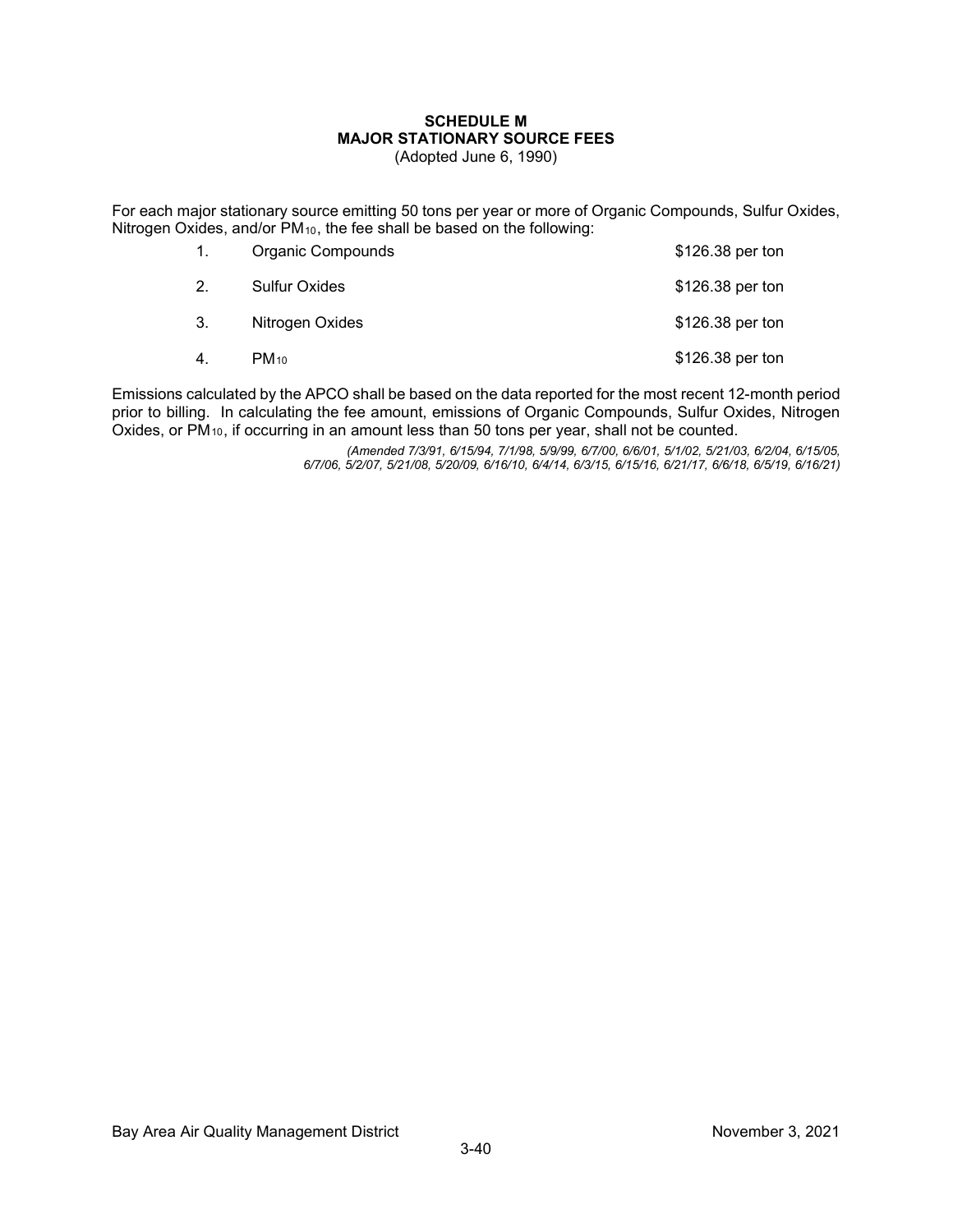#### **SCHEDULE N TOXIC INVENTORY FEES** (Adopted October 21, 1992)

For each stationary source emitting substances covered by California Health and Safety Code Section 44300 *et seq.*, the Air Toxics "Hot Spots" Information and Assessment Act of 1987, which have trigger levels listed in Table 2-5-1, a fee based on the weighted emissions of the facility shall be assessed based on the following formulas:

- 1. A fee of \$6 for each gasoline product dispensing nozzle in a Gasoline Dispensing Facility; or
- 2. A fee calculated by multiplying the facility's weighted toxic inventory  $(w_i)$  by the following factor:

.

Air Toxic Inventory Fee Factor **\$0.92** per weighted pound per year

Using the last reported data, the facility's weighted toxic inventory  $(w<sub>i</sub>)$  is calculated as a sum of the individual TAC emissions multiplied by either the inhalation cancer potency factor for the TAC (see Regulation 2, Rule 5, Table 2-5-1, column 10) times 28.6 if the emission is a carcinogen, or by the reciprocal of the chronic inhalation reference exposure level for the TAC (see Regulation 2, Rule 5, Table 2-5-1, column 8) if the emission is not a carcinogen.

3. Fees for each source will be rounded to the nearest dollar. The fee for sources will be rounded up to the nearest dollar for 51 cents and above and rounded down to the nearest dollar for amounts 50 cents and lower.

*(Amended 12/15/93, 6/15/05, 5/2/07, 6/16/10, 5/4/11, 6/4/14, 6/3/15, 6/15/16,6/6/18,6/5/19, 6/3/20, 6/16/21)*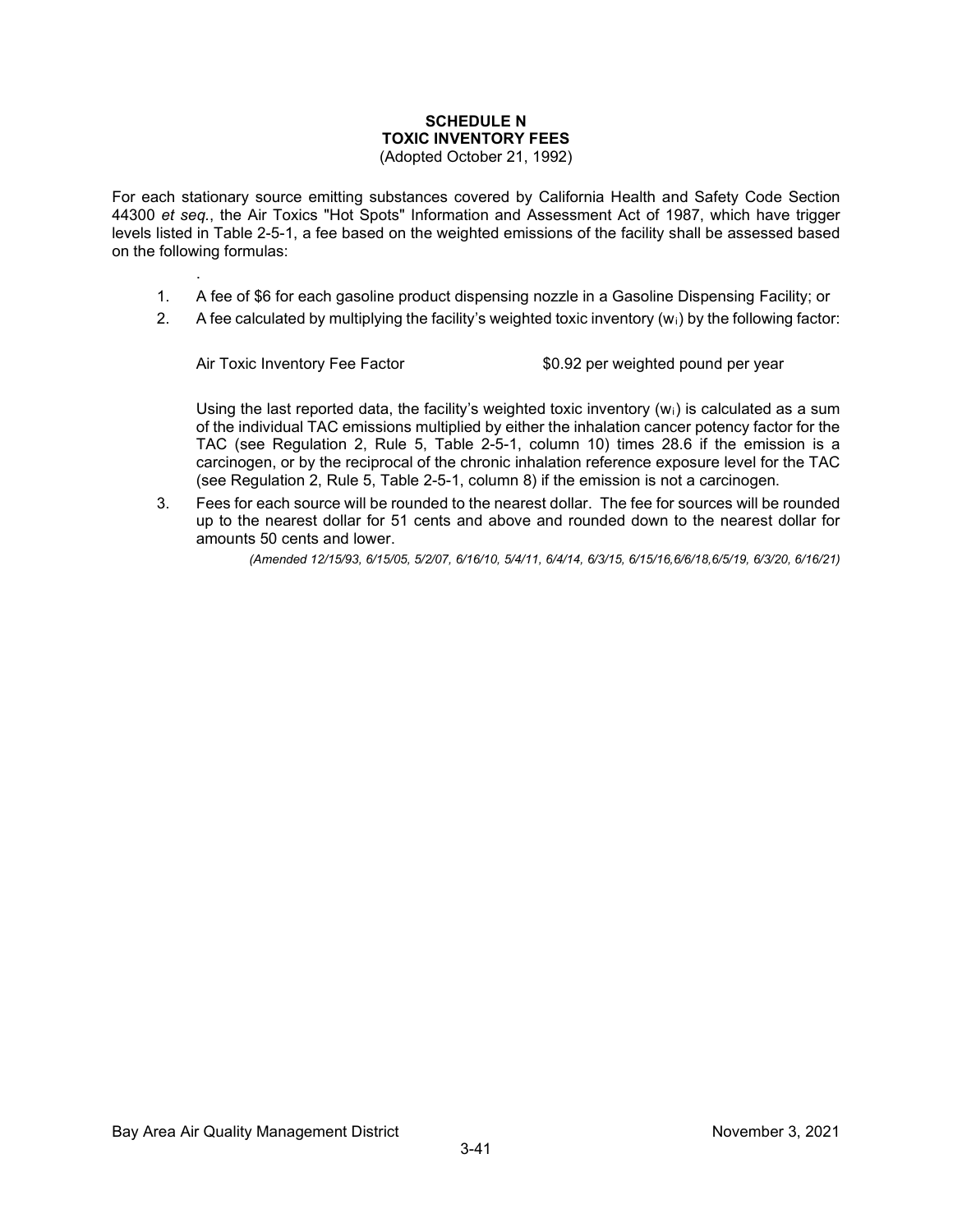# **SCHEDULE P MAJOR FACILITY REVIEW FEES**

(Adopted November 3, 1993)

### 1. MFR / SYNTHETIC MINOR ANNUAL FEES

Each facility, which is required to undergo major facility review in accordance with the requirements of Regulation 2, Rule 6, shall pay annual fees (1a and 1b below) for each source holding a District Permit to Operate. These fees shall be in addition to and shall be paid in conjunction with the annual renewal fees paid by the facility. However, these MFR permit fees shall not be included in the basis to calculate Alternative Emission Control Plan (bubble) or toxic air contaminant surcharges. If a major facility applies for and obtains a synthetic minor operating permit, the requirement to pay the fees in 1a and 1b shall terminate as of the date the APCO issues the synthetic minor operating permit.

- a. MFR SOURCE FEE ...........................................................................\$930 per source
- b. MFR EMISSIONS FEE.................... \$36.59 per ton of regulated air pollutants emitted

Each MFR facility and each synthetic minor facility shall pay an annual monitoring fee (1c below) for each pollutant measured by a District-approved continuous emission monitor or a District-approved parametric emission monitoring system.

c. MFR/SYNTHETIC MINOR MONITORING FEE ........\$9,296 per monitor per pollutant

### 2. SYNTHETIC MINOR APPLICATION FEES

Each facility that applies for a synthetic minor operating permit or a revision to a synthetic minor operating permit shall pay application fees according to 2a and either 2b (for each source holding a District Permit to Operate) or 2c (for each source affected by the revision). If a major facility applies for a synthetic minor operating permit prior to the date on which it would become subject to the annual major facility review fee described above, the facility shall pay, in addition to the application fee, the equivalent of one year of annual fees for each source holding a District Permit to Operate.

- a. SYNTHETIC MINOR FILING FEE ............................................ \$1,295 per application
- b. SYNTHETIC MINOR INITIAL PERMIT FEE.......................................\$930 per source
- c. SYNTHETIC MINOR REVISION FEE.................................. \$930 per source modified

### 3. MFR APPLICATION FEES

Each facility that applies for or is required to undergo: an initial MFR permit, an amendment to an MFR permit, a minor or significant revision to an MFR permit, a reopening of an MFR permit or a renewal of an MFR permit shall pay, with the application and in addition to any other fees required by this regulation, the MFR filing fee and any applicable fees listed in 3b-h below. The fees in 3b apply to each source in the initial permit. The fees in 3g apply to each source in the renewal permit, The fees in 3d-f apply to each source affected by the revision or reopening.

| b <sub>1</sub> |                                                          |  |
|----------------|----------------------------------------------------------|--|
| C <sub>1</sub> | MFR ADMINISTRATIVE AMENDMENT FEE\$366 per application    |  |
| $d_{\cdot}$    |                                                          |  |
| e <sub>1</sub> | MFR SIGNIFICANT REVISION FEE \$3,427 per source modified |  |
| $f_{\rm{max}}$ |                                                          |  |
|                |                                                          |  |

Each facility that requests a permit shield or a revision to a permit shield under the provisions of Regulation 2, Rule 6 shall pay the following fee for each source (or group of sources, if the requirements for these sources are grouped together in a single table in the MFR permit) that is covered by the requested shield. This fee shall be paid in addition to any other applicable fees.

- h. MFR PERMIT SHIELD FEE.............. \$1,936 per shielded source or group of sources
- 4. MFR PUBLIC NOTICE FEES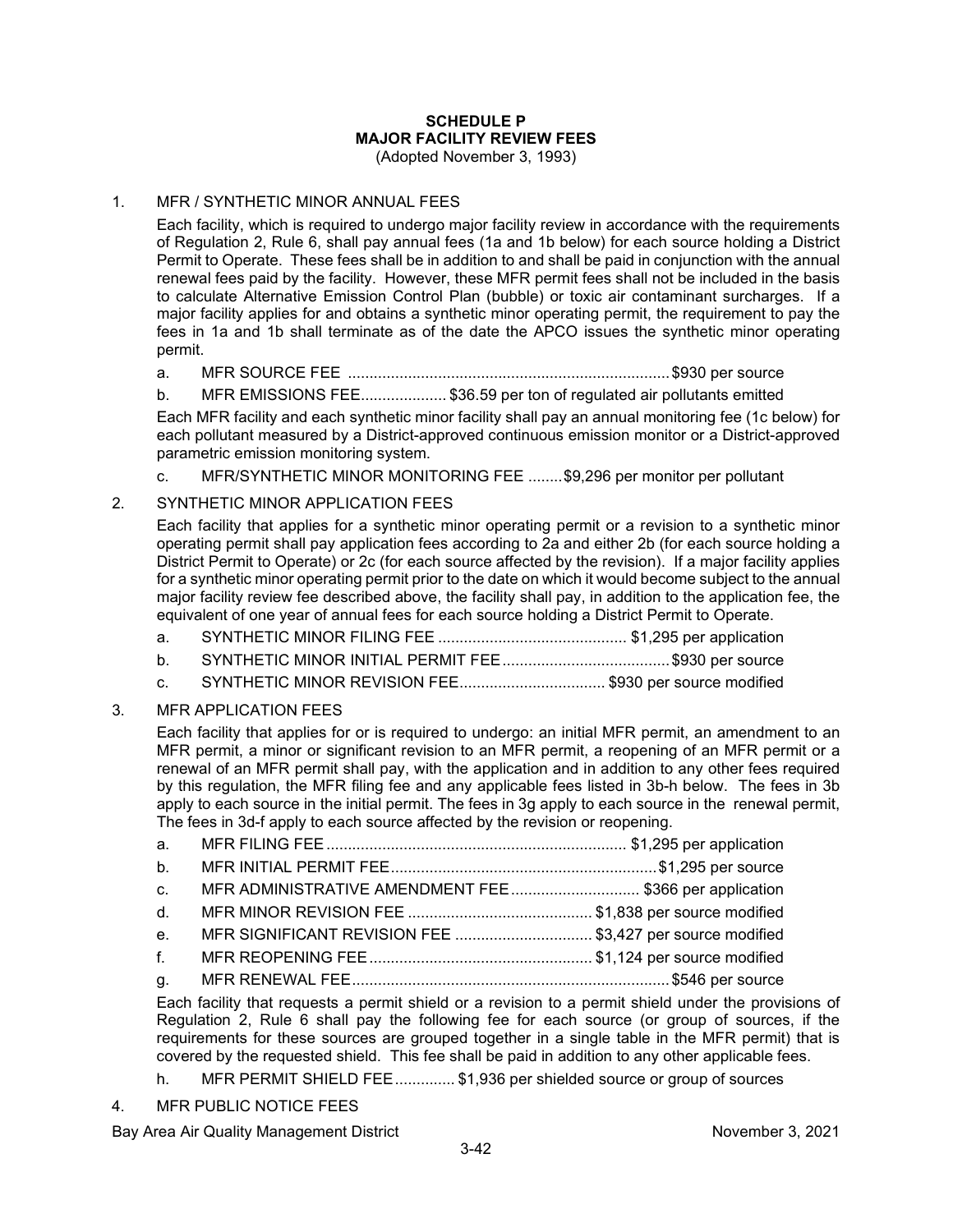Each facility that is required to undergo a public notice related to any permit action pursuant to Regulation 2-6 shall pay the following fee upon receipt of a District invoice.

MFR PUBLIC NOTICE FEE ......................................................................Cost of Publication

### 5. MFR PUBLIC HEARING FEES

If a public hearing is required for any MFR permit action, the facility shall pay the following fees upon receipt of a District invoice.

- a. MFR PUBLIC HEARING FEE ............... Cost of Public Hearing not to exceed \$15,819
- b. NOTICE OF PUBLIC HEARING FEE ...... Cost of distributing Notice of Public Hearing

#### 6. POTENTIAL TO EMIT DEMONSTRATION FEE

Each facility that makes a potential to emit demonstration under Regulation 2-6-312 in order to avoid the requirement for an MFR permit shall pay the following fee:

a. PTE DEMONSTRATION FEE........................ \$221 per source, not to exceed \$21,746

*(Amended 6/15/94, 10/8/97, 7/1/98, 5/19/99, 6/7/00, 6/6/01, 5/1/02, 5/21/03, 6/2/04, 6/15/05, 6/7/06, 5/2/07, 5/21/08, 5/20/09, 6/16/10, 5/4/11, 6/6/12, 6/19/13, 6/4/14, 6/3/15, 6/15/16, 6/21/17, 6/6/18, 6/5/19, 6/16/21)*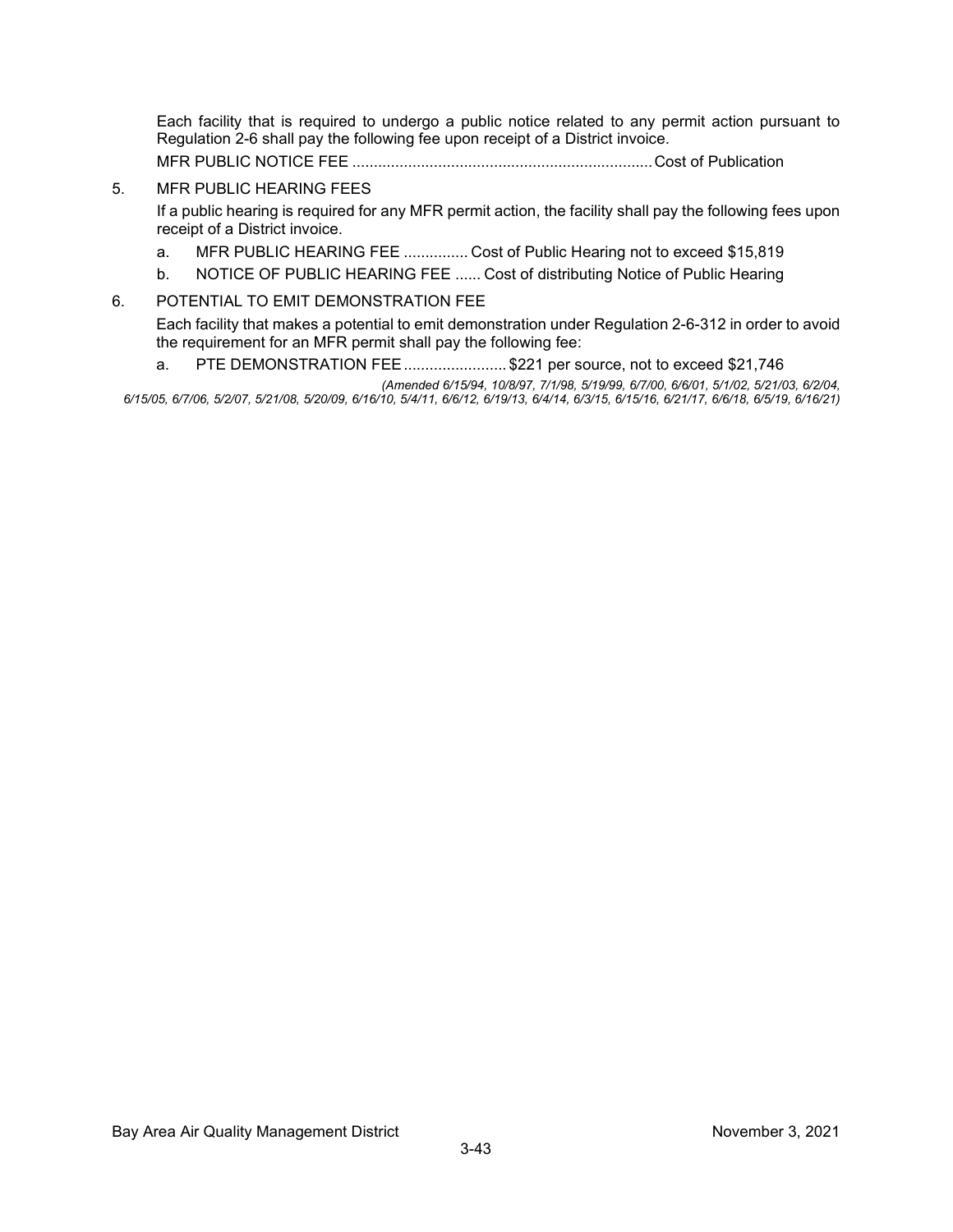# **SCHEDULE Q EXCAVATION OF CONTAMINATED SOIL AND REMOVAL OF UNDERGROUND STORAGE TANKS**

(Adopted January 5, 1994)

1. Persons excavating contaminated soil or removing underground storage tanks subject to the provisions of Regulation 8, Rule 40, Section 401, 402, 403 or 405 are subject to the following fee:

#### a. OPERATION FEE: \$168

*(Amended 7/19/00, 8/1/01, 6/5/02, 7/2/03, 6/2/04, 6/6/07, 5/21/08, 5/20/09, 6/16/10, 6/15/11, 6/6/12, 6/4/14, 6/3/15, 6/15/16)*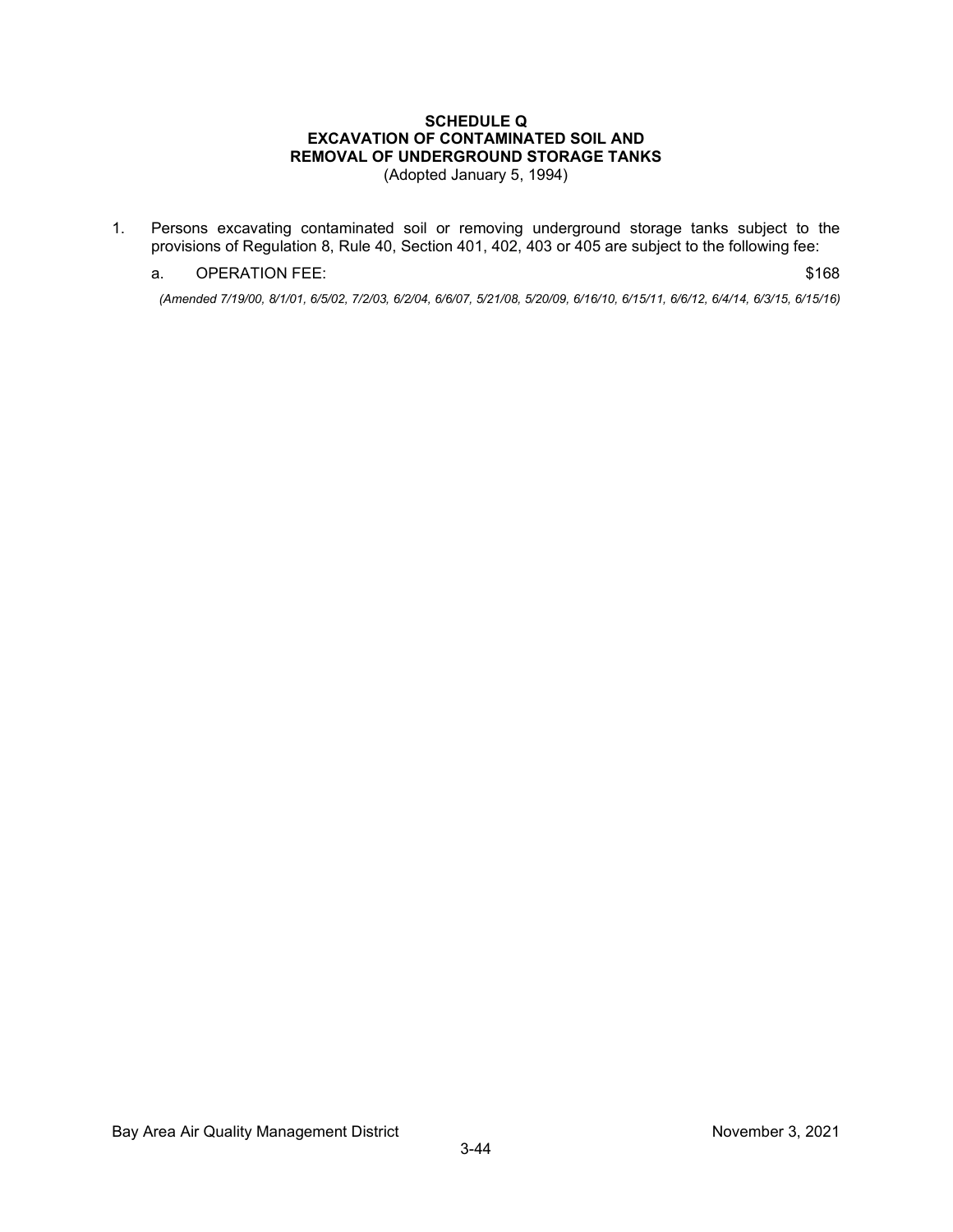### **SCHEDULE R EQUIPMENT REGISTRATION FEES**

1. Persons operating commercial cooking equipment who are required to register equipment as required by District rules are subject to the following fees:

|    | a.                                                                                                                                                                          | <b>Conveyorized Charbroiler REGISTRATION FEE:</b>                                                               | \$744 per facility |
|----|-----------------------------------------------------------------------------------------------------------------------------------------------------------------------------|-----------------------------------------------------------------------------------------------------------------|--------------------|
|    |                                                                                                                                                                             |                                                                                                                 |                    |
|    | b.                                                                                                                                                                          | Conveyorized Charbroiler ANNUAL RENEWAL FEE:                                                                    | \$209 per facility |
|    | C.                                                                                                                                                                          | Under-fired Charbroiler REGISTRATION FEE:                                                                       | \$744 per facility |
|    | d.                                                                                                                                                                          | Under-fired Charbroiler ANNUAL RENEWAL FEE:                                                                     | \$209 per facility |
| 2. | Persons operating non-halogenated dry cleaning equipment who are required to register equipment<br>as required by District rules are subject to the following fees:         |                                                                                                                 |                    |
|    | a.                                                                                                                                                                          | Dry Cleaning Machine REGISTRATION FEE:                                                                          | \$371              |
|    | b.                                                                                                                                                                          | Dry Cleaning Machine ANNUAL RENEWAL FEE:                                                                        | \$259              |
| 3. | Persons operating diesel engines who are required to register equipment as required by District or<br>State rules are subject to the following fees:                        |                                                                                                                 |                    |
|    | a.                                                                                                                                                                          | Diesel Engine REGISTRATION FEE:                                                                                 | \$250              |
|    | b.                                                                                                                                                                          | Diesel Engine ANNUAL RENEWAL FEE:                                                                               | \$166              |
|    | C.                                                                                                                                                                          | Diesel Engine ALTERNATIVE COMPLIANCE PLAN FEE (for each plan submitted under<br>District Regulation 11-17-402): | \$250              |
| 4. | Persons operating boilers, steam generators and process heaters who are required to register<br>equipment by District Regulation 9-7-404 are subject to the following fees: |                                                                                                                 |                    |
|    | a.                                                                                                                                                                          | <b>REGISTRATION FEE</b>                                                                                         | \$137 per device   |
|    | b <sub>1</sub>                                                                                                                                                              | <b>ANNUAL RENEWAL FEE:</b>                                                                                      | \$115 per device   |
| 5. | Persons owning or operating graphic arts operations who are required to register equipment by<br>District Regulation 8-20-408 are subject to the following fees:            |                                                                                                                 |                    |
|    | a.                                                                                                                                                                          | <b>REGISTRATION FEE:</b>                                                                                        | \$446              |
|    | b <sub>1</sub>                                                                                                                                                              | <b>ANNUAL RENEWAL FEE:</b>                                                                                      | \$278              |
| 6. | Persons owning or operating mobile refinishing operations who are required to register by District<br>Regulation 8-45-4 are subject to the following fees:                  |                                                                                                                 |                    |
|    | a.                                                                                                                                                                          | <b>REGISTRATION FEE</b>                                                                                         | \$209              |
|    | b.                                                                                                                                                                          | <b>ANNUAL RENEWAL FEE</b>                                                                                       | \$123              |
|    |                                                                                                                                                                             |                                                                                                                 |                    |

*(Adopted 7/6/07, Amended 12/5/07, 5/21/08, 7/30/08, 11/19/08, 12/3/08, 5/20/09, 6/16/10, 6/15/11, 6/6/12, 6/19/13, 6/4/14, 6/3/15, 6/15/16, 6/21/17, 6/6/18)*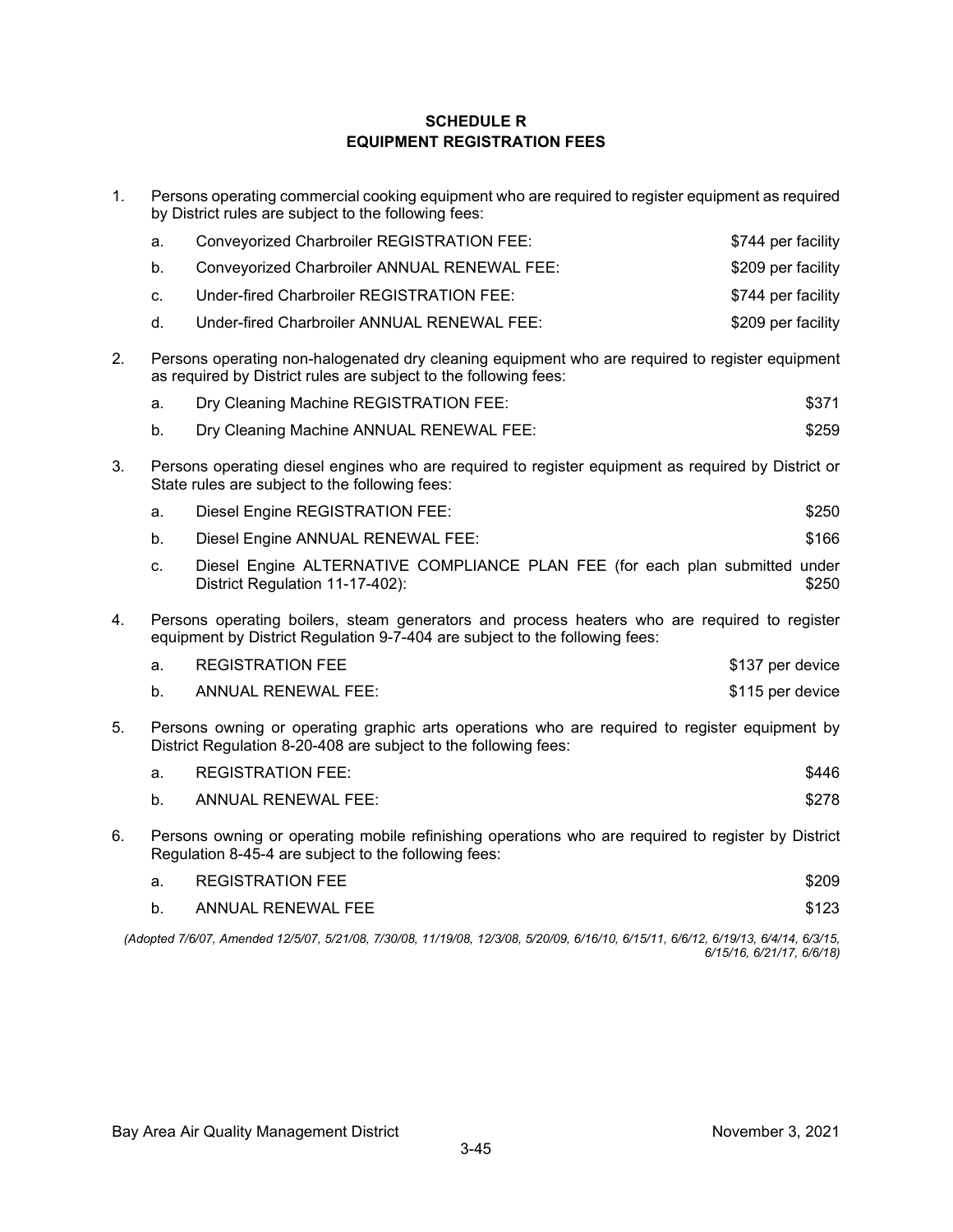#### **SCHEDULE S NATURALLY OCCURRING ASBESTOS OPERATIONS**

#### 1. ASBESTOS DUST MITIGATION PLAN INITIAL REVIEW AND AMENDMENT FEES:

Any person submitting an Asbestos Dust Mitigation Plan (ADMP) for initial review of a Naturally Occurring Asbestos (NOA) project shall pay the following fee (including NOA Discovery Notifications which would trigger an ADMP review):  $$730$ 

Any person submitting a request to amend an existing ADMP shall pay the following fee: \$374

#### 2. AIR MONITORING PROCESSING FEE:

NOA projects requiring an Air Monitoring component as part of the ADMP approval are subject to the following fee in addition to the ADMP fee:  $$5,635$ 

#### 3. INSPECTION FEE:

The owner of any property for which an ADMP is required shall pay fees to cover the costs incurred by the District after July 1, 2012 in conducting inspections to determine compliance with the ADMP on an ongoing basis. Inspection fees shall be invoiced by the District on a quarterly basis, and at the conclusion of dust generating activities covered under the ADMP, based on the actual time spent in conducting such inspections, and the following time and materials rate: \$166 per hour conducting such inspections, and the following time and materials rate:

*(Adopted 6/6/07; Amended 5/21/08, 5/20/09, 6/16/10, 6/15/11, 6/6/12, 6/19/13, 6/4/14, 6/3/15, 6/15/16, 6/21/17, 6/6/18, 6/5/19, 6/16/21)*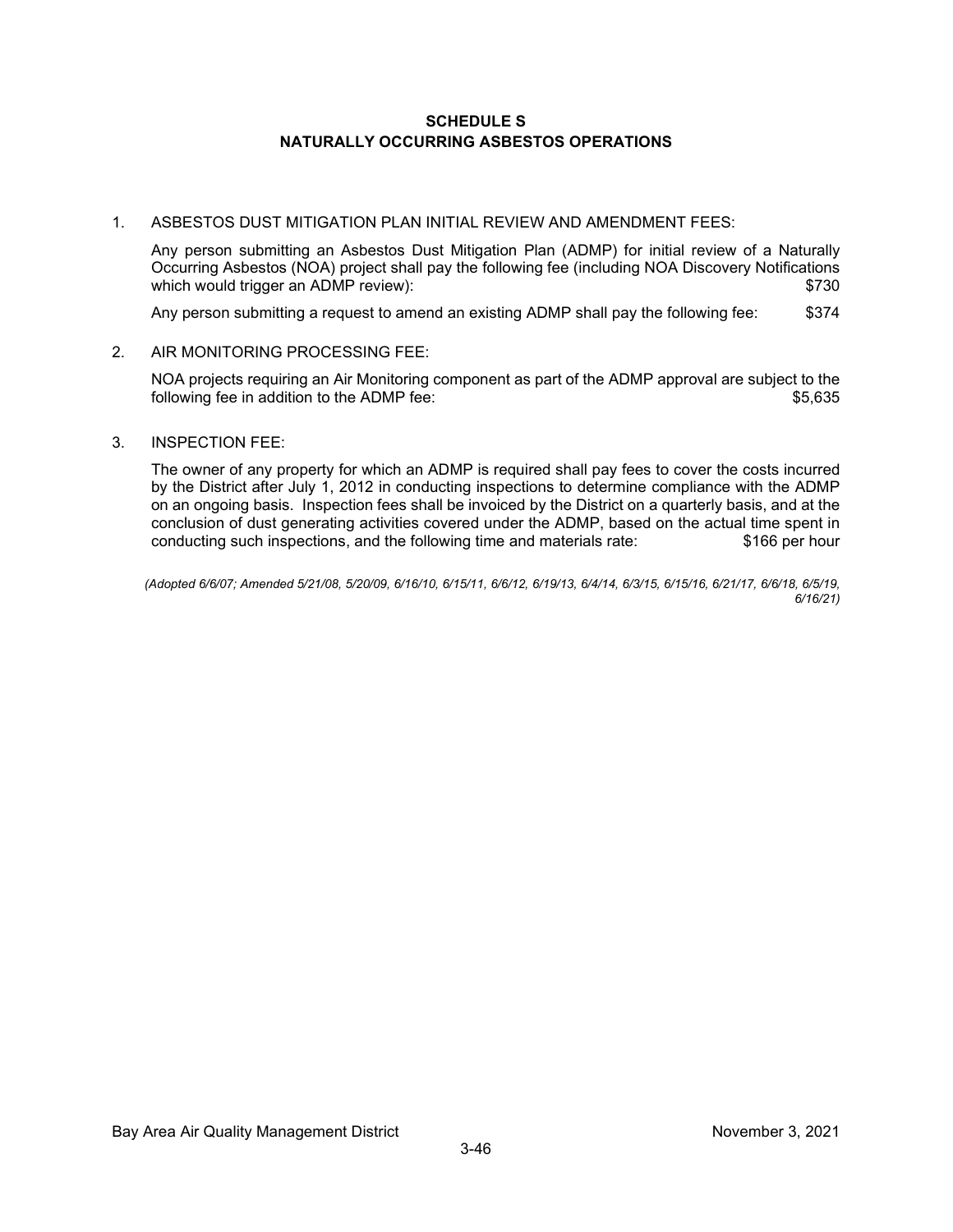#### **SCHEDULE T GREENHOUSE GAS FEES**

For each permitted facility emitting greenhouse gases, the fee shall be based on the following: 1. Carbon Dioxide Equivalent (CDE) Emissions \$0.131 per metric ton

Emissions calculated by the APCO shall be based on the data reported for the most recent 12-month period prior to billing. The annual emissions of each greenhouse gas (GHG) listed below shall be determined by the APCO for each permitted (i.e., non-exempt) source. For each emitted GHG, the CDE emissions shall be determined by multiplying the annual GHG emissions by the applicable Global Warming Potential (GWP) value. The GHG fee for each facility shall be based on the sum of the CDE emissions for all GHGs emitted by the facility, except that no fee shall be assessed for emissions of biogenic carbon dioxide.

| <b>GHG</b>            | <b>CAS Registry</b> | GWP**  |
|-----------------------|---------------------|--------|
|                       | <b>Number</b>       | 1      |
| <b>Carbon Dioxide</b> | 124-38-9            |        |
| Methane               | 74-82-8             | 34     |
| Nitrous Oxide         | 10024-97-2          | 298    |
| Nitrogen Trifluoride  | 7783-54-2           | 17,885 |
| Sulfur Hexafluoride   | 2551-62-4           | 26,087 |
| HCFC-22               | 75-45-6             | 2,106  |
| <b>HCFC-123</b>       | 306-83-2            | 96     |
| <b>HCFC-124</b>       | 2837-89-0           | 635    |
| HCFC-141b             | 1717-00-6           | 938    |
| HCFC-142b             | 75-68-3             | 2,345  |
| HCFC-225ca            | 422-56-0            | 155    |
| HCFC-225cb            | 507-55-1            | 633    |
| <b>HFC-23</b>         | 75-46-7             | 13,856 |
| <b>HFC-32</b>         | 75-10-5             | 817    |
| <b>HFC-125</b>        | 354-33-6            | 3,691  |
| <b>HFC-134a</b>       | 811-97-2            | 1,549  |
| <b>HFC-143a</b>       | 420-46-2            | 5,508  |
| <b>HFC-152a</b>       | 75-37-6             | 167    |
| HFC-227ea             | 431-89-0            | 3,860  |
| HFC-236fa             | 690-39-1            | 8,998  |
| HFC-245fa             | 460-73-1            | 1,032  |
| HFC-365mfc            | 406-58-6            | 966    |
| <b>HFC-43-10-mee</b>  | 138495-42-8         | 1,952  |
| <b>PFC-14</b>         | 75-73-0             | 7,349  |
| <b>PFC-116</b>        | 76-16-4             | 12,340 |
| <b>PFC-218</b>        | 76-19-7             | 9,878  |
| <b>PFC-318</b>        | 115-25-3            | 10,592 |

#### **Global Warming Potential Relative to Carbon Dioxide\***

\* Source: Myhre, G., et al., 2013: Anthropogenic and Natural Radiative Forcing (and Supplementary Material). In: Climate Change 2013: The Physical Science Basis. Contribution of Working Group I to the Fifth Assessment Report of the Intergovernmental Panel on Climate Change [Stocker, T.F., et al. (eds.)]. Cambridge University Press, Cambridge, United Kingdom and New York, NY, USA. Available from [www.ipcc.ch.](http://www.ipcc.ch/)

\*\* GWPs compare the integrated radiative forcing over a specified period (i.e.100 years) from a unit mass pulse emission to compare the potential climate change associated with emissions of different GHGs. GWPs listed include climate-carbon feedbacks.

Bay Area Air Quality Management District November 3, 2021 *(Adopted 5/21/08; Amended 5/20/09, 6/16/10, 6/4/14, 6/3/15, 6/15/16, 6/21/17, 6/6/18,6/5/19, 6/16/21)*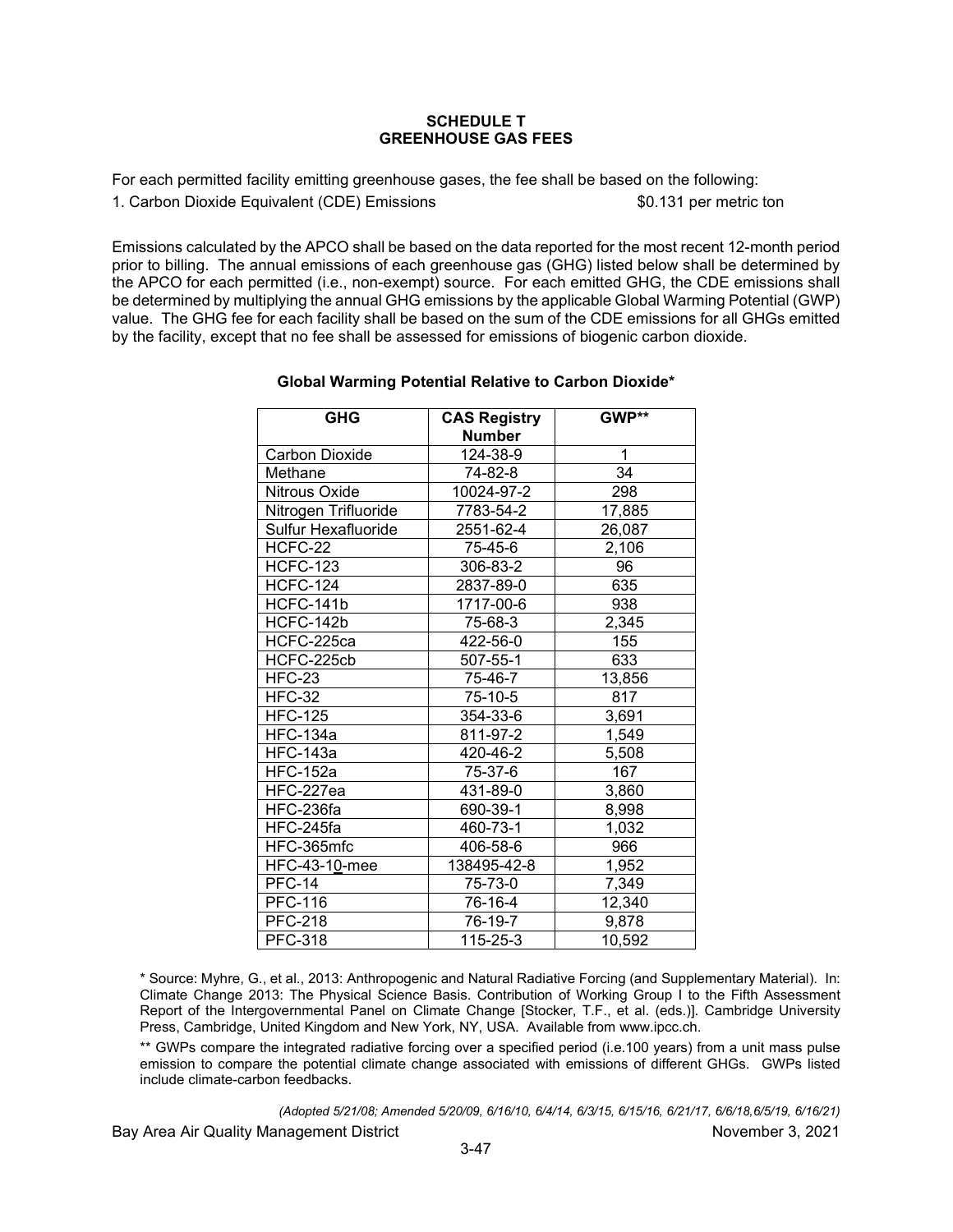#### **SCHEDULE U INDIRECT SOURCE REVIEW FEES**

The applicant for any project deemed an indirect source pursuant to District rules shall be subject to the following fees:

1. APPLICATION FILING FEE

When an applicant files an Air Quality Impact Assessment as required by District rules, the applicant shall pay a non-refundable Application Filing Fee as follows:

a. Residential project:  $\sim$  8615 b. Non-residential or mixed use project:  $$918$ 

#### 2. APPLICATION EVALUATION FEE

Every applicant who files an Air Quality Impact Assessment as required by District rules shall pay an evaluation fee for the review of an air quality analysis and the determination of Offsite Emission Reduction Fees necessary for off-site emission reductions. The Application Evaluation fee will be calculated using the actual staff hours expended and the prevailing weighted labor rate. The Application Filing fee, which assumes eight hours of staff time for residential projects and twelve hours of staff time for non-residential and mixed use projects, shall be credited towards the actual Application Evaluation Fee.

#### 3. OFFSITE EMISSION REDUCTION FEE

(To be determined)

*(Adopted 5/20/09; Amended 6/16/10, 6/4/14, 6/3/15, 6/15/16, 6/21/17)*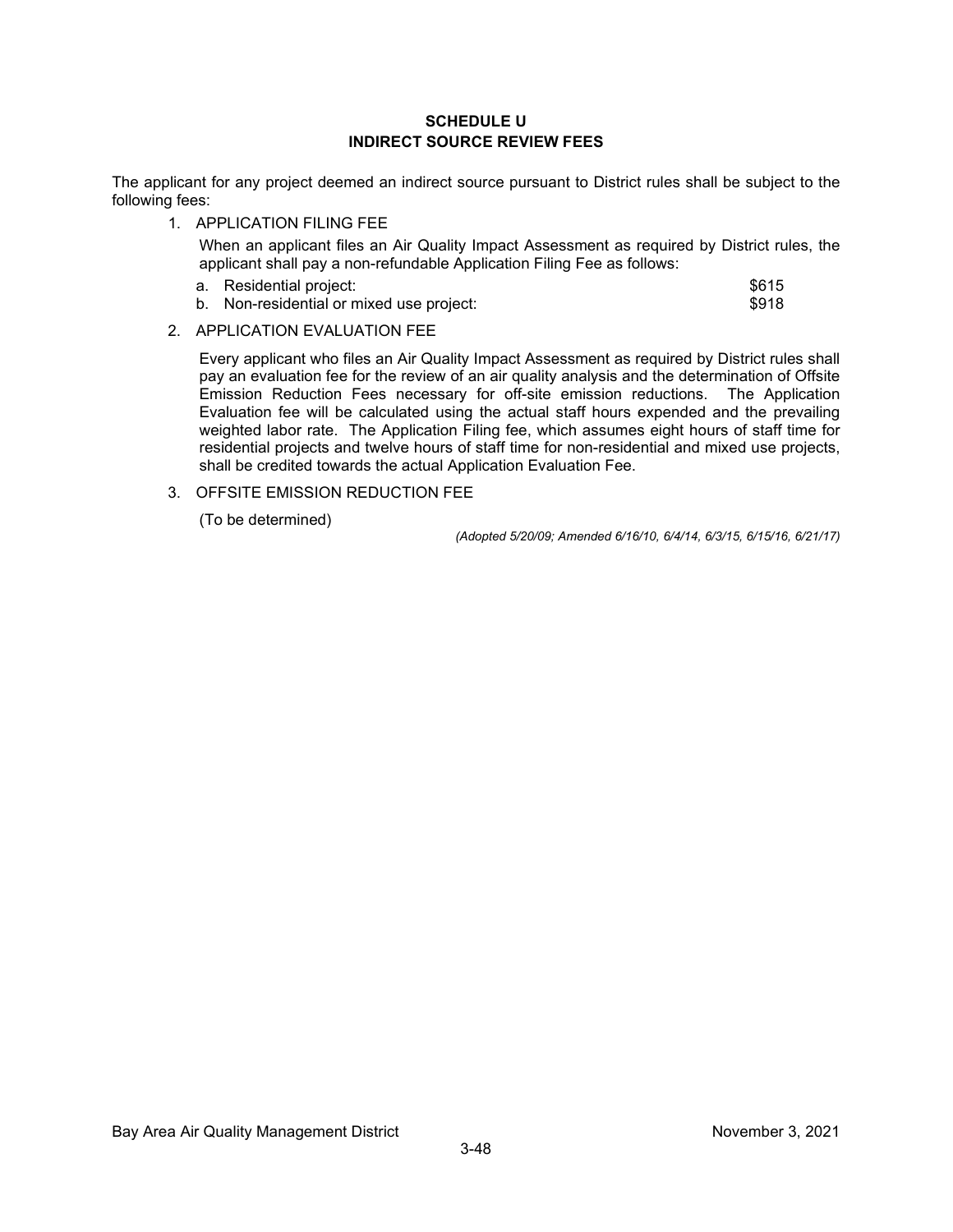#### **SCHEDULE V OPEN BURNING**

- 1. Any prior notification required by Regulation 5, Section 406 is subject to the following fee:
	- a. OPERATION FEE: \$150
	- b. The operation fee paid as part of providing notification to the District prior to burning will be determined for each property, as defined in Regulation 5, Section 217, and will be valid for one year from the fee payment date when a given fire is allowed, as specified in Regulation 5, Section 401 for the following fires:

| <b>Regulation 5 Section - Fire</b>                 | <b>Burn Period</b>      |
|----------------------------------------------------|-------------------------|
| 401.1 - Disease and Pest                           | January 1 - December 31 |
| 401.2 - Crop Replacement <sup>1</sup>              | October 1 - April 30    |
| 401.3 - Orchard Pruning and Attrition <sup>2</sup> | November 1 - April 30   |
| 401.4 - Double Cropping Stubble                    | June 1 - August 31      |
| 401.6 - Hazardous Material <sup>1</sup>            | January 1 - December 31 |
| 401.7 - Fire Training                              | January 1 - December 31 |
| 401.8 - Flood Debris                               | October 1 - May 31      |
| 401.9 - Irrigation Ditches                         | January 1 - December 31 |
| 401.10 - Flood Control                             | January 1 - December 31 |
| 401.11 - Range Management <sup>1</sup>             | July 1 - April 30       |
| 401.12 - Forest Management <sup>1</sup>            | November 1 - April 30   |
| 401.14 - Contraband                                | January 1 - December 31 |
|                                                    |                         |

<sup>1</sup> Any Forest Management fire, Range Management fire, Hazardous Material fire not related to Public Resources Code 4291, or any Crop Replacement fire for the purpose of establishing an agricultural crop on previously uncultivated land, that is expected to exceed 10 acres in size or burn piled vegetation cleared or generated from more than 10 acres is defined in Regulation 5, Section 213 as a type of Prescribed Burning and, as such, is subject to the Prescribed Burning operation fee in Section 3 below.

<sup>2</sup> Upon the determination of the APCO that heavy winter rainfall has prevented this type of burning, the burn period may be extended to no later than June 30.

- c. Any person who provided notification required under Regulation 5, Section 406, who seeks to burn an amount of material greater than the amount listed in that initial notification, shall provide a subsequent notification to the District under Regulation 5, Section 406 and shall pay an additional open burning operation fee prior to burning.
- 2. Any Marsh Management fire conducted pursuant to Regulation 5, Section 401.13 is subject to the following fee, which will be determined for each property by the proposed acreage to be burned:
	- a. OPERATION FEE: \$540 for 50 acres or less
		- \$734 for more than 50 acres but less than or equal to 150 acres
		- \$925 for more than 150 acres
	- b. The operation fee paid for a Marsh Management fire will be valid for a Fall or Spring burning period, as specified in Regulation 5, Subsection 401.13. Any burning subsequent to either of these time periods shall be subject to an additional open burning operation fee.
- 3. Any Wildland Vegetation Management fire (Prescribed Burning) conducted pursuant to Regulation 5, Section 401.15 is subject to the following fee, which will be determined for each prescribed burning project by the proposed acreage to be burned:
	- a. OPERATION FEE: \$602 for 50 acres or less
		- \$816 for more than 50 acres but less than or equal to 150 acres
		- \$1,062 for more than 150 acres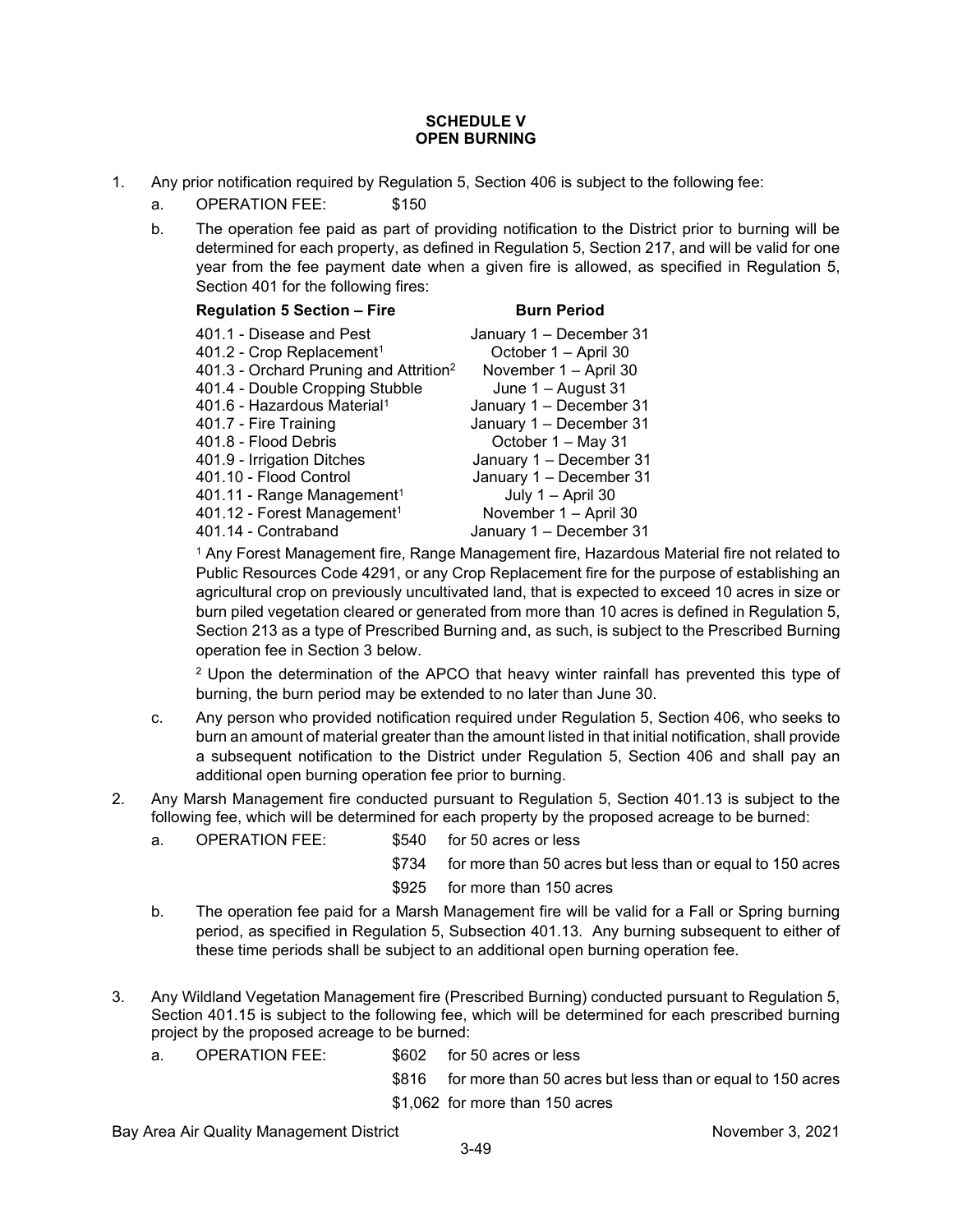- b. The operation fee paid for a prescribed burn project will be valid for the burn project approval period, as determined by the District. Any burning subsequent to this time period shall be subject to an additional open burning operation fee.
- 4. Any Filmmaking fire conducted pursuant to Regulation 5, Section 401.16 and any Public Exhibition fire conducted pursuant to Regulation 5, Section 401.17 is subject to the following fee:
	- a. OPERATION FEE: \$778
	- b. The operation fee paid for a Filmmaking or Public Exhibition fire will be valid for the burn project approval period, as determined by the District. Any burning subsequent to this time period shall be subject to an additional open burning operation fee.
- 5. Any Stubble fire conducted pursuant to Regulation 5, Section 401.5 that requires a person to receive an acreage burning allocation prior to ignition is subject to the following fee, which will be determined for each property by the proposed acreage to be burned:
	- a. OPERATION FEE: \$385 for 25 acres or less
		- \$540 for more than 25 acres but less than or equal to 75 acres
		- \$656 for more than 75 acres but less than or equal to 150 acres
		- \$772 for more than 150 acres
	- b. The operation fee paid for a Stubble fire will be valid for one burn period, which is the time period beginning September 1 and ending December 31, each calendar year. Any burning subsequent to this time period shall be subject to an additional open burning operation fee.
- 6. All fees paid pursuant to Schedule V are non-refundable.
- 7. All fees required pursuant to Schedule V must be paid before conducting a fire.

*(Adopted June 19, 2013; Amended 6/4/14, 6/3/15, 6/15/16, 6/21/17, 6/6/18 ,6/5/19, 6/3/20, 6/16/21)*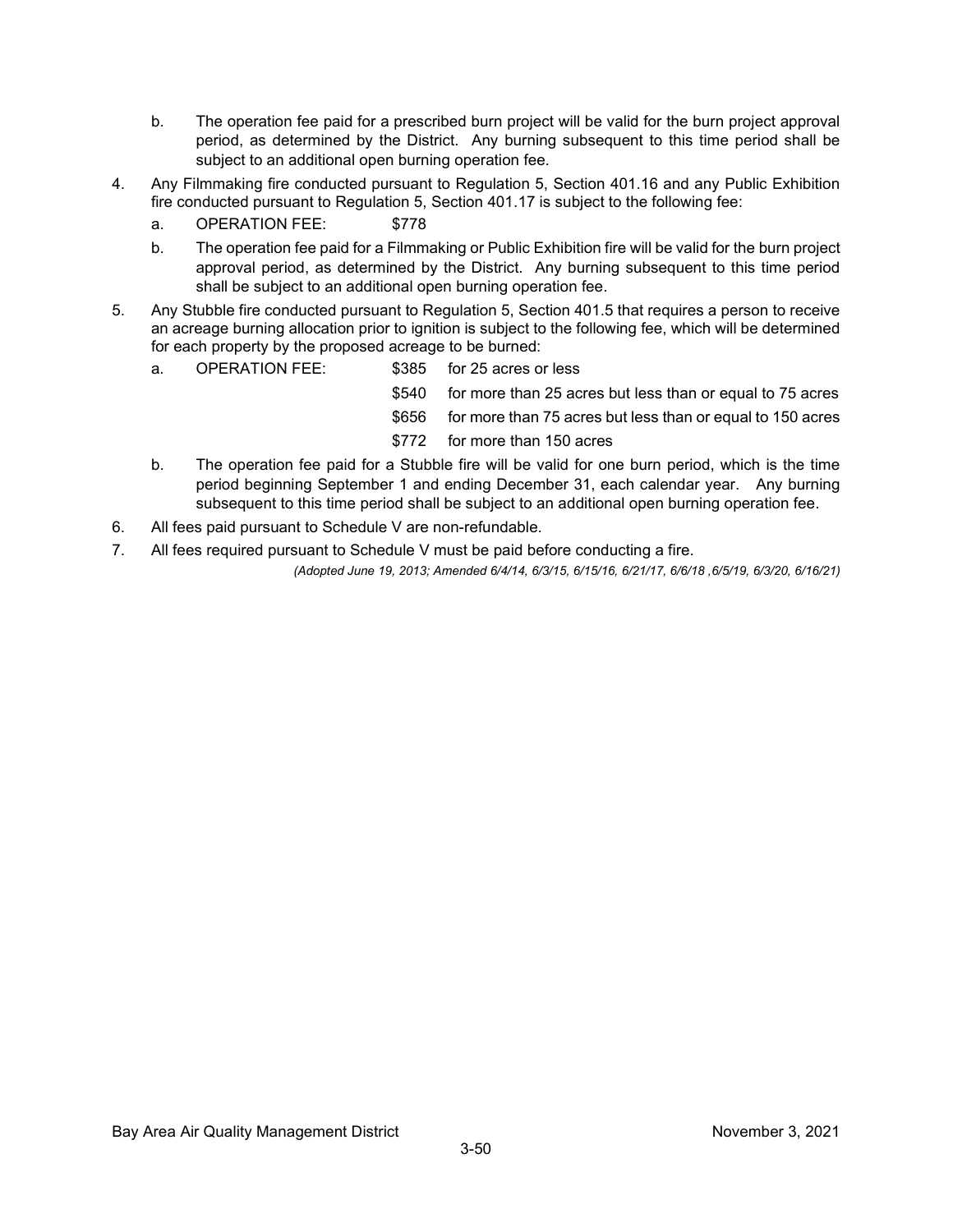#### **SCHEDULE W REFINING EMISSIONS TRACKING FEES**

1. ANNUAL EMISSIONS INVENTORIES:

Any Refinery owner/operator required to submit an Annual Emissions Inventory Report in accordance with Regulation 12, Rule 15, Section 401 shall pay the following fees:

a. Initial submittal: \$67,689<br>1. Each subsequent annual submittal: \$33,845 b. Each subsequent annual submittal:

Any Support Facility owner/operator required to submit an Annual Emissions Inventory Report in accordance with Regulation 12, Rule 15, Section 401 shall pay the following fees:

| a. Initial submittal:                | \$4.137 |
|--------------------------------------|---------|
| b. Each subsequent annual submittal: | \$2.069 |

2. AIR MONITORING PLANS:

Any person required to submit an air monitoring plan in accordance with Regulation 12, Rule 15, Section 403 shall pay a one-time fee of \$9,401.

*(Adopted 6/15/16; Amended 6/5/19, 6/16/21, 11/3/21)*